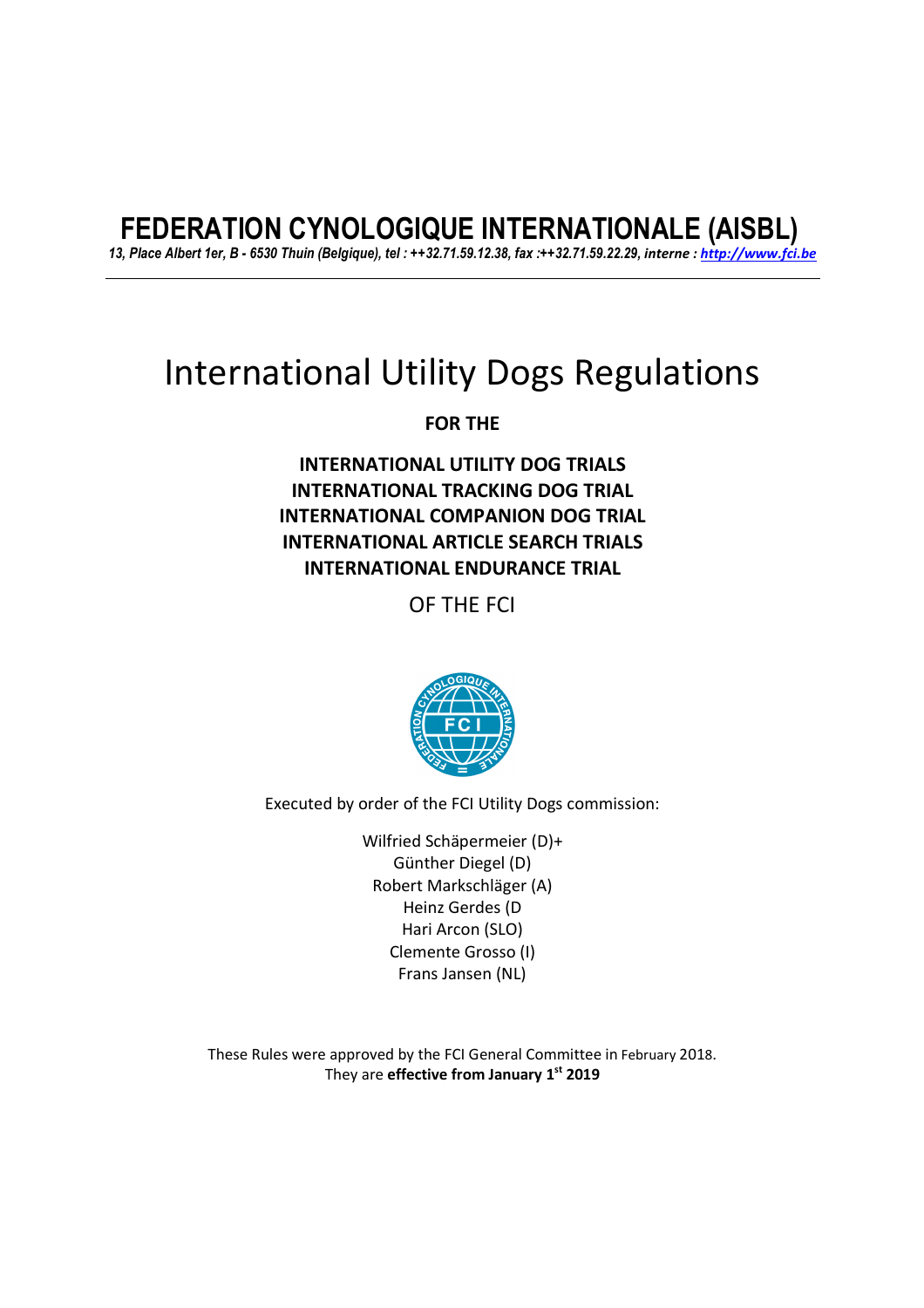

## **Preamble**

For more than 35.000 years, the dog has been the companion of mankind. Through the domestication of the dog, a close social relationship was formed with mankind and is in some respects dependent on him. With this comes a certain responsibility on the part of man to ensure the well-being of the dog.

When it comes to training the physical as well as the psychological health of the dog is top priority. It is imperative then that the dog be handled in a fair, orderly and humane way. This also should include adequate care of the dog through proper nutrition and water as well as maintaining his health which needs to include regular vaccinations and veterinary examinations. In addition to this there is an additional duty to the dog to properly socialize him and to ensure exercise to meets his needs.

During the course of history, the dog has had various jobs to help man. In the modern day world, many of these duties have been relegated to technology. For this reason, the dog owner has the responsibility to ensure that the dog has other activities due to the loss of past jobs as well as adequate exercise and activities that offer close contact to people. Under this point of view the Companion Test – BH - , the versatility test for the utility dog, the tracking test – FH – and the article search test – StPr – need to be factored in. The dog should be occupied according to his abilities and capabilities. Besides adequate exercise, he should have intense work with activities that take into consideration his learning ability, his exercise requirements as well as his other abilities. The various forms of the dog sport provide these excellent venues. Dogs that do not have enough activities stand out and this can lead to public complaints.

A person who trains or does sport with his dog, has to undertake a method of careful training with the goal in mind to achieve the best possible harmony between himself and the dog. The goal of all training is to convey to the dog what it is we want him to do in such a way that he can understand. The harmonious relationship between man and his dog, regardless of the dog sport one does, is the basis for all activities. To achieve harmony, it is important to honestly look at your dog and understand his abilities.

It remains the ethical responsibility of man to raise and adequately train the dog. The applied methods must meet the standards of behavioural sciences, especially in regards to the breed. In order to achieve the upbringing, training or training effect, it is important to not utilize force and to use positive methods for the dog. Furthermore it is imperative to decline the use of techniques that do not utilize the proper training, raising and training aides. Using a dog for dog sport has to be oriented to his capabilities, his competitive spirit and his willingness. Influencing the dogs training capabilities through the use of medication or animal cruelty must be avoided. One must carefully acknowledge the capabilities of his dog. To demand work of a dog that does not have the capability to do so, contradicts every ethical level of consciousness. Only someone who takes the responsibility to be a true friend to his dog will take a healthy and capable dog to trials, competitions and training.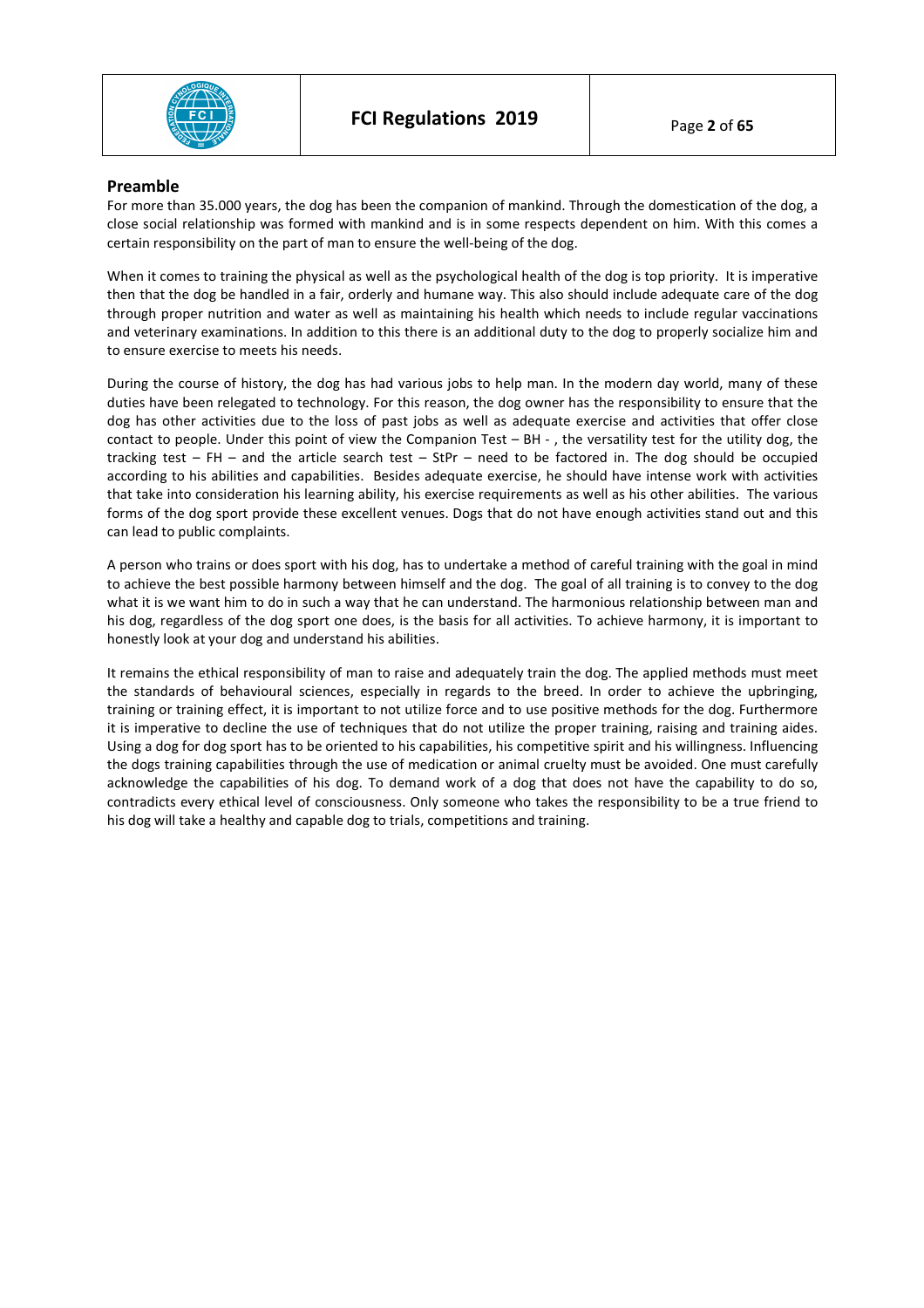

# **Contents**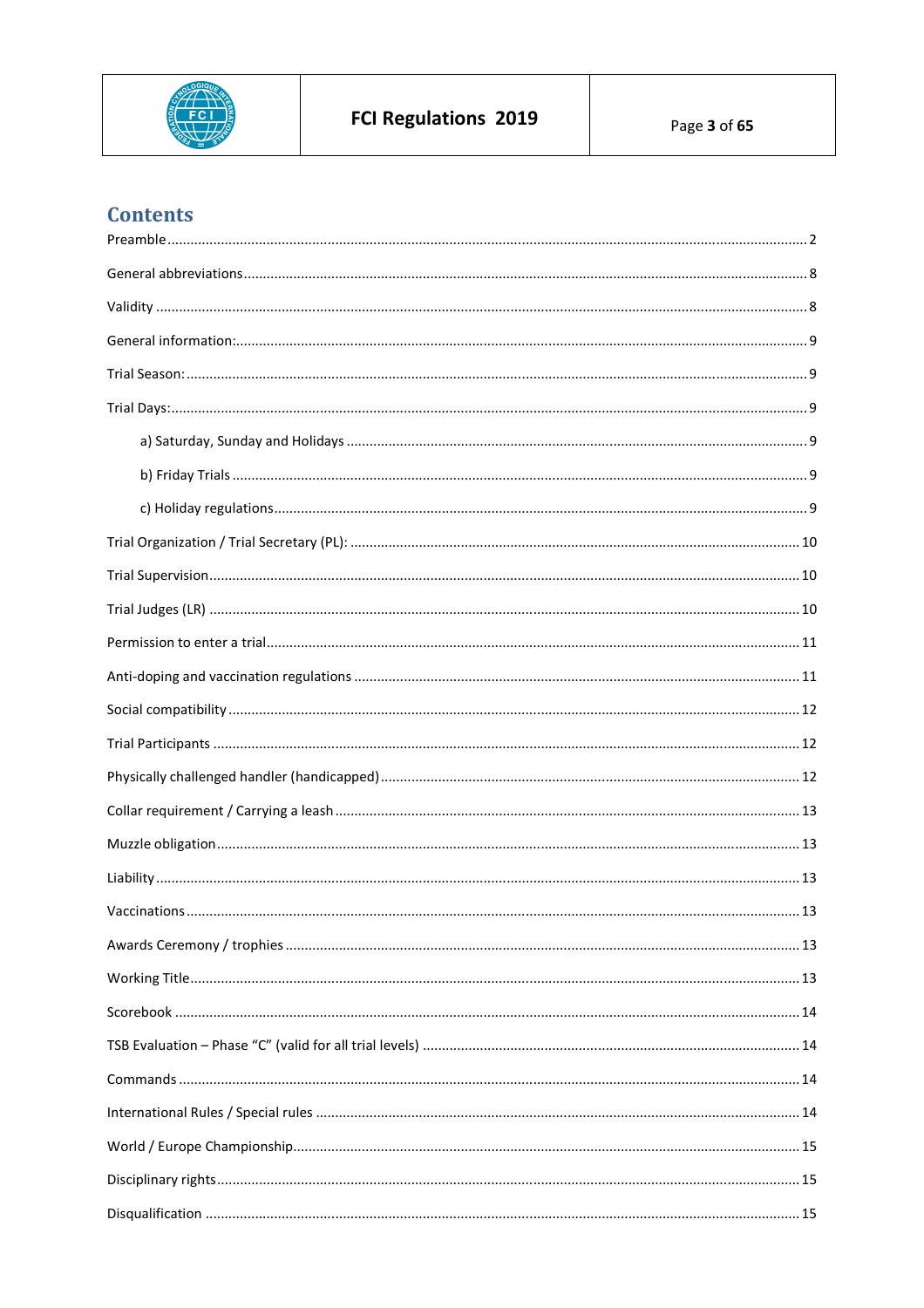

# FCI Regulations 2019

Page 4 of 65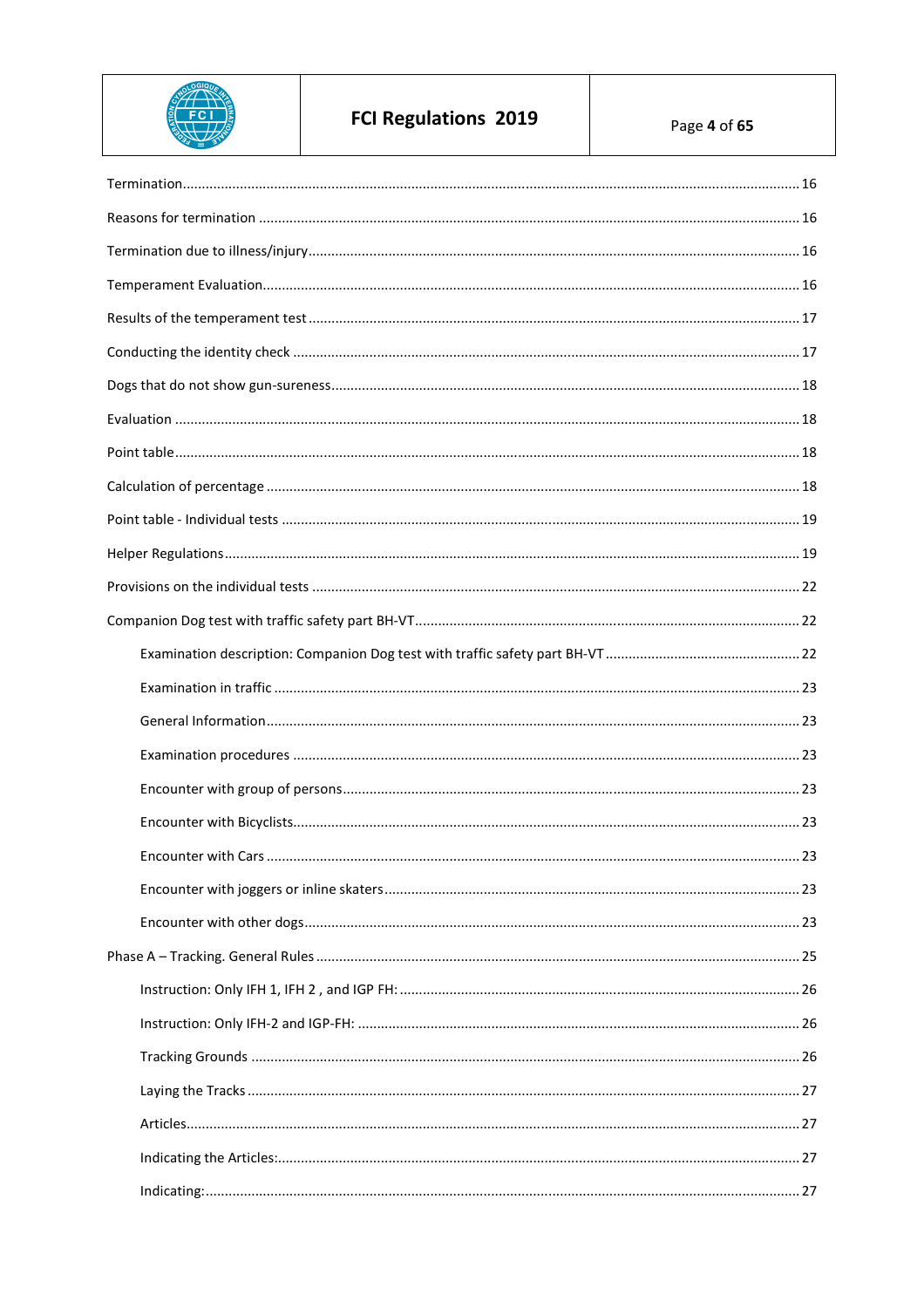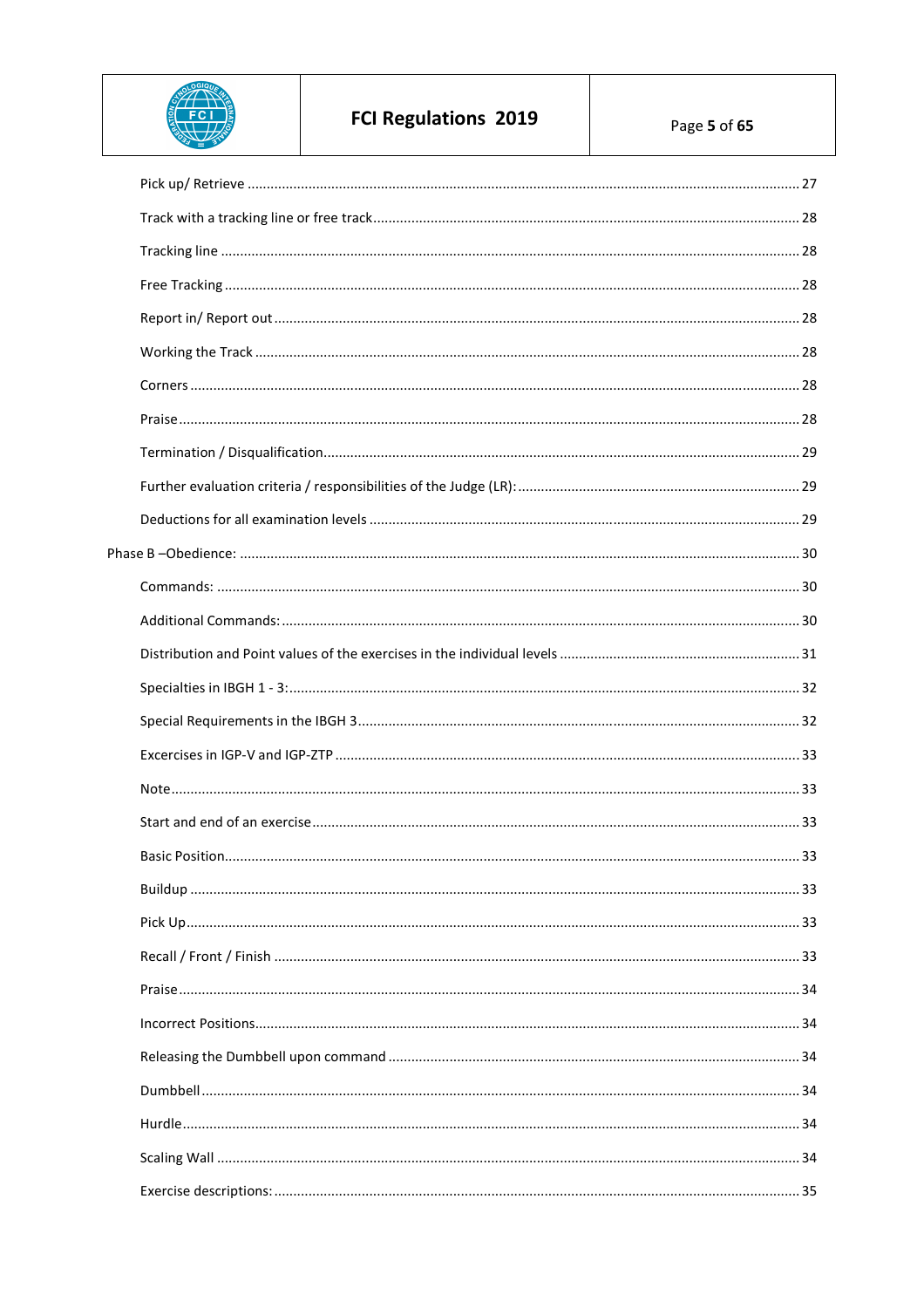

# FCI Regulations 2019

Page 6 of 65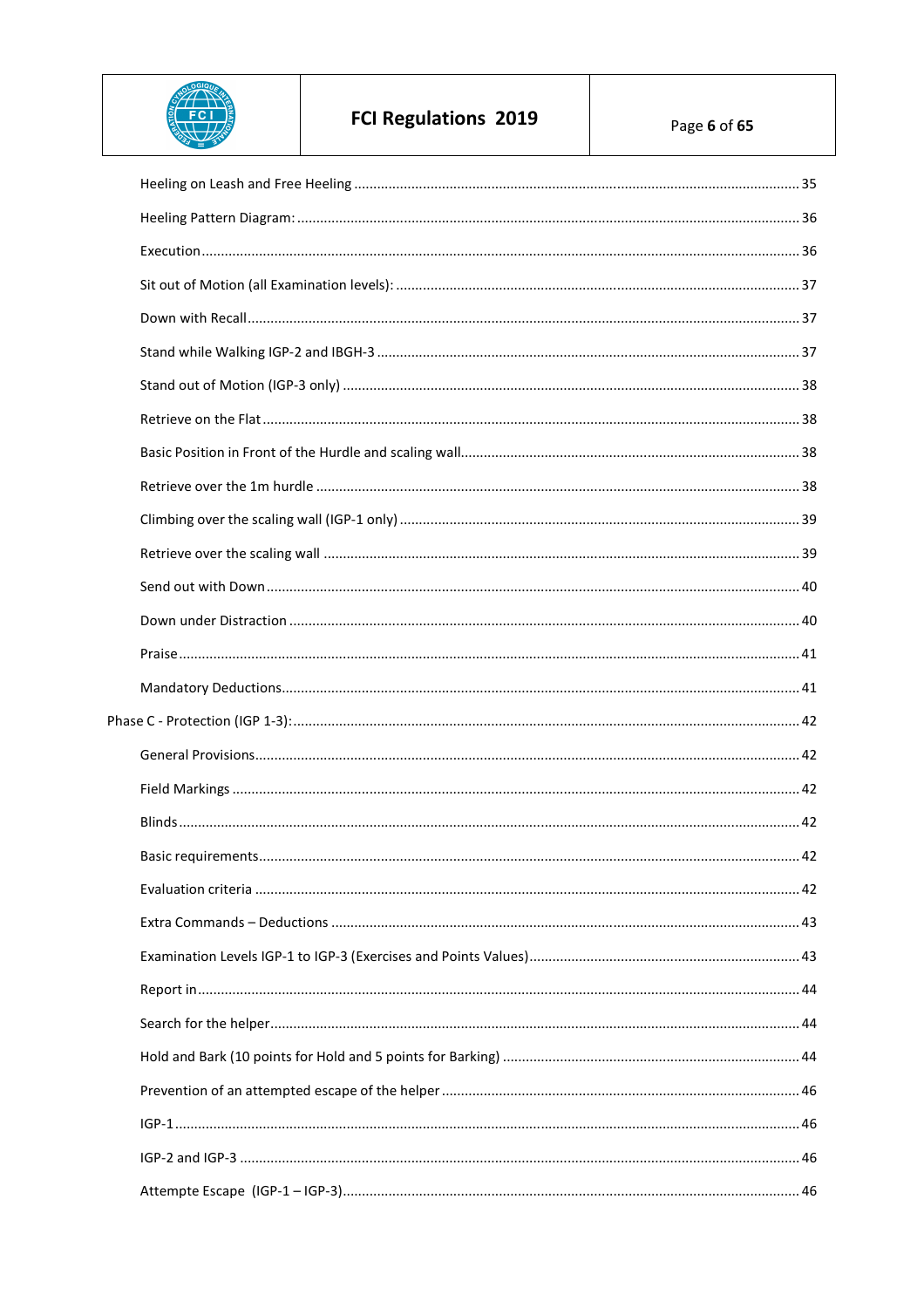

# FCI Regulations 2019

| Defense of an attack from the guarding phase, with completion of phase C IGP-2 and IGP-3 50 |  |
|---------------------------------------------------------------------------------------------|--|
|                                                                                             |  |
|                                                                                             |  |
|                                                                                             |  |
|                                                                                             |  |
|                                                                                             |  |
|                                                                                             |  |
|                                                                                             |  |
|                                                                                             |  |
|                                                                                             |  |
|                                                                                             |  |
|                                                                                             |  |
|                                                                                             |  |
|                                                                                             |  |
|                                                                                             |  |
|                                                                                             |  |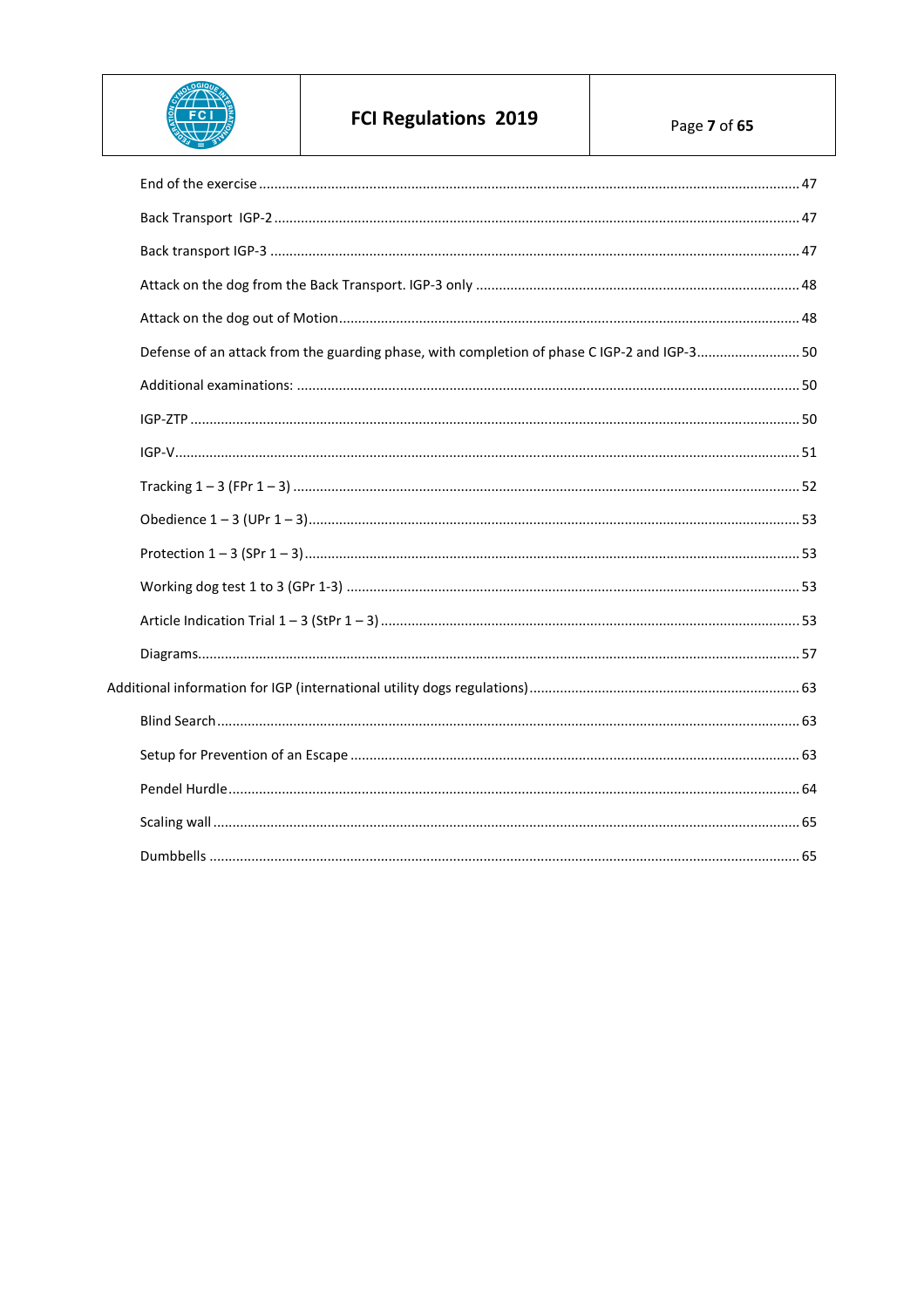

# **General abbreviations**

- FCI Federation Cynologique International
- IGP- International Utility Dog trial regulations
- NGPO- National Utility Dog Trial regulations
- LAO National Organization
- PL Trial Secretary
- AKZ Training degree
- LR Trial judge
- GST- Basic Position
- PO Trial regulations
- RA Judge Instruction
- HZ Verbal Command
- PL Trial Secretary
- HL Helper
- HF Dog Handler
- FL Track Layer

# **Validity**

These Regulations are effective from 01.01. 2019. These regulations were drawn up by the FCI Utility Dogs Commission and were approved and confirmed by the FCI General Committee in February 2018.

As soon as this trial ruling takes effect, all previous rules lose their validity. These regulations were drawn up and worked out by the Commission in German

These Regulations (IGP) are valid for all FCI members and contract partners. All international trial events in terms of training and competitions are subject to these regulations.

In case of uncertainty, the German text takes precedence over other language translations.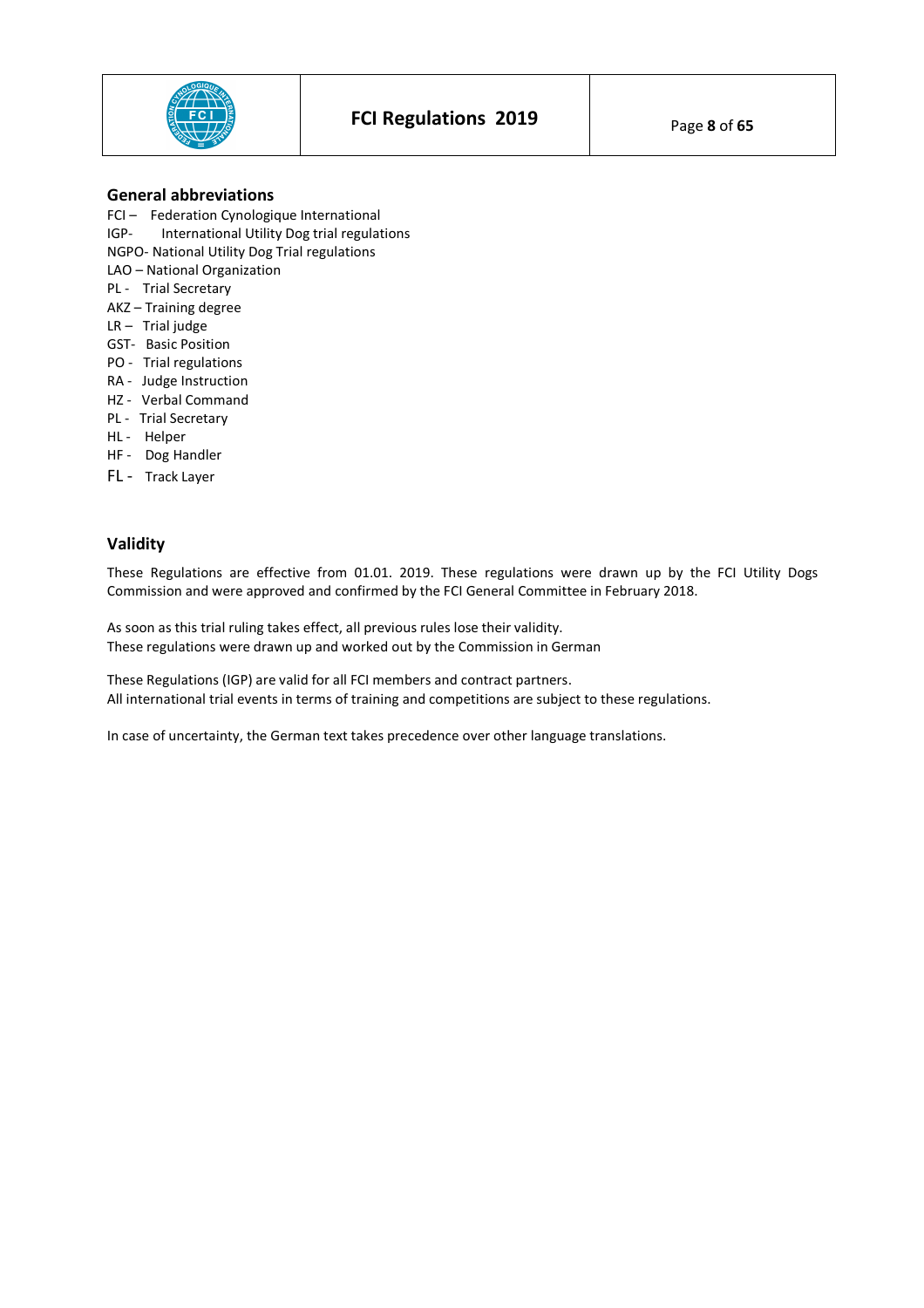

# **General information:**

Trial events and competition should serve two purposes.

- 1. After passing a test, the individual dog should receive recognition for its' particular purpose.
- 2. Contribute to the overall health, fitness and work ethic of the dog.

The National Organization is encouraged to promote the International Utility Dogs Regulations. (IGP) Especially international competitions should be conducted under the International Utility Dogs Regulations concept. All trials and competitions are subject to proper sportsmanship with regard to the conduct of the participants. These regulations are binding. All participants have to meet the same work performance requirements. The trials are to be made public by advising the place and start time to the members.

Trial events and competitions must correspond with complete trial levels or individual complete phases of the respective trial levels. Only a completed trial level passed in an event will count as a title. The titles must be accepted by all FCI member countries.

Every trial level can be repeated as much as wanted. The trial levels must be completed in order(Level  $1 - 2 - 3$ ) The dog can only be shown in the next level after successfully passing the previous level with a minimum rating of satisfactory in each phase. The dog must be shown in the highest passed level. Exception, when there is no ranking or qualification "repeater"is connected to the trial.

# **Trial Season:**

Trials may be conducted year round if weather conditions are conducive and the well-being of both handler and dog are not at risk. Otherwise, the event cannot be held. This is the sole decision made by the trial judge (LR). The individual national organization can impose restrictions regarding the trial season for their area.

# **Trial Days:**

## **a) Saturday, Sunday and Holidays**

Trial days are generally on the weekend as well as legal Holidays.

BH/VT tests can also only be done on official trial days.

It is possible to trial for the BH/VT and the IGP-1/IFH-1 tests in tandem with a two day trial (Friday-Saturday), (Saturday-Sunday) at one or 2 different clubs. A waiting time between the BH/VT and IGP-1/IFH-1 does not exist. Example: Friday Saturday BH, Sunday Saturday IGP-1 or IFH-1

## **b) Friday Trials**

A Friday trial day may only be in tandem with a Saturday trial.

**Remark:** Friday can only be secured if more dogs are presented on Saturday than can be accommodated. Start time is not before 12:00 noon. The participant number for the IGP/IFH is condensed to half.

For pure BH/VT trials up to 7 dogs may be tested.

A Friday trial in tandem with a Saturday trial secured for IGP/IFH tests must end on Saturday. Individual dogs may also complete their trial on Friday.

**Exception:** If participants, who plan on trialing their dogs for IGP-1 or IFH-1 on Saturday / may start on Friday for the BH/VT and then on Saturday they may test for IGP-1 or IFH-1. This does not cause "overage" in the number of participants. Clubs must be attentive to the event authorization guidelines.

## **c) Holiday regulations**

On Holidays the above information can be followed.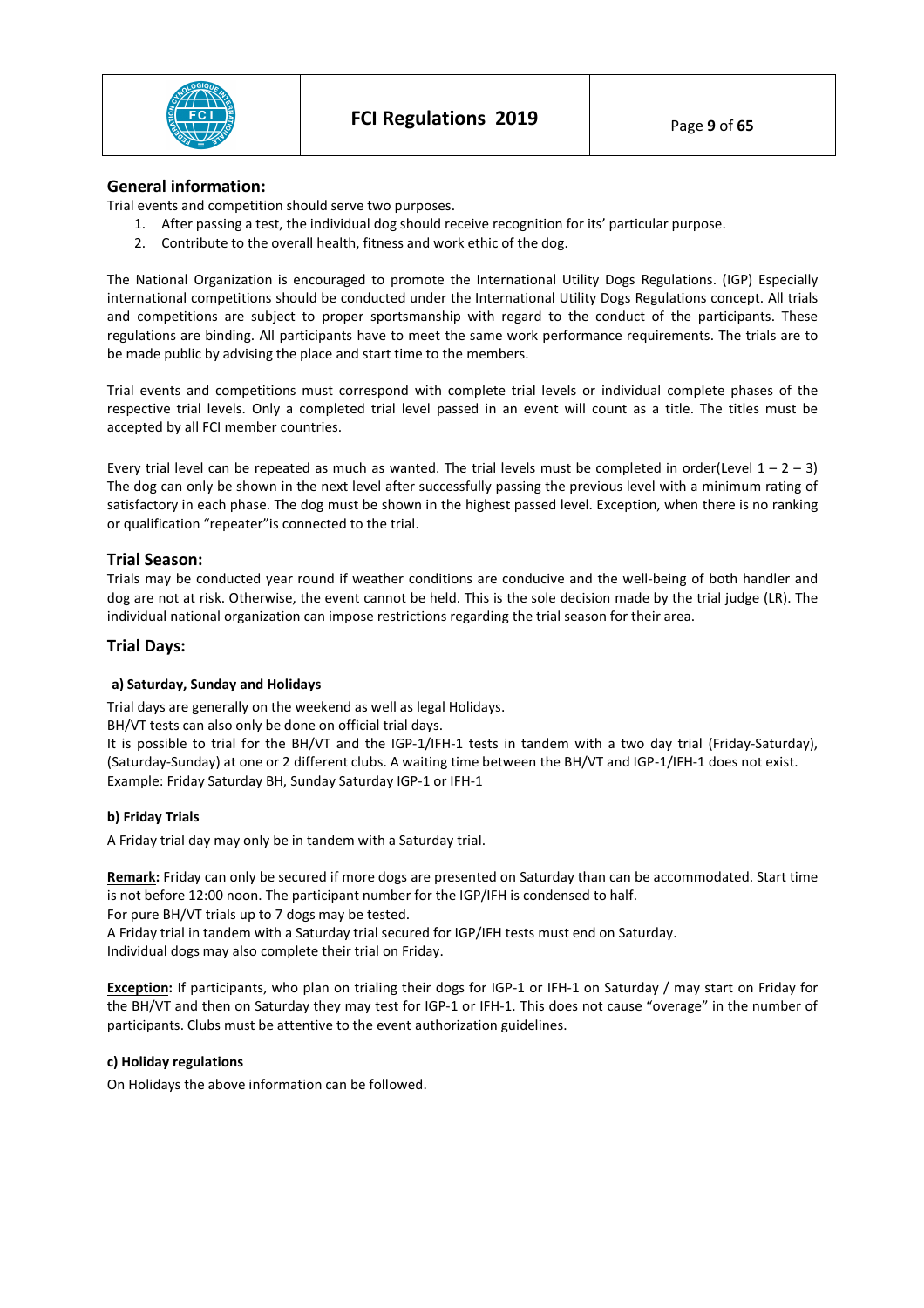

# **Trial Organization / Trial Secretary (PL):**

The Trial Secretary (PL) is responsible to organize the event. He/she finalizes and supervises all required levels of work to prepare and conduct a trial. He/she must guarantee the orderly execution of the event and must be at the judge's disposal for the duration of the event.

The Trial Secretary (PL) may not show a dog or accept other duties. He/she is responsible for:

- Obtaining the necessary event documents
- Locating suitable tracking fields for all trial levels according to the rules
- Make arrangements with the property owners of the tracking fields or park ranger
- Having experienced volunteers available such as helpers for protection, tracklayers, group, etc.
- Obtaining the event authorization
- Make available the required equipment and proper protection gear for the helper.
- Make available the written forms such as judges trial sheets, trial lists for all levels.
- Have available the scorebooks, pedigrees, vaccination certificates and if necessary proof of insurance.

A minimum of three days in advance, the Trial Secretary (PL) must inform the judge (LR) the location, start times, directions, type of trial and number of dogs entered. Failure to provide this information can result in the judge (LR) declining to officiate.

The event authorization is to be provided to the judge (LR) prior to the start of the trial.

# **Trial Supervision**

National Organizations (LAO) of the FCI is entitled to supervise. The National Organization (LAO) of the FCI can assign a knowledgeable person to oversee an event to ensure that the event is conducted in accordance with the regulations as stated in the 2019 FCI IGP Regulations.

# **Trial Judges (LR)**

Judges (LR), who are authorized to judge an International Utility Dogs trial/ event, can be invited by the hosting club or as determined by the National Organization (LAO). In regards to world championships, the judges (LR) will be requested through the FCI Utility Dogs Commission. The number of judges (LR) invited for a trial is up to the hosting club. Trial judges (LR) are not permitted to judge dogs that are owned by him or are in his possession, or dogs whose owners reside with him, or dogs that are owned by another person of the same household.

A trial judge is not permitted to handle a dog in a trial in which he is officiating as a judge.

The trial judge (LR) is not permitted to disturb or influence the work of the dog through his behaviour. The trial judge (LR) is responsible for the compliance and correct adherence to the governing rules. He is authorized to terminate the trial for failure of compliance of the rules and/or his instructions. In such cases, the judge must provide a written report to the appropriate office of the National Organization.

The trial judge (LR) is authorized to disqualify a handler in the event of unsportsmanlike behaviour, carrying of motivational articles, non-compliance with the rules, non-compliance with animal rights guidelines, and anything against the local laws. A premature termination of a trial must be documented in the scorebook. In the event of a disqualification all acquired points will not be recognized.

The judge's decision is final and incontestable. Any form of criticism concerning the decision, can lead to dismissal from the site and eventually lead to disciplinary measures. In justified cases, not based on factual decisions, rather violations of the rules by the judge (LR), a complaint may be submitted within 8 days of the occurrence. This complaint must be made in writing, whereby the plaintiff and at least one witness signs it and submits it via the trial secretary of the hosting club or the national organization (LAO). Filing a complaint does not automatically lead to a dismissal of the judge (LR)'s decision. The decision concerning a complaint affects the National Committee,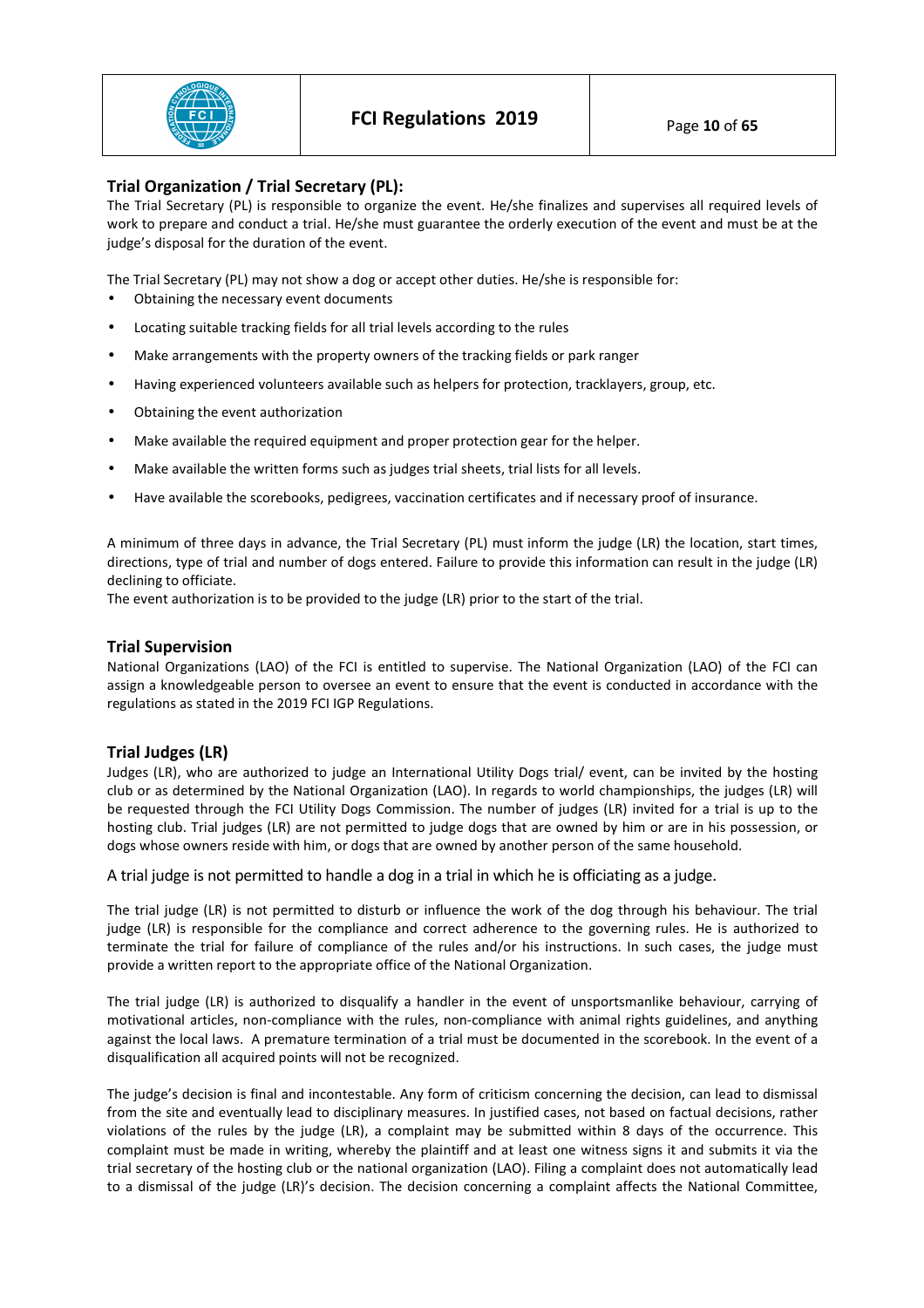

who can submit the claim to the FCI Utility Dogs Commission and makes the final determination regarding the complaint.

# **Permission to enter a trial**

On the day of testing, the dog must have met the minimum age required. No exceptions are permitted. The dog is required to have passed the BH-VT in accordance with the rules set forth by the national organisation (LAO). **The required age limit for BH/VT is to be set by the national organisation, but never can be under 12 months of age.** 

|                   | <b>Needed</b>     |                         | Minimum Age |
|-------------------|-------------------|-------------------------|-------------|
| IBGH <sub>1</sub> | BH-VT             |                         | 15 Months   |
| IBGH <sub>2</sub> | IBGH <sub>1</sub> |                         | 15 Months   |
| IBGH <sub>3</sub> | IBGH <sub>2</sub> | or Obedience 1 or IGP 1 | 15 Months   |
| IGP-V             | BH-VT             |                         | 15 Months   |
| $IGP-1$           | BH-VT             |                         | 18 Months   |
| $IGP-2$           | $IGP-1$           |                         | 19 Months   |
| $IGP-3$           | $IGP-2$           |                         | 20 Months   |
| IFH-V             | BH-VT             |                         | 15 Months   |
| IFH-1             | BH-VT             |                         | 18 Months   |
| IFH-2             | IFH-1             |                         | 19 Months   |
| IGP-FH            | BH-VT             |                         | 20 Months   |
| IGP-ZTP           | BH-VT             |                         | 18 Months   |
| F. Pr. 1-3        | BH-VT             |                         | 15 Months   |
| $U.Pr. 1-3$       | BH-VT             |                         | 15 Months   |
| G.Pr 1-3          | BH/VT             |                         | 15 Months   |
| S.Pr. 1-3         | BH-VT             |                         | 18 Months   |
| Stö.Pr. 1         | BH-VT             |                         | 15 Months   |
| Stö.Pr. 2         | Stö.Pr.1          |                         | 15 Months   |
| Stö.Pr. 3         | Stö.Pr. 2         |                         | 15 Months   |
| <b>IAD</b>        | BH-VT             |                         | 16 Months   |

The excercises FPr 1-3 take place according to the IGP 1-3 Rules for Phase A, the excercises UPr 1-3 take place according to the IGP 1-3 Rules for Phase B, the excercises SPr 1-3 take place according to the IGP Rules for Phase C. The excercises Gpr 1-3 take place according to the IGP 1-3 Obedience and protection Rules for Phase B&C

These exercises can be tested as single phases, without getting any official certificate (working title). Trials with only a protection phase are not permitted.

The dog handler can chose in which level of these trials he/she will start without a previously passed lower level. Dogs regardless of size, breed or heritage may participate at a trial. The dog must be in physical condition to complete the requirements of the IGP.

Females in heat may participate at all trial events, however, must be shown separately from the other handlers' dogs. In phase A, they will track with the other dogs entered in the trial, but in the remaining phase / phases they will be shown at the end after all other dogs have completed the trial. Females, who are visibly pregnant or who are nursing or who have puppies with them, may not be trialed.

Sick and dogs suspected of contagious disease are excluded from all trial events. In case of doubt, the veterinarian will make the final decision. A separate publication of the FCI and / or the national organization provides information on restricted periods for pregnant and lactating bitches.

## **Anti-doping and vaccination regulations**

 A dog registered by his owner for participation in a competition and placed by him or the dog handler in the test ground must be clear of all drugs in his tissues, his body fluids and his excretions on the day of the event to include all substances which are listed on the banned substance list of the FCI.

The list of substances, the procedure for the testing for banned substances, and the possible penalties for infringements are published in a corresponding set of rules of FCI. National organizations can extend these provisions by their own responsibility. The dog must have a rabies vaccination proven by a vaccination certificate.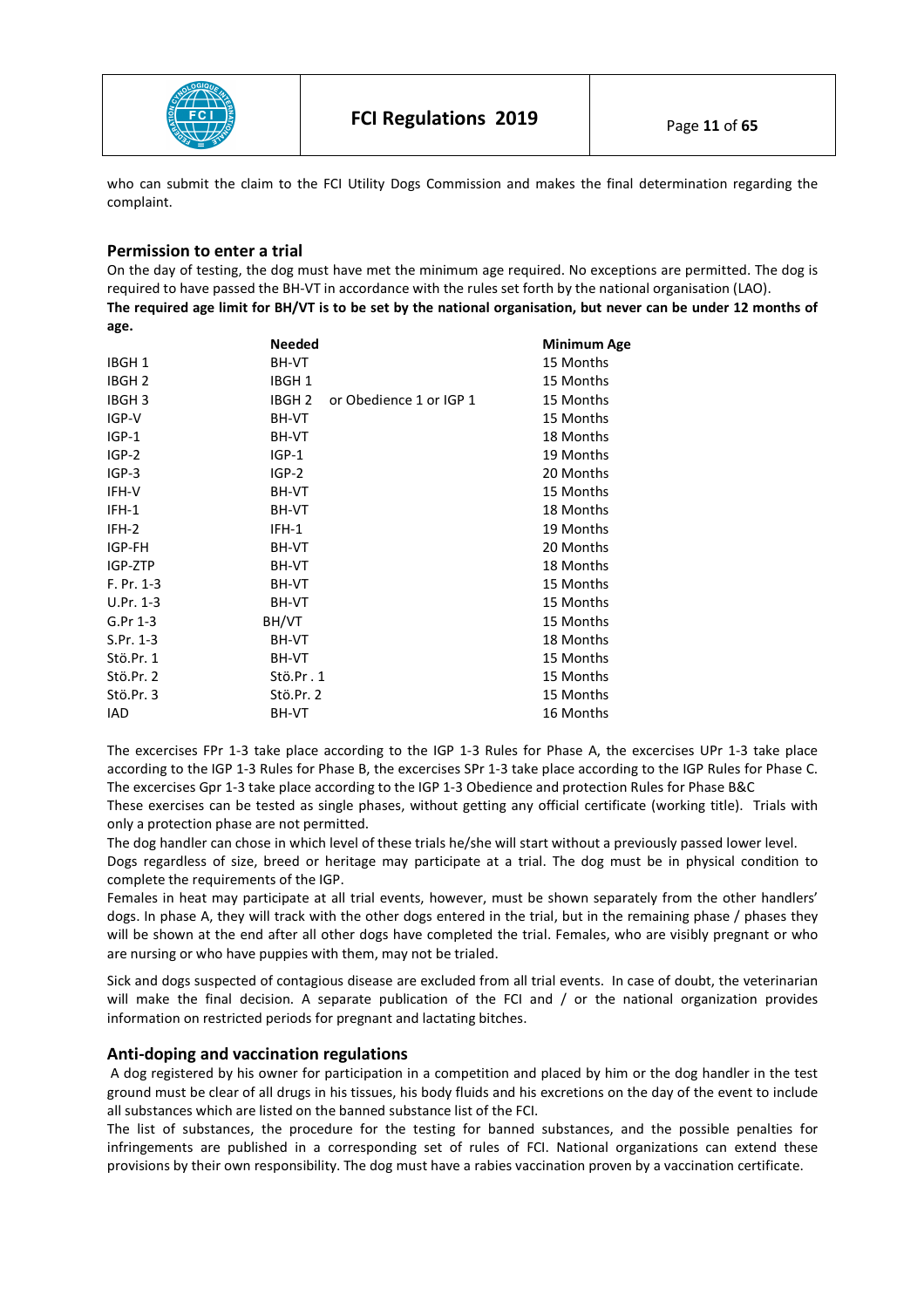

# **Social compatibility**

A dog who, at any time during the competition (before, during or after his own performance) bites a person or a other dog, tries to bite, attack or attempt to attack, is disqualified from the competition. All points are withdrawn and the dog is disqualified (DQ), even if the dog has completed all 3 phases. In a two-day event, the disqualification also extends to the second day so that the dog cannot start or continue in the trial.

In cases of dog aggression, immediate disqualification (DQ) occurs. Before the dog may enter another trial, the dog owners / handler have to prove during an examination or at a competition that the team (dog) has again successfully participated in a BH-VT with behavior test. The disqualification shall be entered by the performance judge in all the performance records / score books, pedigree known to him and signed by him.

Entry: *"Disqualification due to dog aggression, dog must be presented again in a BH-VT with behavioral test."*

# **Phases per day per Trial level**

| FPr, UPr and SPr, 1-3                                      | equivalent to 1 phase" |
|------------------------------------------------------------|------------------------|
| GPr 1-3                                                    | equivalent to 2 phases |
| <b>IBGH 1-3</b>                                            | equivalent to 1 phase  |
| IFH-V / Tracking suitability                               | equivalent to 1 phase  |
| IFH-1, IFH-2 and IGP-FH                                    | equivalent to 3 phases |
| Begleithundeprüfung (BH-VT) / Companion examination        | equivalent to 2 phases |
| IGP-Vorprüfung (V) / IGP- Suitability                      | equivalent to 2 phases |
| IGP-Zuchttauglichkeitsprüfung (ZTP) /IGP Breed suitability | equivalent to 3 phases |
| $IGP 1 - 3$                                                | equivalent to 3 phases |
| Stöberprüfungen 1-3 / Article search 1-3                   | equivalent to 1 phase  |
| <b>Endurance Test</b>                                      | equivalent to 1 phase  |

For major events scheduled by the National Organization (LAO), special regulations can be established. The national organization (LAO) submits a proposal to the FCI Utility Dogs Commission, who makes the final determination.

# **Trial Participants**

The trial participant must meet the entry deadline for the event. The participant also agrees to pay the entry fee upon submission of the entry form. If the participant cannot participate for whatever reason, he/she must advise the Trial Secretary (PL) immediately. The participant is required to provide the vaccination certificate and uphold the animal rights guidelines. The participant must adhere to the instructions of the judge (LR) as well as the Trial Secretary (LR). The handler must present his/her dog in a sportsmanlike manner regardless of the results in any given phase, he is obliged to continue for the remaining phases of the event. The trial ends with the results (awards ceremony) and the return of the scorebook.

The examination (trial) must have a minimum of 4 participants per trial day. The minimum number of participants per day may only be less if for BH / VT examinations these dogs pass and try for a further examination (IGP-1, IFH 1) at the same event. A dog handler may only take part in an examination with the same dog. (A two-day test is considered as an examination event.) A dog handler may enter a maximum of two dogs for an examination at an event. A dog may only acquire one title within a event. Exception: BH / VT in conjunction with another level 1 title.

Prerequisite for entering a trial is that owner and dog handler belong to a club of the national organization which is recognized by the FCI. Exceptions to this can be determined by the national organization only for BH / VT examinations.

## **Physically challenged handler (handicapped)**

If a dog handler cannot carry out part of an exercise correctly due to a physical handicap, he must inform the performance judge (LR) before the start of the trial. If due to a physical handicap the dog handler can not present the dog on the left side of the dog handler, the dog may be presented in the same way on the right side. The national organizations may also allow further restrictions.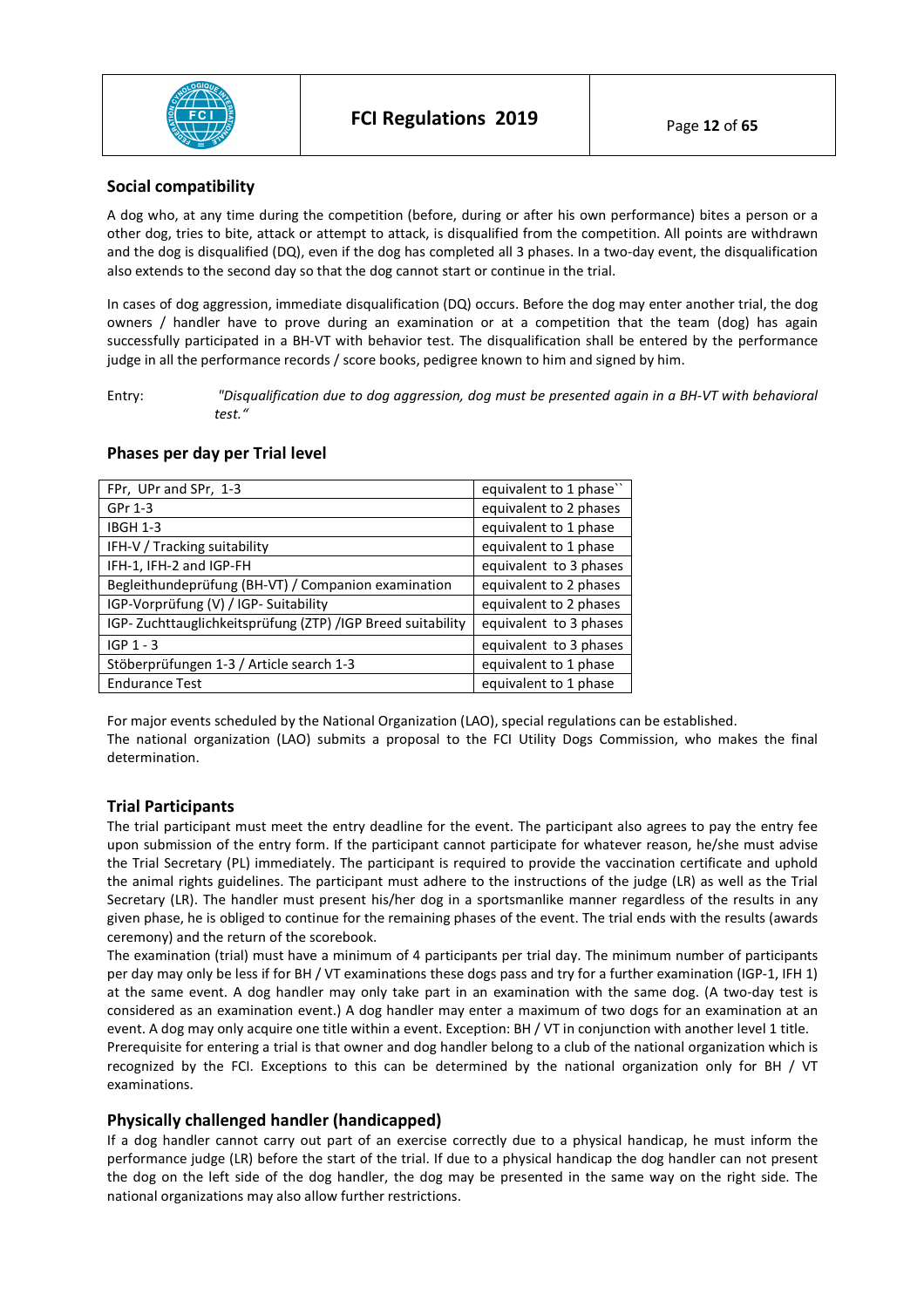

# **Collar requirement / Carrying a leash**

The single row, loose fitting large link collar must be worn throughout the trial. The BH / VT allows the use of other types of collars to include leather collar, fabric collar or chest harness. For the IBGH 1 to 3, similar collars to the BH / VT may be used except for the chest harness. For the tracking phase, a dog may wear, a tracking harness or a vest in addition to the required loose fitting large link collar.

A leash must be carried for the duration of the trial. It may be out of sight or worn by the handler with the clip on the side opposite to the dog's working side.

# **Muzzle obligation**

The requirements for having a dog in public are mandated by the laws of the individual countries laws. Handlers (HF), who are bound by these laws, may show their dogs in the BH/VT test with a muzzled dog.

# **Liability**

The owner of the dog is liable for any personal injury or material damage caused by his/her dog. Therefore, he/she must have adequate coverage for such cases. In the event of an accident during the trial, the handler (HF) is liable for himself/herself and his/her dog. The handler (HF) is to concur with the instructions of the judge (LR) and the organizing club and thereby executes of his/her own free will the instructions at his/her own risk.

# **Vaccinations**

Proof of vaccinations as performed by a certified authority (vaccination certificate) must be presented to the judge (LR) or the Trial Secretary (PL).

# **Awards Ceremony / trophies**

Award ceremonies are to be held separately after the various trial phases.

If the same number of points are awarded to more dogs in the IGP level 1 -3 the result (highest score) of the phase C is the deciding factor. If the points awarded here are the same, then phase B is the deciding factor. If points result equally for all three phases, then all dogs receive the same rating. If the same number of points are awarded to more dogs in the IGP-FH, the result (highest score) in the single track is the deciding factor. If the points awarded in both tracks are the same, then all dogs receive the same rating. Generally, all participants are to be present at the awards ceremony. The trial ends officially with the award ceremony and handing out of the scorebooks.

## **Working Title**

The title "International Working Champion" (CIT) will be granted by the FCI by application of the handler (HF) through the National Organization (LAO).

The CACIT award and the Reserve CACIT for dogs are provided at competitions that have received permission from the FCI and for dogs which were presented at the highest level (Class 3). All FCI National Organizations (LAO) must be invited to a CACIT event. A minimum of 2 judges (LR) must be invited with one judge being from another National Organization (LAO). The awards are granted upon proposal of the judges (LR). The CACIT and Reserve CACIT can only be awarded to dogs under these recommendations:

- The minimum show rating "very good" has been achieved at a show event.
- At the trial the minimum rating of "Very Good" was received. The award is not automatically
- linked to the achieved rating.

• The dog breeds belonging to groups 1, 2 and 3 of the Breeds Nomenclature of the FCI which are subject to a working trial (utility and tracking dogs)

The title "National Working Champion" will be regulated through the National Organization (LAO). Per Trial there is only to be awarded one (1) CACIT and one (1) reserve CACIT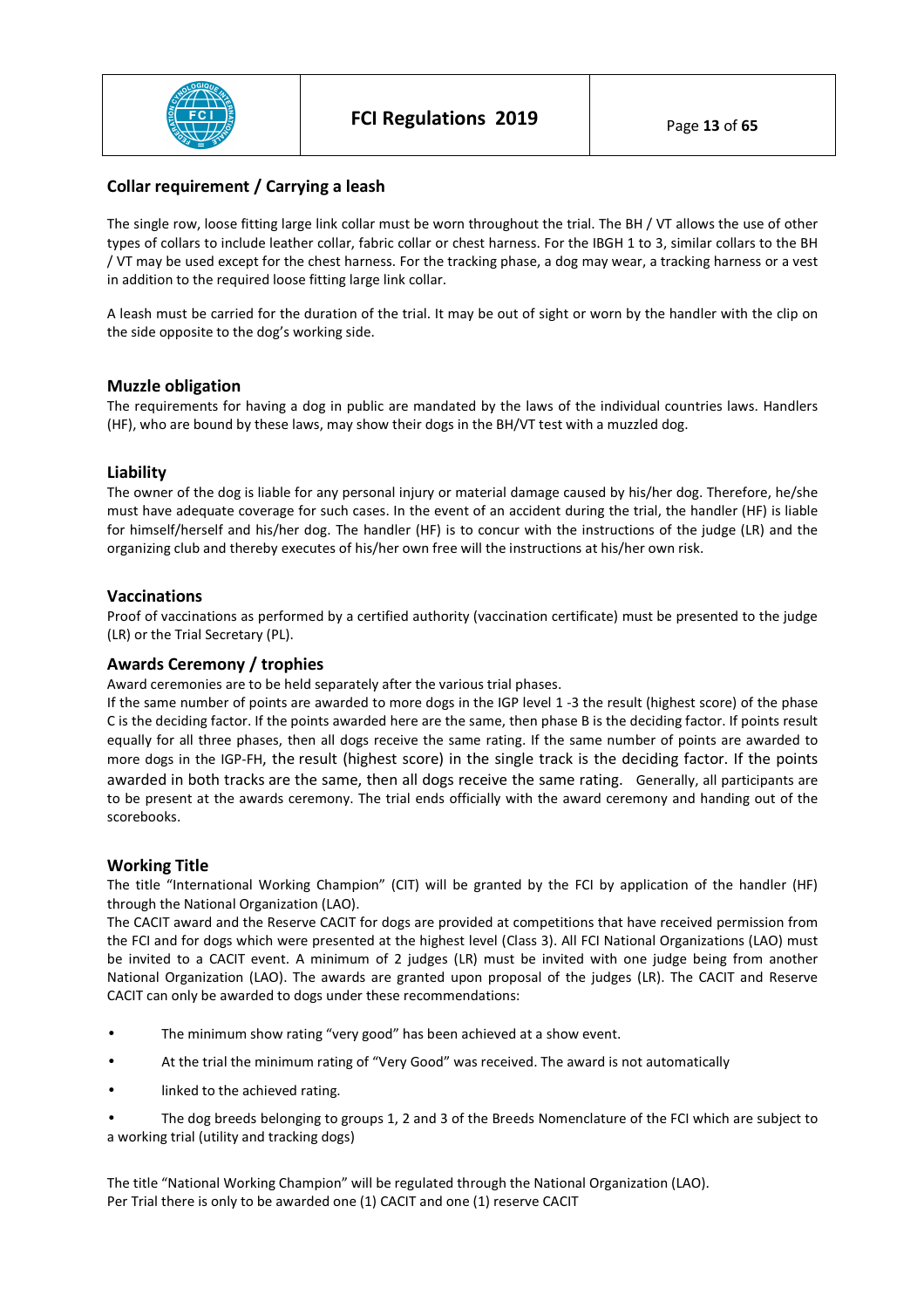

#### **Scorebook**

A scorebook is mandatory for every participating dog. Issuing of the scorebook is done according to the instructions of the handler's corresponding National Organization. Important to note, only one scorebook may be issued per dog. This is the responsibility of the issuing organization. The trial results must be recorded in the scorebook under all circumstances by the judge (LR) as well as the Trial Secretary (PL), who is to double check the entry and sign the book.

It is required to make the following entries: Members number, name and breed of the dog, identification of the dog (tattoo nr. / Chip Nr.) Name and address of the owner of the dog, entry of the total points in Phase A, B and C, qualifications and TSB rating. Name of the judge and his signature.

# **TSB Evaluation – Phase "C" (valid for all trial levels)**

The TSB evaluation should describe the temperament characteristics of the dog for breeding purposes. The TSB has not influence over the final result of the trial or a placing. To achieve a TSB evaluation, the dog must have been completed at least one gripping exercise.

The ratings pronounced (a), present (vh) and insufficient (ng), the following characteristics are described: **Drive, self-confidence and stress-tolerance.** 

#### **TSB – "pronounced"**

Is given to a dog that displays a strong willingness to work, clear instinctive behaviour, goal-oriented determination in the exercises, self-confident manner, unrestricted attention and exceptional ability to handle stress.

#### **TSB – "sufficient"**

Is given to a dog that is restricted in his willingness to work, the instinctive behaviour, in self-confidence, his attention and stress tolerance.

#### **TSB – "insufficient"**

Is given to a dog that lacks a willingness to work, lacking instinctive behaviour, lacks self-confidence and insufficient stress-tolerance.

## **Commands**

The Commands in the examination regulations are considered suggestions. Commands are given as normal spoken words and must always be the same for the same task. When recalling the dog, the name of the dog can be used instead of the command to recall. During the blind search, the name of the dog can be mentioned in addition to the recall command. Otherwise, the name of the dog in conjunction with any other command is considered a double command.

The national organization may make provision for the use of only the national language commands, which are provided by the national organization and published in their rulebook. It is, however, permissible in any case that the commands may be given in the mother tongue of the dog handler.

## **International Rules / Special rules**

The national organizations (LAO) of the FCI are authorized to enhance their general regulations, e.g. entry requirements, veterinarian, animal rights, medical regulations or any rules governed through the country. Commands may be given in the country's language.

## **The precursor to the IGP (IGP - V) may be used:**

- 1. As an approval test for the declaration in the working class.
- 2. As a condition for admission to IGP-1, whereby each country's organization can decide whether the IGP-V is required as a prerequisite to enter for IGP-1.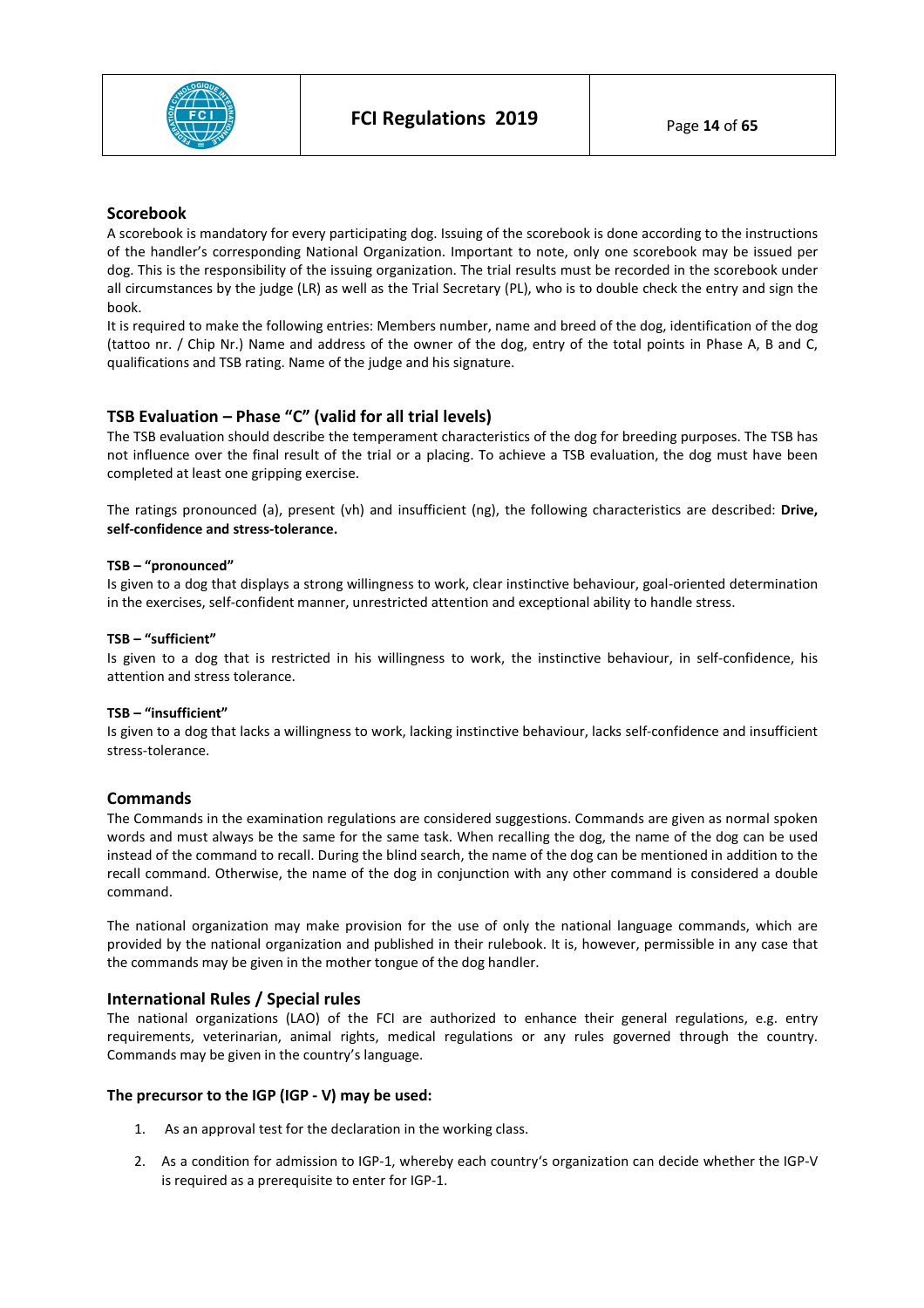

# **World / Europe Championship**

The Specifications for the organization of the various championships of the FCI are valid. The publishing and revision of said specifications are the duty of the Utility Dogs Commission.

# **Disciplinary rights**

The Trial Secretary is responsible to guarantee order and the safety in the entire trial area.

The judge (LR) is authorized to terminate the trial if the order and safety is compromised in any way. Violations by the handler against the prevailing rules, against the trial rules, against the animal rights laws and against the cultural customs will lead to a termination of the trial.

The trial judge's assessments of the performance are final and may not be contested. Public criticism of a judge's assessments may result in dismissal from the trial grounds and further disciplinary action may follow. Justifiable objections may be made in cases where the judge has violated the trial regulations but not against his assessments. Any such objections must be made in writing and addressed to the relevant authority and must be lodged with the show holding organization and signed by the complainant. Objections must be lodged within 8 days of the close of the trial. Acceptance of an objection does not imply that the judge's assessment will be revised. Video recordings for evidential purposes are not permitted. The provisionsof the disciplinary regulations of the national organizations must be taken into account.

# **Disqualification**

All points awarded up to that point of disqualification (DQ) will be deleted. No points or ratings will be entered into the scorebook. There will not be an evaluation. It is not permitted to show the dog in the other phases. In the scorebook the reason for the disqualification has to be written by the judge.

| <b>Reason for disqualification</b>                                                                                                                                                                                                  | Consequence                                  |
|-------------------------------------------------------------------------------------------------------------------------------------------------------------------------------------------------------------------------------------|----------------------------------------------|
| Dog picks up the article on the track and will<br>not or can not release it                                                                                                                                                         | Disqualification for disobedience            |
| Dog chase game and will not track anymore                                                                                                                                                                                           |                                              |
| The dog leaves the field and does not return<br>after three commands to return                                                                                                                                                      |                                              |
| The dog is not under control of the handler<br>(e.g., side / back transport); The dog does<br>not become under control after three<br>commands HZ (one allowed and two<br>additional HZ) or only by active action of the<br>Handler |                                              |
| The dog bites (not bumps) the helper<br>anywhere on the helper's body other than<br>the protective sleeve provided for the grip.                                                                                                    |                                              |
| Dog is in defence targetting an other person<br>(Judge, Steward etc.) than the helper.                                                                                                                                              |                                              |
| The dog is not neutral during the impartiality<br>check                                                                                                                                                                             | Disqualification due to lack of impartiality |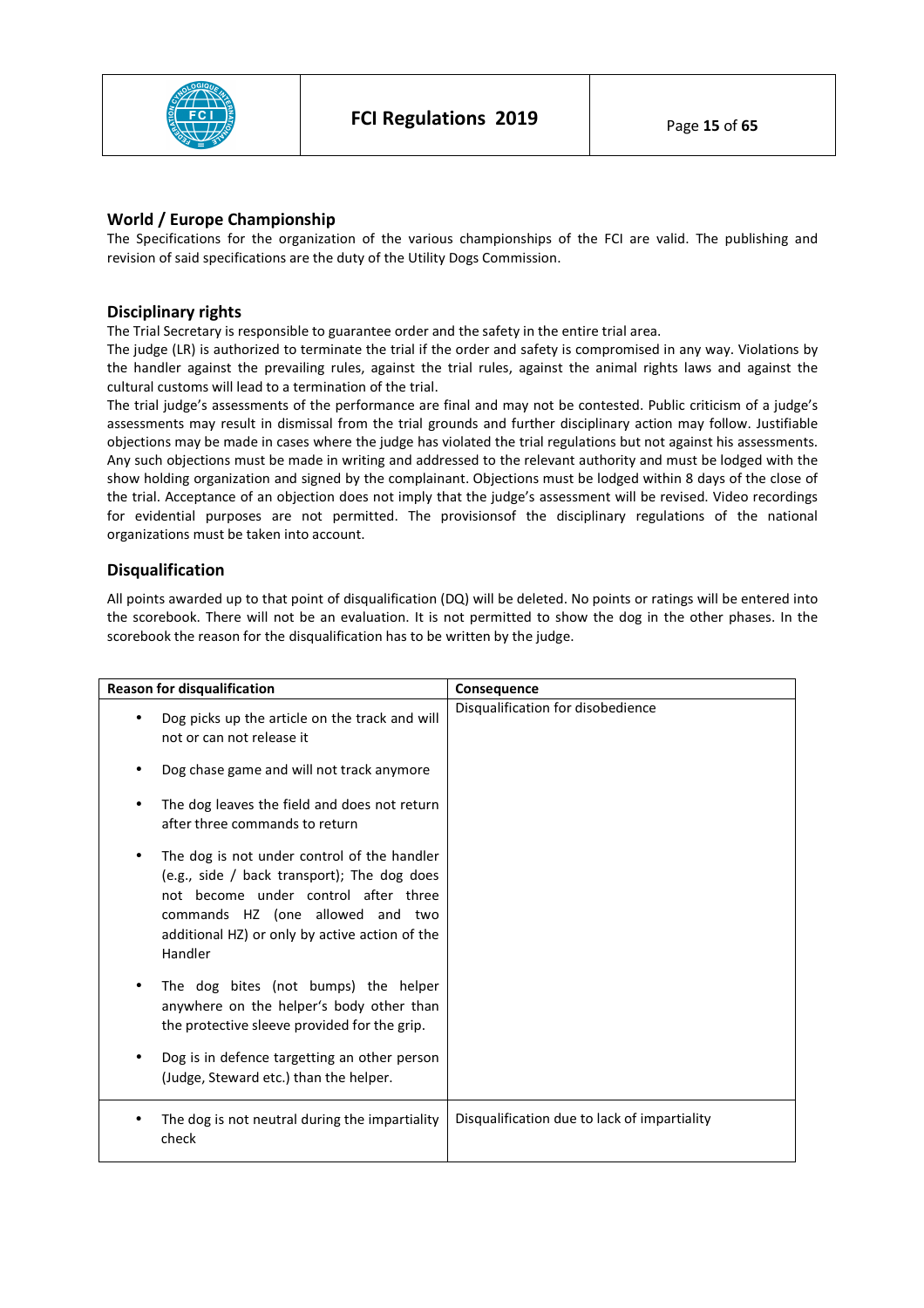

| Unsportsmanlike behavior of the Handler HF<br>$\bullet$<br>(for example, transport of motivation objects<br>and $/$ or food)                                          | Disqualification for unsportsmanlike behavior |
|-----------------------------------------------------------------------------------------------------------------------------------------------------------------------|-----------------------------------------------|
| Act against the IGP, animal protection or<br>$\bullet$<br>Suspected<br>contrary to good manners<br>attempt of fraudulent intent by use of<br>prohibited training aids | Disqualification for unsportsmanlike behavior |

# **Termination**

In the case of a termination, all points awarded up to then are awarded, also the points of the phases that have been completed so far. The points reached up to the point of termination are entered in the scorebook. If the dog is terminated in phase C, phase C is to be evaluated with 0 points, the points reached in sections A and B are retained.

## **Reasons for termination**

- Dog is started on the track 3 x unsuccessfully in the scent pad
- Dog leaves track by more than one leash length or Handler (HF) disregards the Judge's (LR's) instruction to follow the dog
- Dog is not at the end of the track in the given time.
- The dog leaves the helper before the Judge (LR) instructs the Handler (HF) to leave the center line and does not return to helper with one command or leaves the helper again.
- Dog fails in defence excersise.
- Dog leaves the helper before the Judges (LR) instruction to approach the dog and / or the dog handler gives a command to make the dog remain (stay) with the helper

The dog does not find the helper after three unsuccessful commands to direct the dog to the find blind.

## **Termination due to illness/injury**

If a dog presented for a trial is sick, this is to be handled in the following manner:

If the handler (HF) reports in after having completed a phase with a sick dog, he is to go to the vet and obtain a certificate. Entry in the trial documentation "Terminated due to illness". If the handler (HF) refuses to go to the vet, then the entry is to be shown as: "Insufficient due to termination". The certification may be sent retro-actively. If the handler (HF) does not submit this certificate within 4 days, the judge (LR)'s entry in the scorebook remains as **"**Insufficient due to termination". The scorebook will be returned to the handler (HF). If the handler (HF) refuses to leave the scorebook with the judge (LR), then the entry "Insufficient due to termination" will be immediately

recorded. The handler (HF) is responsible for any costs in connection with the return of his scorebook. Remark: it remains clear that the judge (LR) himself can decide to terminate if he determines that the dog is appearing sick or injured to him. The same applies to older dogs that due to animal rights laws may not be able to continue due to fitness. Entry in scorebook: "Termination due to injury".

# **Temperament Evaluation**

The temperament test is to be conducted throughout the duration of the trial including the awards ceremony. If a dog stands out with a temperament problem, then he cannot pass for this reason even though results up to that point were positive. If a dog fails the temperament test it is to be noted in the records. The dog is disqualified (DQ).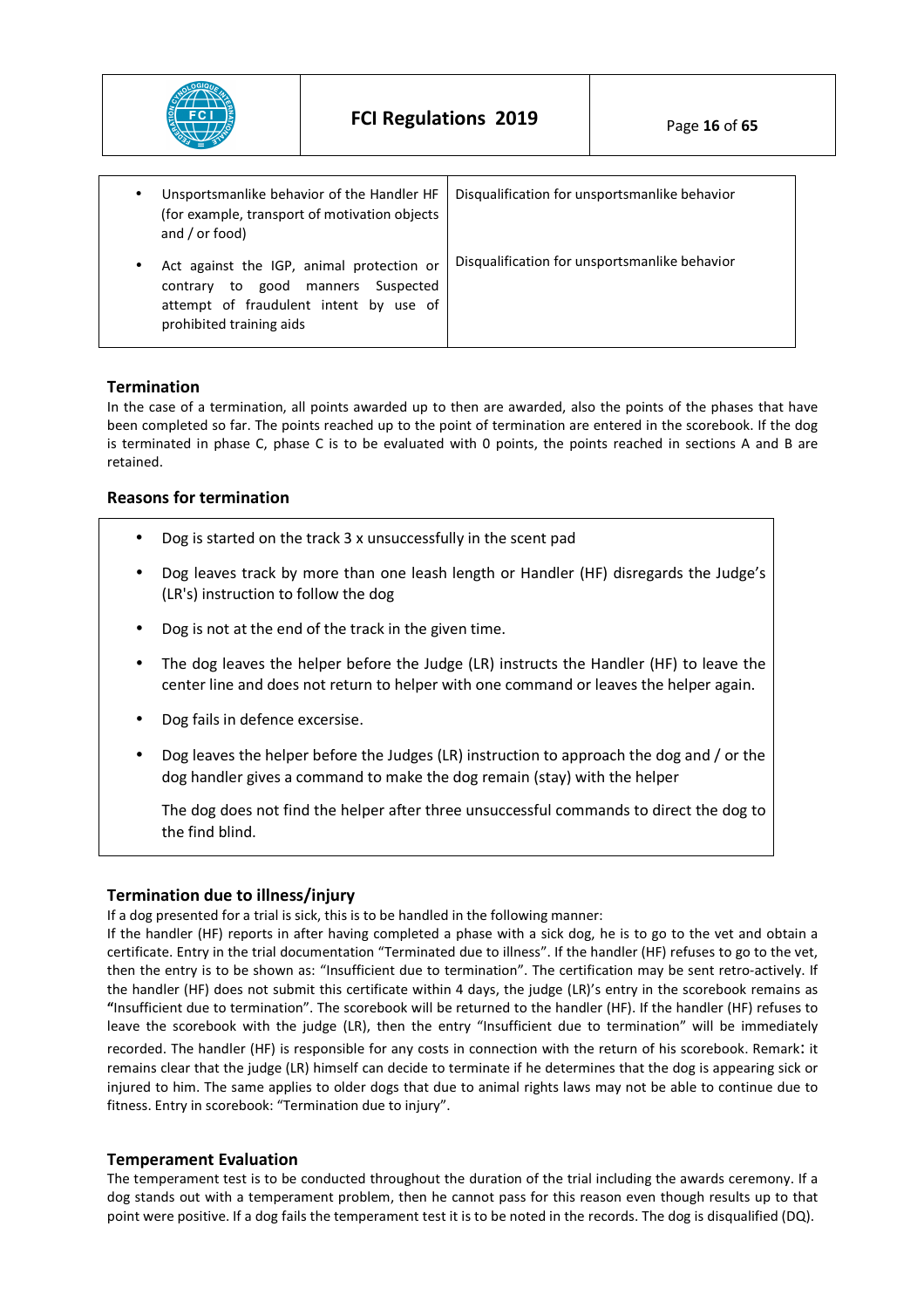

- 1. The temperament test takes place prior to each trial.
- 2. The test is to be conducted in a neutral place. In the selection of the place, there should be no close connection to the trial or tracking fields.
- 3. Every dog is to be evaluated independently.
- 4. The time-frame should be such that the dog is not immediately to start tracking or go on the trial field.
- 5. The dogs are to be on leash (short leash without tracking harness, etc.). The leash is to be held loose. The dog must be led under control.

#### Following rules are to be adhered to during the evaluation:

A systematic evaluation is not permitted, it is up to the judge to determine the way it is to be conducted, there are not to be extreme variations in the evaluation and the less a judge (LR) tries to make a point, the smoother and safer the test will run. The evaluation is to be done is a normal everyday setting, the dog is not to be challenged, as otherwise it would invoke a natural reaction, unnatural stimuli are to be avoided. The identity control is a mandatory part of the temperament test. The temperament test does not only take place at the beginning of the trial, but also during the entire event. If the judge determines a temperament weakness, he has to test it exactly (e.g. gun test). Repetitions are permitted to make a determination.

The BH / VT test does not have the gun shots test. A BH / VT test dog is not allowed to be paired with dogs from the IGP levels because of the gun shots. The BH / VT or IBGH may be paired together as a group. (BH / VT and IBGH-no gun shots)

# **Results of the temperament test**

## **Positive presentation = passed**

- − Dog is self-confident
- − Dog is calm, secure and attentive
- − Dog is lively and attentive
- − Dog is impartial and good-natured

#### **Borderline = requires special attention**

- Dog is unsteady but not aggressive and is balanced throughout the trial
- − Slightly agitated, but gets calmer throughout the trial

#### **Dogs that may not participate in the trial:**

- − Insecure and frightened, move away from a person
- − Nervous, aggressive, dogs sounding an alarm, fear biters.
- − Biting dogs

## **Conducting the identity check**

The identity control is a mandatory part of the test. This can be done by either checking the tattoo number or using a chip reader for a microchipped dog. Dogs that do not have a pedigree or a tattoo number, must be microchipped. The judges must note in their records that the identity check was carried out.

If tattoo numbers are not easily recognizable, those numbers that are need to be recorded. The tattoo number must coincide with the one entered on the pedigree. If difficulties arise (e.g. unable to read a number), then a remark must be made accordingly.

If chip numbers are not identified through the chip reader, then a remark must be recorded. The dog may compete if it is possible to determine that the dog was correctly chipped in that country (e.g. a corresponding remark is noted in the Registration, Passport or health certificate).

Handlers that had their dogs microchipped in a foreign country, or who have purchased a dog from another country, are responsible that the appropriate microchip reader is made available. Dogs that cannot be definitively identified may not participate in a trial / event.

If the mirochip is not found by the judge, the judge instructs the dog handler to carry out the chip control himself. A subsequent check by the judge is then to be carried out again. It is mandatory that the performance judge check the dog with the chip reader.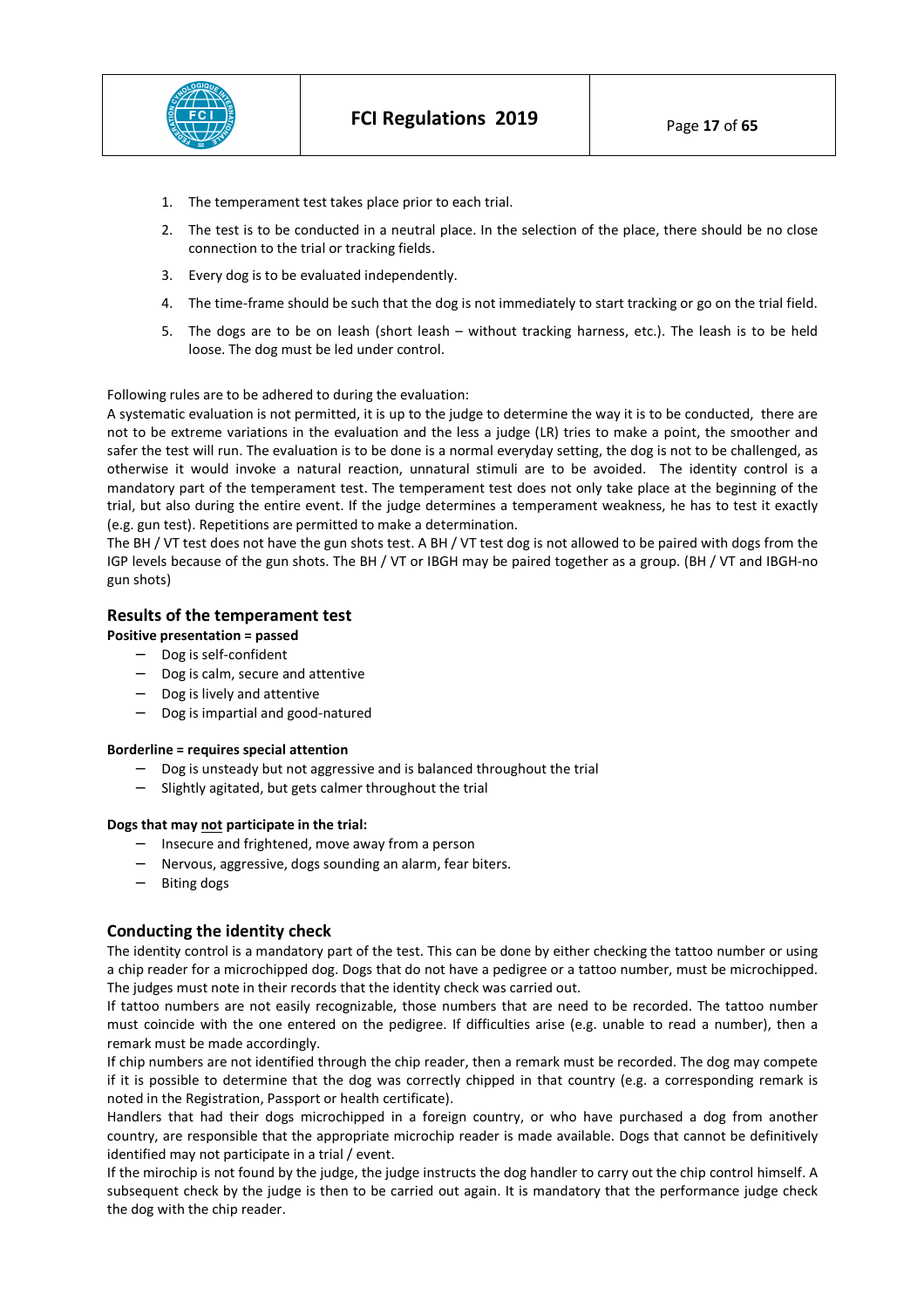

# **Dogs that do not show gun-sureness**

What is the understanding of the the term "gun-shy? Examples: The dog gets up and shows fear and runs away The dog shows a fear reaction.

- Runs under the same manner to his handler
- Shows panic and fear and tries to leave the area or leaves it
- Shows panic and fear and runs wildly around

During the evaluation, it must be determined if the behavior is due to a training fault or if his getting up is not related to the gun shot.

In dubious cases, the judge (LR) is responsible to determine if it is gun sensitivity by having the handler put the dog on leash. From a distance of about 15 paces, the judge (LR) will request additional shots be fired whereby the dog is to be held on a loose leash.

# **Evaluation**

The evaluation of the performance is noted with ratings (qualification) and points. The rating (qualification) and the corresponding points must reflect the quality of the respective exercise.

| <b>Highest</b><br>points | Excellent     | Very good     | Good          | Satisfactory  | Insufficient |
|--------------------------|---------------|---------------|---------------|---------------|--------------|
| 5                        | 5.0           | 4.5           | 4.0           | 3.5           | $3.0 - 0$    |
| 10                       | 10.0          | $9.5 - 9.0$   | $8.5 - 8.0$   | $7.5 - 7.0$   | $6.5 - 0$    |
| 15                       | $15.0 - 14.5$ | $14.0 - 13.5$ | $13.0 - 12.0$ | $11.5 - 10.5$ | $10.0 - 0$   |
| 20                       | $20.0 - 19.5$ | $19.0 - 18.0$ | $17.5 - 16.0$ | $15.5 - 14.0$ | $13.5 - 0$   |
| 30                       | $30.0 - 29.0$ | $28.5 - 27.0$ | $26.5 - 24.0$ | $23.5 - 21.0$ | $20.5 - 0$   |
| 35                       | $35.0 - 33.0$ | $32.5 - 31.5$ | $31.5 - 28.0$ | $27.5 - 24.5$ | $24.0 - 0$   |
| 60                       | $60.0 - 58.0$ | $57.5 - 54.0$ | $53.5 - 48.0$ | $47.5 - 42.0$ | $41.5 - 0$   |
| 70                       | $70.0 - 66.5$ | $66.0 - 63.0$ | $62.5 - 56.0$ | $55.5 - 49.0$ | $48.5 - 0$   |
| 80                       | $80.0 - 76.0$ | $75.5 - 72.0$ | $71.5 - 64.0$ | $63.5 - 56.0$ | $55.5 - 0$   |
| 100                      | $100 - 96.0$  | $95.5 - 90.0$ | $89.5 - 80.0$ | $79.5 - 70.0$ | $69.5 - 0$   |
| 200                      | 200-192       | 191 - 180     | $179 - 160$   | $159 - 140$   | $139 - 0$    |
| 300                      | 300 - 286     | 285 - 270     | $269 - 240$   | $239 - 210$   | $209 - 0$    |

# **Point table**

# **Calculation of percentage**

| Evaluation          | Awarded percentage | Deduction             |
|---------------------|--------------------|-----------------------|
| <b>Excellent</b>    | $=$ at least 96 %  | or up to minus 4 %    |
| <b>Very Good</b>    | $= 90$ to 95 %     | or minus 5 to 10 %    |
| Good                | $= 80$ to 89 %     | or minus 11 to 20 %   |
| Satisfactory        | $= 70$ to 79 %     | or minus 21 to 30 $%$ |
| <b>Insufficient</b> | $= 69 %$ or below  | or minus 31 to 100 %  |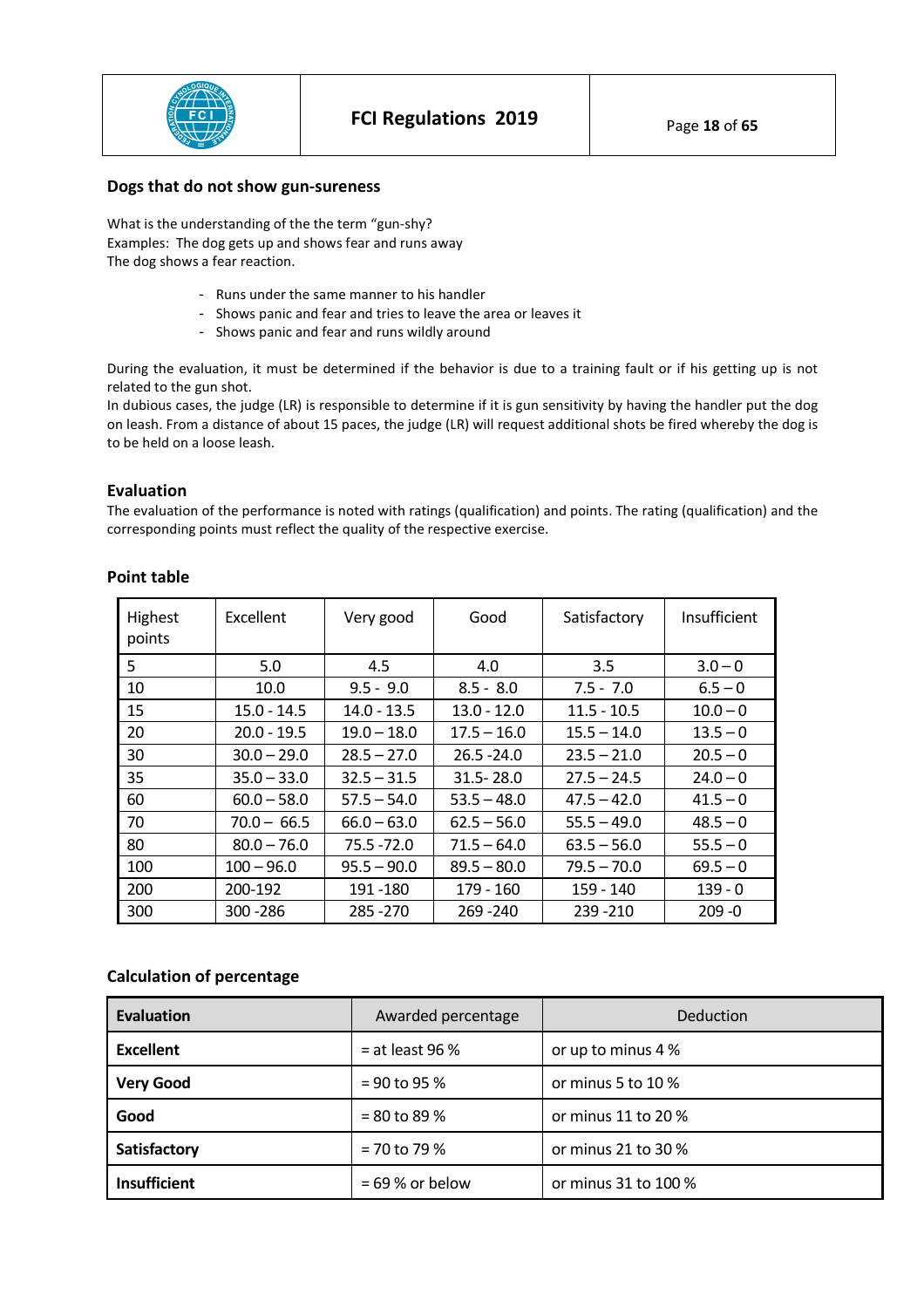

# **Point table - Individual tests**

During the evaluation of a particular phase only full points are to be awarded. However with individual exercises, partial points can be given. For final results if points are awarded with partial levels, then they can be either rounded up or down.

In order to be able to go on to the next higher level, the team must score a minimum of 70% of the maximum possible score.

# **Helper Regulations**

## **A) Pre-requisites for employment as a helper in Phase "C"**

- 1. The guidelines and regulations of the trial rules regarding help work must be followed.
- 2. The helper (HL) in phase "C" is the assistant to the judge on the day of the trial.
- 3. In view of his personal protection as well as due to insurance liability, the helper, whether in training or on a given trial day or competitions, must wear protective clothing, (protection pants, protection jacket, sleeve, cup, and if necessary gloves).
- 4. The helper (HL)'s shoes must be weather-proof and suitable for the ground conditions, secure stance and ensure good traction.
- 5. Prior to the trial work in phase "C", the helper (HL) receives instructions from the judge (LR). He must perform the work in accordance to the judge's instructions.
- 6. The helper (HL) must follow the instructions of the handler (HF) during disarming/search of the helper in accordance with the trial rules. He must give the handler (HF) the opportunity to position his dog in the correct heel position for the side/back transport.
- 7. The handler may work with the helper (HL) at club trials. If there are more than 6 dogs, then 2 helpers (HL) are required. For trials at a National level, such as competitions, qualification trails, championships, etc. generally 2 helpers (HL) are mandatory. For all or any of these trials, a helper (HL) living in the same household as one of the handlers (HF) may participate.

# **B) Regulations governing the conduct of trial helpers**

## **1. General**

During a trial the level of training, the quality of the dog being presented (e.g. his drives, stress-level, selfconfidence and obedience) should be evaluated by the judge. The judge (LR) can objectively evaluate what he/she visually and acoustically observes during the course of the trial.

This aspect, particularly maintaining the sportsmanlike character of the trial (i.e. this means offering the same conditions for all participants) ensures that the helper offers the judge (LR) a broad impartial picture to judge.

Therefore, it cannot be left up to the helper (HL) how the phase "C" work is to be structured. Furthermore, the helper must follow definitive guidelines.

The judge (LR) must check that the individual elements of the most important evaluation criteria for phase "C" are met. For example, these are, stress-level, self-confidence, drives, obedience. In addition it is important that the grip quality of the presented dog is properly evaluated. For the judge to properly evaluate the grip, the helper must give the dog the opportunity to have a "full grip", and when the stress-level is to be tested, the helper must be able to put proper pressure on the dog. The helper must strive to have the most uniform level of helper work, so that the requirements of the evaluation are met.

# **2. "Bark and Hold"**

The helper stance (position) standing – he should not be visible to the dog and handler – with a slightly angulated sleeve position motionless and without a threatening body position in the designated blind. The sleeve acts as body protection. At the hold and bark, the dog is to watch the helper, any motivation (help) on the part of the helper is not allowed. The soft stick is held at the helper's side.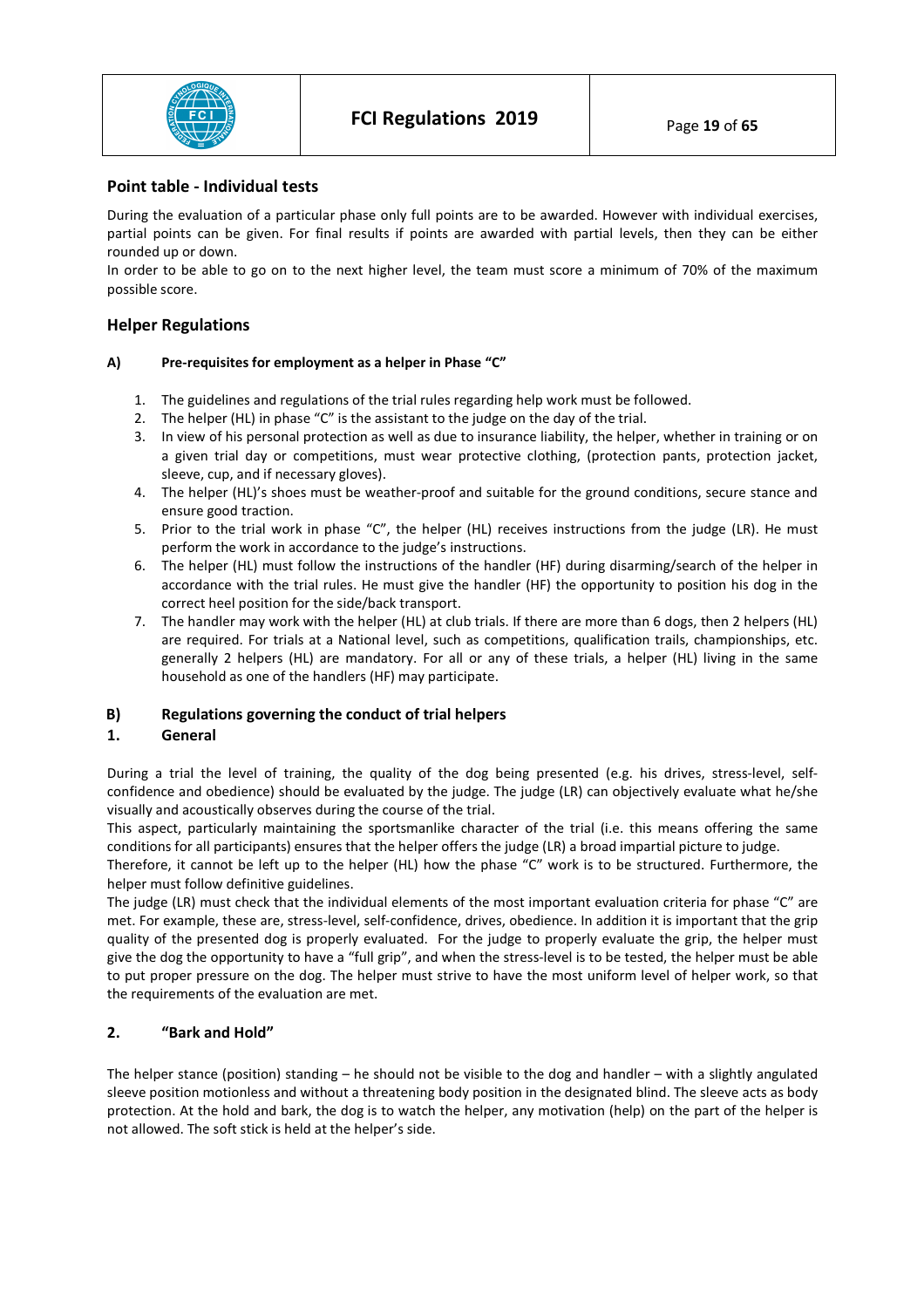

# **3. "Prevention of an attempted escape of the helper"**

After the hold and bark exercise, the handler calls the helper out of the blind, who is to exit in a normal pace and places himself/herself at the designated spot as assigned by the judge (marked spot). The position of the helper must ensure that the handler can place his dog at a distance of 5 paces on the side where the helper's protection sleeve is at the helper's designated spot. The flight path must be clearly recognizable for the handler.

Under the direction of the judge, the helper escapes in a quick and assertive pace in a straight line, without running an uncontrolled or exaggerated manner. The sleeve must remain steady and the dog should be given an optimal grip possibility. The helper may not turn to face the dog at any time, but can keep the dog in his/her field of vision. The helper must refrain from pulling the sleeve away. Once the dog has gripped, the helper continues to run in a straight direction, and while running pulls the sleeve in tight to his/her body.

The judge determines how far the helper needs to escape. Under the direction of the judge, the helper terminates the escape. When the corresponding dynamic work of the helper is carried out, it provides the judge with the optimal opportunity to evaluate the performance. Any type of helper assistance in the way of , excessive offering the sleeve before the grip, verbal agitation, or hitting the soft stick against his pants before or during the escape, limply held sleeve position, reducing the speed of the escape independent termination of the escape, etc., are not permitted. Stopping the exercise – see point 8 (valid for all exercises)

# **4. "Defense against an attack during the guarding phase"**

After the guarding phase, the helper makes an attack on the dog at the instructions of the judge. The soft stick is used in a threatening motion above the sleeve without hitting the dog. At the same moment, the dog grips in a frontal and forward movement with corresponding resistance / pressure, without the sleeve being moved to attract the dog. The protection sleeve will be carried tight and in front of the body with the bite bar available to ensure that the dog may get a opportunity for a correct grip. Once the dog has gripped, he is to be placed out of motion to the side and the pressure phase begins in a straight direction (drive). Turning / spinning at the start of the attack in this exercise is not permitted. The helper must drive all dogs in the same direction. It is important that the judge must place himself/herself in such a position so as to observe and evaluate the behavior of the dog during the attack, the pressure phase, the grip behavior, the out and the guarding phase. Driving the dog to the handler is not permitted.

The stick hit pressure tests are to be placed on the shoulder and in the area of the withers. The stick hits are to be executed with the same intensity for all dogs. The first stick hit test is performed after approximate  $4 - 5$  paces, the second stick hit test after an additional  $4 - 5$  paces during the pressure phase. After the second stick hit test, additional pressure is demonstrated without stick hits.

The duration of the pressure phase is determined by the judge. Under the direction of the judge, the helper terminates the pressure phase. When the corresponding dynamic work (drive) of the helper is carried out, it provides the judge with the optimal opportunity to evaluate the dog's performance, drive and temperament. Any assistance (help) given by the helper in the way of offering / attracting the dog the sleeve before the grip, verbal agitation, or hitting the soft stick against his pants before or during the escape, limply held sleeve position after the grip during the pressure phase, inconsistent intensity during the pressure phase and at the stick hits, independent termination by the helper when weakness is determined in the dog etc., are not permitted. Termination of the exercise – see point 9

## **5. "Back transport (Trial levels IGP 2 + IGP 3)"**

Under the direction of the handler, the helper demonstrates a back transport over a distance of approximately 30 paces at a normal pace. The judge determines the course of the transport. The helper may not any sudden moves during the transport. The soft stick and the sleeve are to be carried in such a way that it does not stimulate the dog. The soft stick especially has to be carried out of sight. The helper is to move at the same normal walking pace for every dog.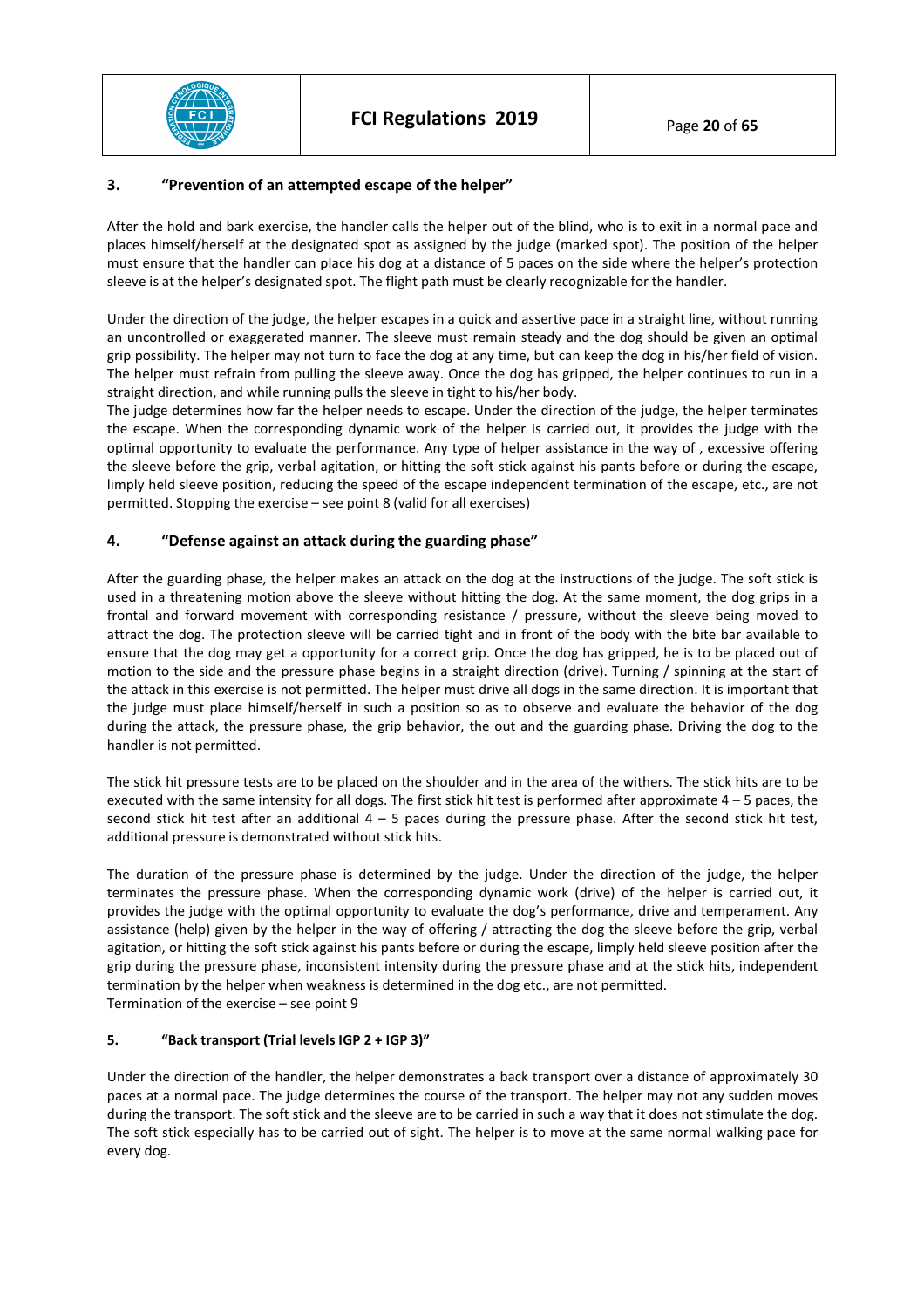

# **6. "Back Transport (trial level IGP 2)"**

At the order of the judge, the helper stops after approx. 30 paces. The dog handler goes to the helper and takes the Soft stick. The dog has to sit in the basic position. Then a side transport to the judge takes place.

## **7. "Attack on the dog out of the back transport (Trial level IGP 3)"**

The attack out of the back transport is performed out of motion and under the direction of the judge. The helper performs the attack by making a dynamic left or right turn and running with purpose, presence and threat towards the dog. The soft stick is to be held above the sleeve and swung in a threatening motion. The dog has to be intercepted (caught) with a flexible position of the protection sleeve, to allow the helper to safely catch the dog without the need to come to a complete halt as long as the helper has the appropriate skill. Upon intercepting (catching) the dog, the helper should – if possible – turn in order to catch the dog to absorb the dogs momentium and flow with his body movement. Additional movement of the sleeve is to be avoided. Once the dog grips, the helper places the dog out of motion to the side and the pressure phase is conducted in a straight direction. The helper must drive all dogs in the same direction. It is important that the judge must place himself/herself in such a position so as to observe and evaluate the behaviour of the dog during the attack, the pressure phase, the grip behaviour, the out and the guarding phase. Driving the dog to the handler is not permitted.

The duration of the pressure phase is determined by the judge. Under the direction of the judge, the helper terminates the pressure phase. When the corresponding dynamic work (drive) of the helper is carried out, it provides the judge with the optimal opportunity to evaluate the performance. Any assistance given by the helper in the way of offering any assistance in the way of, offering the sleeve before the grip, verbal agitation, or hitting the soft stick against his pants before or during the escape, limply held sleeve position after the grip during the pressure phase, inconsistent intensity during the pressure phase and at the stick hits, independent termination by the helper when weakness is noticed in the dog etc., are not permitted. Termination of the exercise – see point 9

# **8. "Attack on the dog out of motion"**

## IGP-1: 30 meter, IGP-2: 40 meter, IGP-3: 50 meter

In IGP-1 and IGP-2, the helper remains where the 1st part was terminated. The dog handler is instructed to take the dog's starting point for this exercise.

In IGP-3, under the direction of the judge (LR), the helper leaves the assigned blind and moves at a running pace to the centerline without breaking stride and with threatening verbal and gestures attacks the dog and handler with a frontal attack with the soft stick.

The dog must be intercepted with the helper not stopping and presenting an approved trial sleeve. Upon intercepting the dog, the body should – if possible – turn in order to catch the dog and absorb the dogs flow to maintain the momentum. The helper may not in any way run around (side step) the dog. Once the dog grips, the helper places the dog out of motion to the side and the pressure phase is conducted in a straight direction. It is imperative to avoid overrunning (tripping over) the dog. The helper has to drive all dogs in the same direction. It is important that the judge must place himself/herself in such a position so as to observe and evaluate the behaviour of the dog during the attack, the pressure phase, the grip behaviour, the out and the guarding phase. Driving the dog back towards the handler is not permitted.

The duration of the pressure phase is determined by the judge (LR). Under the direction of the judge (LR), the helper terminates the pressure phase. When the corresponding dynamic work of the helper is carried out, it provides the judge with the optimal opportunity to evaluate the working performance and temperament of the dog. Any assistance given by the helper in the way of offering any type of helper assistance in the way of, slowing down the speed of the attack, intercepting the dog at a stand, side-stepping the dog before the grip, holding the sleeve in a limp fashion after the grip, varying intensity of the pressure phase, independent termination when weakness in the dog is noticed, etc. are not permitted.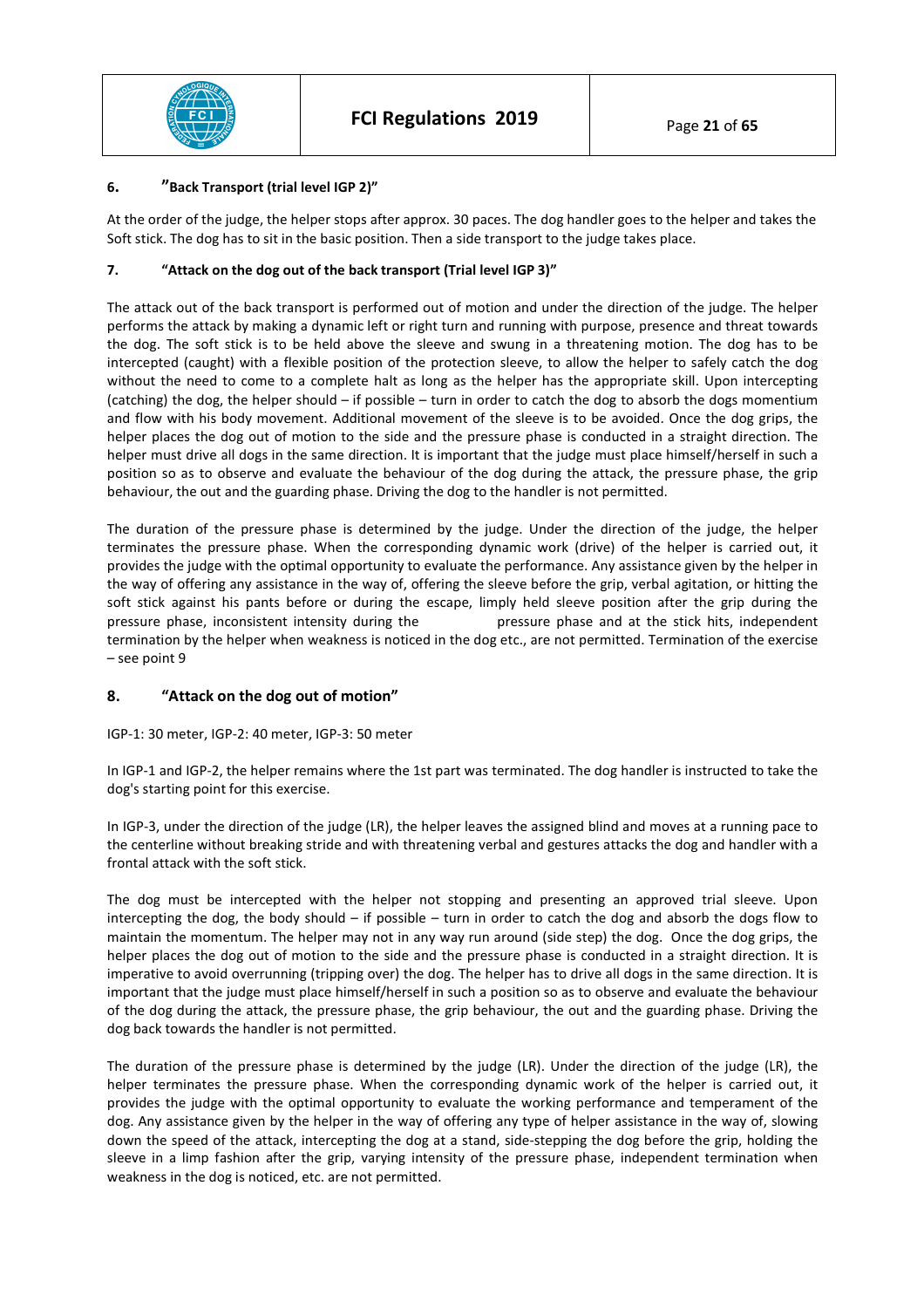

# **9. "Termination of the defence exercise"**

Stopping all defence exercises must be conducted in such a manner that the judge (LR) has the opportunity to observe the grip, the out and the guarding phase of the dog (do not turn your back to the judge (LR), maintain visual contact with the judge (LR)). Once stopping the defence exercise, the helper must minimize the resistance towards the dog, he/she has to reduce the stimulation by not definitively moving the sleeve. The sleeve is not to be carried at a high angle, but will be held in the same position during the previous exercise. The soft stick is held out of sight at the side. No help is to be provided by the helper during the out phase. After the out, the helper is to maintain eye contact with the dog, whereby any additional stimulation or help of any kind is not permitted. In order to maintain eye contact to the dog, the helper is allowed to turn for a dog that circles, but without any sudden movements.

# **10. "Insecurities and failure of the dog"**

A dog that does not grip during a defense exercise, or releases the grip in a pressure phase and outs, must be driven (continued to be pressured) by the helper until the judge (LR) terminates the exercise. In such instances, the helper may not give any help to the dog or stop the exercise independently. Dogs that do not release, the helper may not use the soft stick in movement to get him to out. Dogs that have a tendency to leave the helper during the holding phase may not be stimulated by the helper to stay with the helper. In all or parts of any exercise the helper must present himself/herself active or neutral in accordance with the trial rules. If the dog bumps or grips during the holding phase, the helper must avoid making any defensive motions.

# **Provisions on the individual tests**

# **Companion Dog test with traffic safety part BH-VT**

All dog owners who provide evidence that they have successfully passed the written examination if required by the regulations of the national organizations or those who have proof of a locally issued certificate. Dogs of all breeds and sizes are accepted. The minimum age of the dog is determined by the National Organization LAO, but may not be less than twelve months.

Dogs which do not reach the required 70% of the points in Part A ("Obedience") are not taken for examination in Part B ("Traffic Portion") The test was passed if 70% of the points to be reached in Part A and all exercises of part B were considered sufficient by the performance judge. It is up to the judge (LR), at the request of the hosting club, to place the participants at the awards' ceremony. The BH-VT is a prerequisite for entry into all further examinations. Each Examination result must be entered in the official trial paperwork and the scorebook regardless of the outcome of the examination.

## **Examination description: Companion Dog test with traffic safety part BH-VT**

The BH / VT test does not check the gun sureness of the dog. Exercise requirements similar to the exercises described in the general part

| Heeling on leash                                         | 15 Points |
|----------------------------------------------------------|-----------|
| Heeling off leash                                        | 15 Points |
| Note: Special provision for BH-VT in the general section |           |
| <b>Sit Exercise</b>                                      | 10 Points |
| Note: Special provision for BH-VT in the general section |           |
| Down with recall                                         | 10 Points |
| Note: Special provision for BH-VT in the general section |           |
| Down under Distraction                                   | 10 Points |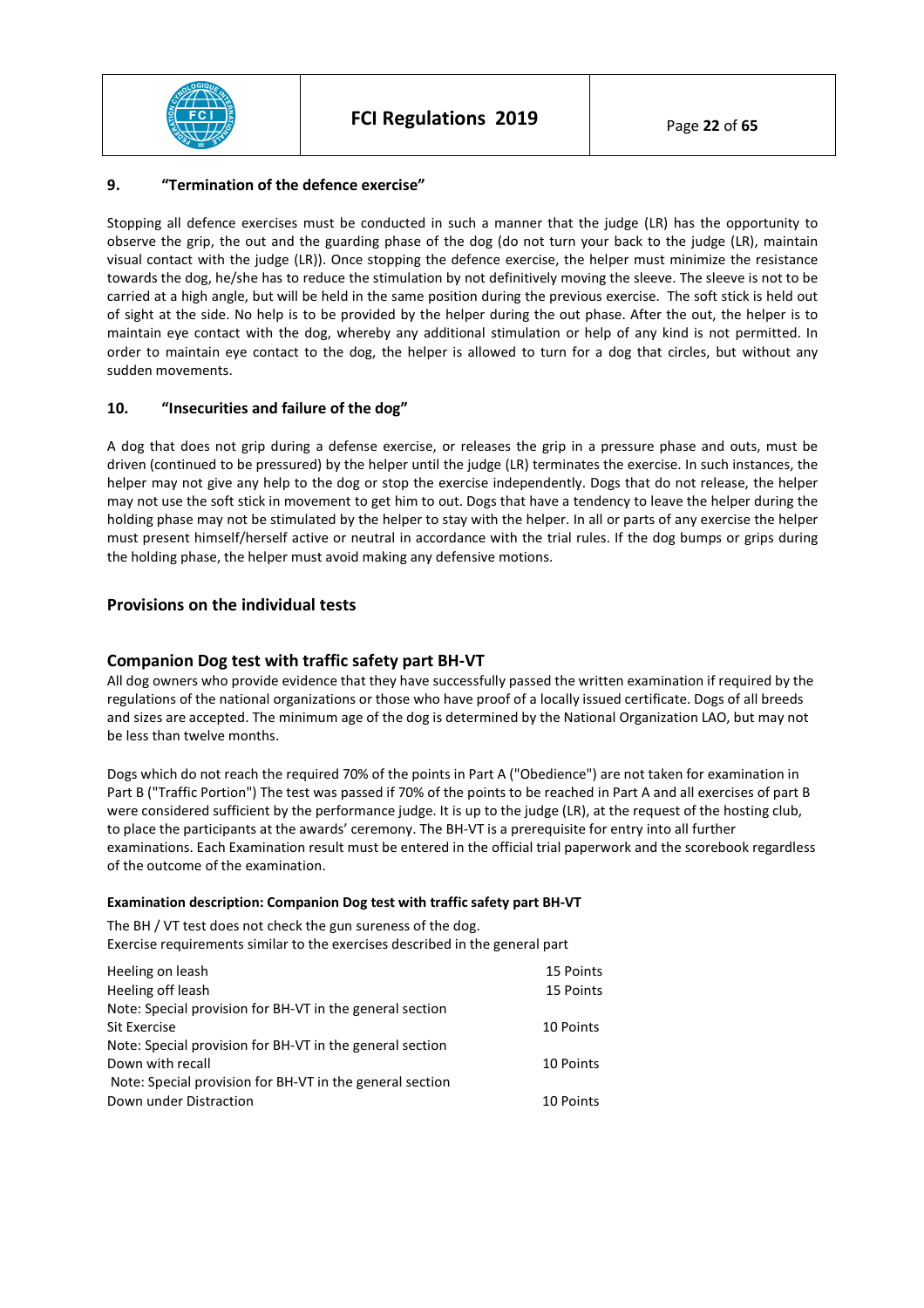

# **Examination in traffic General Information**

The exercises listed below are conducted in a suitable public area outside of the training field. The judge and the trial secretary determine where and how the traffic exercises will be conducted (streets, walkways or squares). Public traffic may not be interfered with. The implementation of this part of the examination requires a considerable amount of time because of its nature. The performance requirements must not be impaired by the superficial acceptance of many dogs. Points are not given for the individual exercises of part B. During Part B the overall impression about the dog moving in the traffic / public area is most important. The exercises described below are suggestions and can be modified individually to the local conditions by the performance judge. The performance judge is entitled to repeat or vary in case of doubt in the assessment of the dog exercises.

#### **Examination procedures**

(The following exercises represent a minimum requirement and can be extended by the national organizations).

#### **Encounter with group of persons**

At the order of the judge, the dog handler, with his dog, walks on the sidewalk. The performance judge follows the team at a reasonable distance. The dog is to follow on the dog handler's left side on a loosely hanging leash - with the shoulder at the knee height of the dog handler. The dog has to be indifferent to the pedestrian and driving traffic. On his way, the dog handler is stopped by a passing stranger. The dog has shown itself neutral and unimpressed. The dog handler and the dog continue through a relaxed group of at least 6 persons, in which a person responds to the dog handler and greets them with a hand shake. The dog has to sit or lie beside the dog handler and has to keep quiet during the short conversation.

#### **Encounter with Bicyclists**

The dog is walking along a path with his dog handler and is overtaken by a bicyclist from behind who rings a bell. After a good distance, the cyclist turns to meet dog handler and dog. There will be another bell ring. The passing has to be done in such a way that the dog is between the dog handler and the bicyclist passing by. The dog has to see the bicyclists.

## **Encounter with Cars**

The dog handler walks past several cars with his dog. One of the vehicles is started. In another car, a door is shut. While the dog handler and the dog go on, a car stops next to them. The window is rolled down and the dog handler is asked for information. The dog has to sit or lie down by the dog handler's instructions. The dog has to be quiet and unimpressed with cars and all traffic noises.

#### **Encounter with joggers or inline skaters**

The dog handler walks along a quiet path with his dog. At least two joggers pass him without slowing down their speed. When the joggers have gone, joggers come back to the dog and dog handler and run past them without lowering their speed. The dog does not have be in correct heel position, but he must not bother the passing joggers. It is permitted to have the handler place his dog in a sit or down position during the encounter. Instead of the joggers, one or two inline skaters can also pass and meet the dog instead.

## **Encounter with other dogs**

In the case of passing or encountering another dog and his handler, the dog is to remain neutral. The handler may give and repeat the command "Fuss/Heel" or place the dog in a sit or down position.

## **Behavior of the tethered dog, which is left alone in the short term and behavior towards animals:**

At the order of the performance judge, the dog handler, with a dog, is walking along the sidewalk of a moderately busy street. After a short distance, the dog handler stops at the order of the judge and attaches the leash to a fence, wall or something similar. The dog handler goes out of sight into a store or a house. The dog may be standing, sitting or lying. During the absence of the dog handler, a passer-by (pedestrian) passes the dog with a dog at a lateral distance of about five paces away from the test dog. The dog left alone has to be quiet and calm during the absence of the handler. The dog (no dog agrresive dogs are to be used) passing by has to pass without the test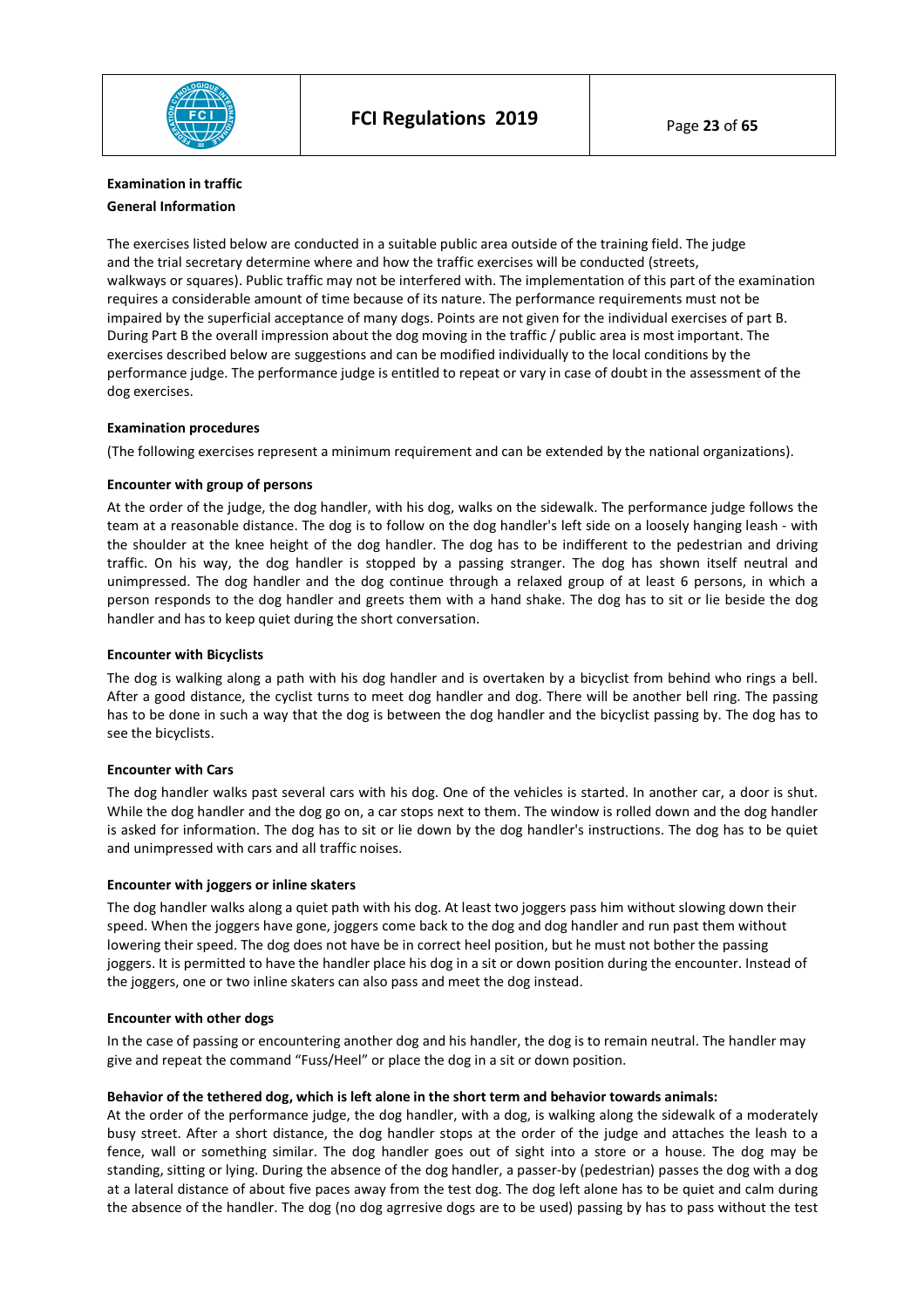

dog showing agrresion (strong pulling on the leash, continuous barking). After the direction from the judge, The dog is picked up again. Note: It is up to the judge (LR) to decide whether to carry out the individual exercises with each dog at the same location, or to have all the test dogs complete only a few exercises and then to go to another location and proceed there as well.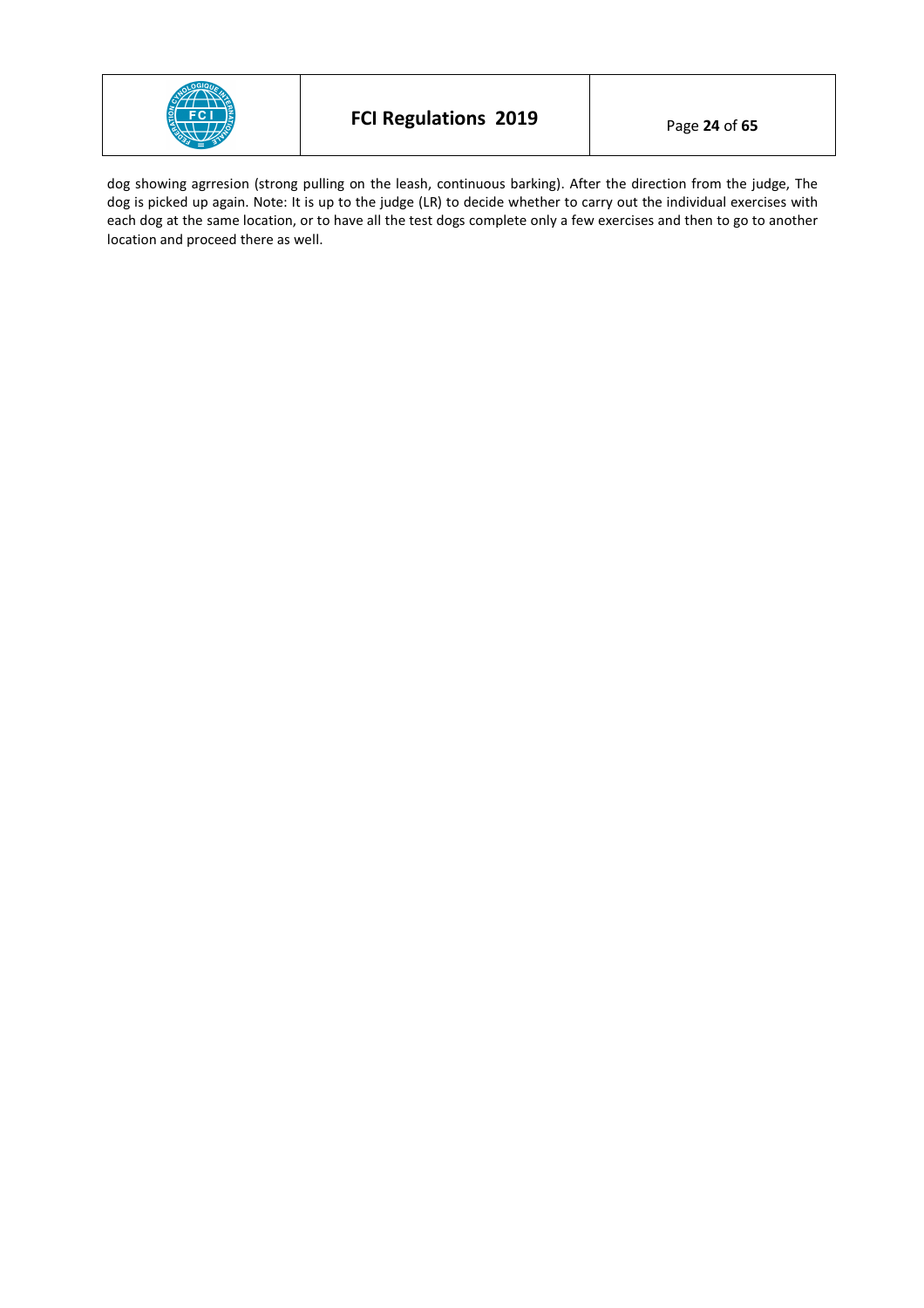

# **Phase A – Tracking. General Rules**

| Strangetrack =<br>Fr                      | $IGP-1$                                                                       | $IGP-2$                                                                       | $IGP-3$                                                                                                                                                   | IFH-V                                                                                                                                  | $IFH-1$                                                                                                                                | IFH <sub>2</sub>                                                                                                                                                                       | IGP-FH                                                                                                                                                                           |
|-------------------------------------------|-------------------------------------------------------------------------------|-------------------------------------------------------------------------------|-----------------------------------------------------------------------------------------------------------------------------------------------------------|----------------------------------------------------------------------------------------------------------------------------------------|----------------------------------------------------------------------------------------------------------------------------------------|----------------------------------------------------------------------------------------------------------------------------------------------------------------------------------------|----------------------------------------------------------------------------------------------------------------------------------------------------------------------------------|
| Own track = $E$                           |                                                                               |                                                                               |                                                                                                                                                           |                                                                                                                                        |                                                                                                                                        |                                                                                                                                                                                        |                                                                                                                                                                                  |
| <b>Track</b>                              | E                                                                             | Fr                                                                            | Fr                                                                                                                                                        | E                                                                                                                                      | Fr                                                                                                                                     | Fr                                                                                                                                                                                     | Fr                                                                                                                                                                               |
| Minimum<br>Length                         | 300<br>Paces                                                                  | 400<br>Paces                                                                  | 600<br>Paces                                                                                                                                              | 600<br>Paces                                                                                                                           | 1200<br>Paces                                                                                                                          | 1800<br>Paces                                                                                                                                                                          | 2 x 1800 Paces<br>2 Different<br>places, 2<br>different track<br>layers. On 2<br>different days<br>for the test.                                                                 |
| Legs                                      | 3                                                                             | 3                                                                             | 5                                                                                                                                                         | 5                                                                                                                                      | $\overline{7}$                                                                                                                         | 8, of which 1<br>is a<br>semicircle<br>with 30m<br>Radius                                                                                                                              | 8, of which 1 is<br>a semicircle<br>with 30m<br>Radius                                                                                                                           |
| Corners                                   | $\overline{2}$                                                                | $\overline{2}$                                                                | 4                                                                                                                                                         | 4, of which 3<br>are right<br>angles, the last<br>angle is<br>executed as an<br>acute angle                                            | 6<br><b>Right angles</b>                                                                                                               | 7 of which at<br>least 2 acute<br>angles (30-<br>60 degrees)                                                                                                                           | $\overline{7}$<br>of which at<br>least 2 acute<br>angles (30-60<br>degrees)                                                                                                      |
| <b>Distance</b><br>between the<br>corners | Minimum<br>50 Paces                                                           | Minimum<br>50 Paces                                                           | Minimum<br>50 Paces                                                                                                                                       | Minimum<br>50 Paces                                                                                                                    | Minimum<br>50 Paces                                                                                                                    | Minimum<br>50 Paces                                                                                                                                                                    | Minimum<br>50 Paces                                                                                                                                                              |
| Articles<br>Point values                  | $\overline{3}$<br>(Handler<br>uses own<br>articles)<br>3x7<br>Points<br>each  | 3 (Stranger's<br>articles)<br>$3 \times 7$<br>Points each                     | $\overline{3}$<br>(Stranger's<br>articles)<br>3x7<br>Points each                                                                                          | $\overline{3}$<br>(Stranger's<br>articles)<br>3x7<br>Points each                                                                       | $\overline{4}$<br>(Stranger's<br>articles)<br>3x5, 1X6<br>Points each                                                                  | $\overline{7}$<br>(Stranger's<br>articles)<br>$7 \times 3$<br>Points each                                                                                                              | $\overline{7}$<br>(Stranger's<br>articles)<br>$7 \times 3$<br>Points each                                                                                                        |
| Placing the<br>articles                   | 1st on the<br>first leg,<br>2nd on the<br>second leg<br>and 3rd at<br>the end | 1st on the<br>first leg, 2nd<br>on the<br>second leg<br>and 3rd at<br>the end | 1st on first<br>or second<br>leg but a<br>minimum<br>of 100<br>paces from<br>start, 2nd<br>on the<br>instruction<br>from the<br>judge, 3rd<br>at the end. | 1st on first or<br>second leg but<br>a minimum of<br>100 paces from<br>start, 2nd on<br>the second or<br>third leg, 3rd at<br>the end. | 1st a<br>minimum of<br>100 paces<br>from the start,<br>2nd and 3rd<br>according to<br>the track<br>Layer sketch,<br>4th at the<br>end. | 1st a<br>minimum of<br>100 paces<br>from the<br>start, 2nd-<br>6th<br>according to<br>the Track<br>layer sketch<br>(2 articles on<br>one leg is<br>permissible),<br>7th at the<br>end. | 1st a minimum<br>of 100 paces<br>from the start,<br>$2nd - 6th$<br>according to the<br>Track layer<br>sketch (2<br>articles on one<br>leg is<br>permissible),<br>7th at the end. |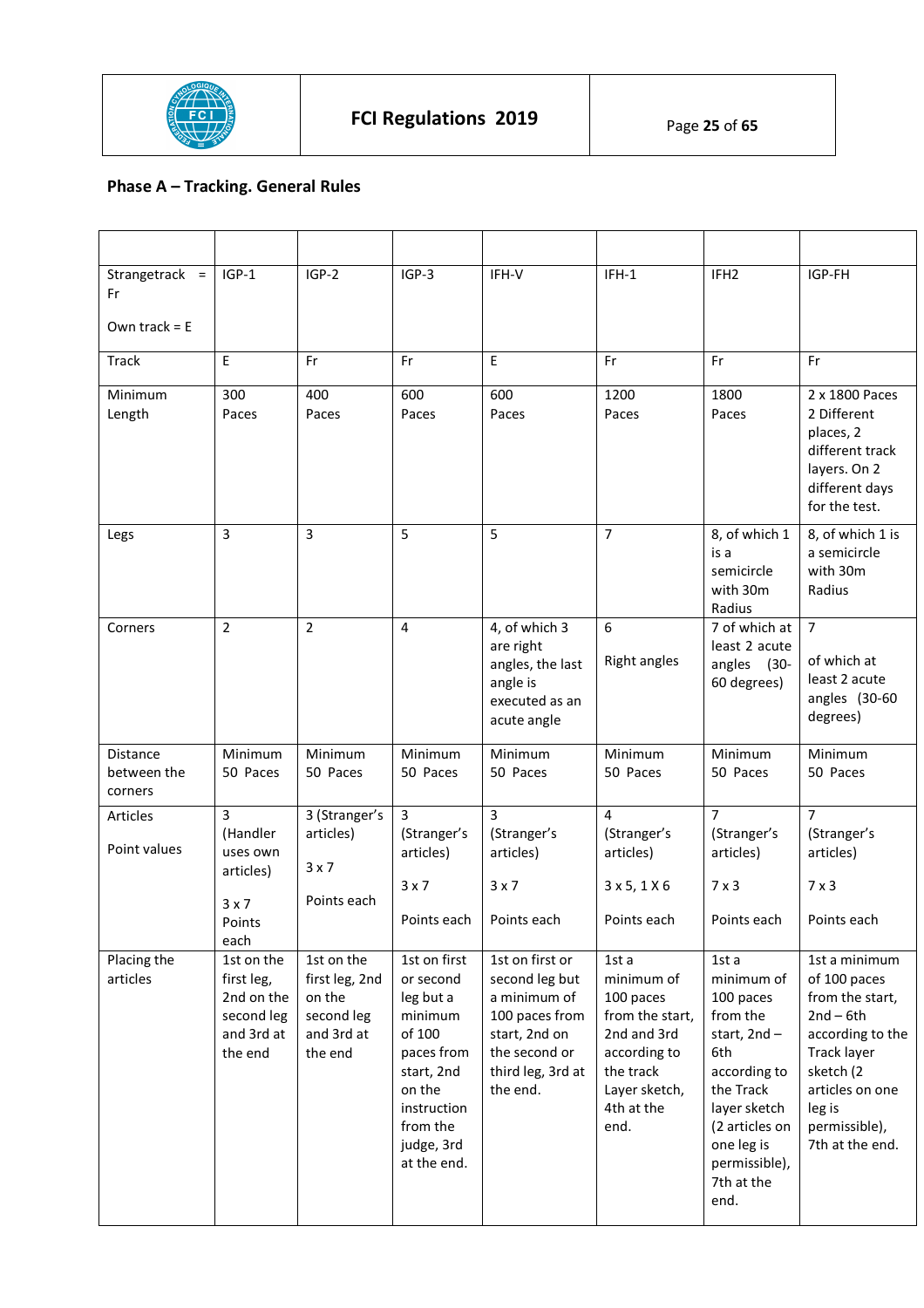

| 0f<br>Dimensions           | 10<br>Ŀ.      | 10<br>Ŀ.      | 10<br>Ŀ.         | 10<br>L:         | 10<br>Ŀ.                          | 10<br>Ŀ.                          | 10<br>Ŀ.                       |
|----------------------------|---------------|---------------|------------------|------------------|-----------------------------------|-----------------------------------|--------------------------------|
| articles in CM             | $2 - 3$<br>W: | $2 - 3$<br>W: | $2 - 3$<br>W:    | $2 - 3$<br>W:    | $2 - 3$<br>W:                     | $2 - 3$<br>W:                     | W:<br>$2 - 3$                  |
|                            | H:<br>$0,5-1$ | H:<br>$0,5-1$ | $H$ :<br>$0,5-1$ | Н:<br>$0, 5 - 1$ | H:<br>$0,5-1$                     | H:<br>$0, 5 - 1$                  | H:<br>$0, 5 - 1$               |
| Ageing Time                | 20 Min.       | 30 Min.       | 60 Min.          | 90 Min.          | 120 Min.                          | 180 Min.                          | 180 Min.                       |
| Working<br>Time<br>Maximum | 15 Min.       | 15 Min.       | 20 Min.          | 20 Min.          | 30 Min.                           | 45 Min.                           | 45 Min.                        |
| Cross track<br>timing      | ----          |               |                  |                  | 30 minutes<br>before the<br>start | 30 minutes<br>before the<br>start | 30 minutes<br>before the start |
| Prerequisite               | BH/VT         | $IGP_1$       | IGP <sub>2</sub> | BH/VT            | BH/VT                             | $IFH-1$                           | $IFH-2$                        |

## **IGP-V und IGP-ZTP Tracks**

|                              | IGP-V                             | IGP-ZTP                      |  |
|------------------------------|-----------------------------------|------------------------------|--|
|                              | Handler lays the Track            | Handler lays the track       |  |
| Minimum Length               | 200 Paces                         | 300 Paces                    |  |
| Legs                         | 2                                 | 3                            |  |
| Corners (Right angles)       |                                   | 2                            |  |
| <b>Ageing Time</b>           | Work the Track Imediately- no age | 20 Minutes                   |  |
| <b>Working Time Maximum</b>  | 10 Minutes                        | 15 Minutes                   |  |
| Articles                     | 2 Belonging to the Handler        | 3 Belonging to the Handler   |  |
| Dimensions of articles in CM | $10 \text{ cm}$<br>Length         | Length<br>10 cm              |  |
|                              | Width<br>$2-3$ cm                 | Width<br>$2-3$ cm            |  |
|                              | Height<br>$0.5 - 1$ cm            | Height<br>$0.5 - 1$ cm       |  |
| Rating:                      | Working the track: 79 Points      | Working the track: 79 Points |  |
|                              | Articles: 21 Points               | Articles: 7 Points Each      |  |
| Prerequisite                 | BH-VT                             | BH-VT                        |  |
|                              |                                   |                              |  |

## **Instruction: Only IFH 1, IFH 2 , and IGP FH:**

The crosstrack shall not be laid within 40 paces before or 40 paces after a corner, or across the first or last leg. It must be laid so that the track is not crossed below a 60 degree angle and must cross the track twice. The dog is allowed to check crosstracks if he does not leave the actual track. If the dog changes from the track to the crosstrack and follows more than one leash length, the track work must be terminated.

#### **Instruction: Only IFH-2 and IGP-FH:**

The dog handler is allowed to ask the Judge to briefly interrupt the trackwork if he believes that he or his dog needs a short break due to physical condition and weather conditions (e.g., high heat). The pause taken shall be counted towards the available time to work the track. The dog handler is allowed to clean his head, eyes and nose during a break or while at an article. For this purpose, the dog handler can carry a wet cloth or a wet sponge. The cloth or sponge must be shown to the judge before the start of the track. No other tools are allowed.

#### **Tracking Grounds**

Tracks may use all natural soils such as e.g. Grass, plowed dirt and forest floor. In all trial levels adaptation of the tracks to the available tracking-grounds is possible.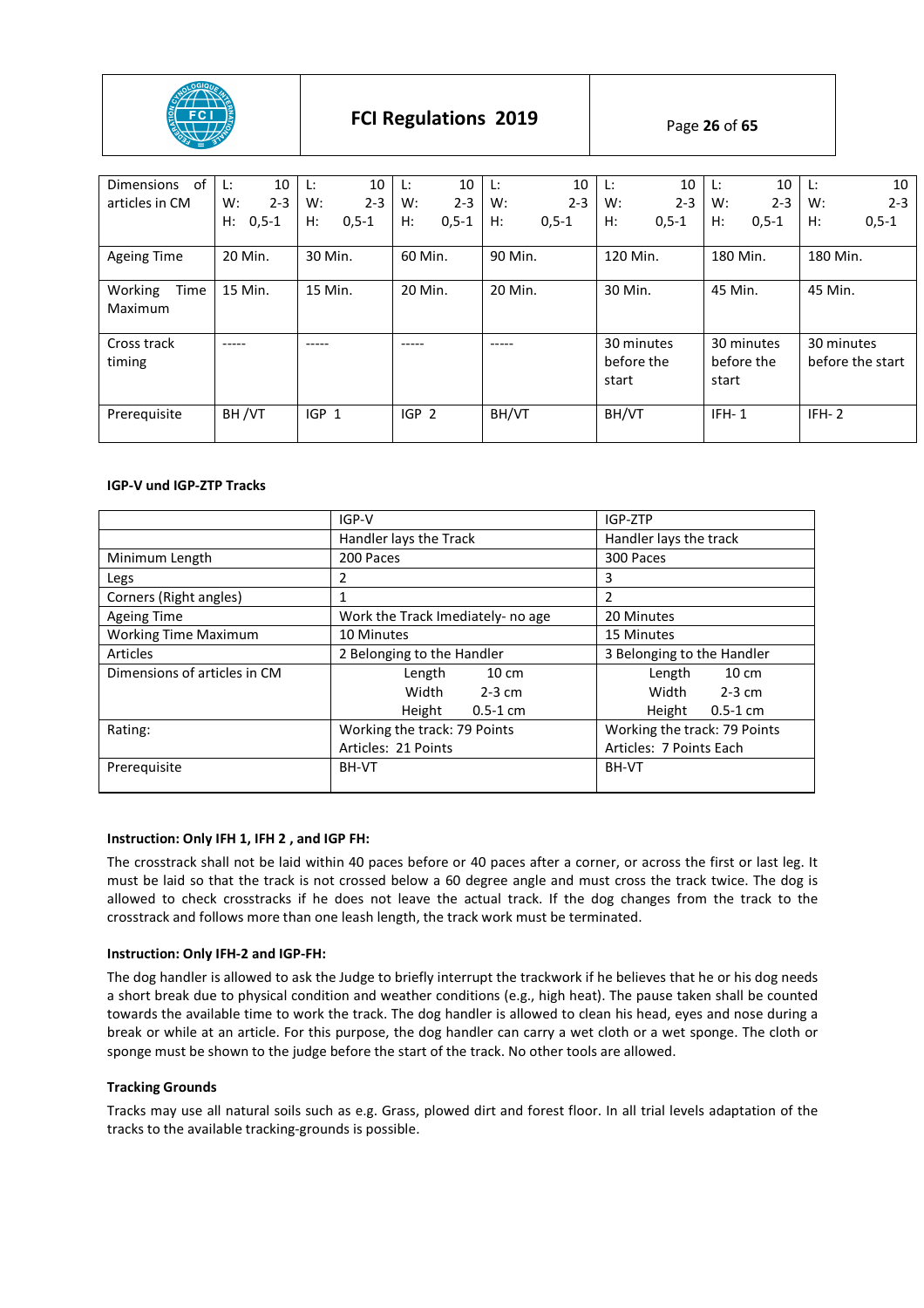

#### **Laying the Tracks**

The performance judge or the Tracking Coordinator shall determine the course of the track depending on the existing terrain. At IFH-1, IFH-2, IGP-FH, the track layer receives a track sketch from the judge or the tracking coordinator. It includes terrain features (e.g., trees, wire poles, huts, etc.). The judge/tracking coordinator supervises the laying of the tracks and instructs the track layers. The tracks can be laid differently; corners and articles must not be at the same position or at equal distances for each track. The scent pad of the track must be marked by a sign which is placed directly into the ground to the left of the scent pad. The track layer stays briefly at the scent pad and goes in natural stride with normal steps in the directed direction. When laying the track, make sure that they are placed in natural gait. The corners are also set in normal gait, whereby it must be noted that a continuous track work must be possible. (See sketch). Help by the track layer by unnatural gait, scuffing or stomping is not permitted in the entire area of the track. Articles are not to be placed within 20 paces before or after the corner and must be on the track. After dropping the last article, the track layer must continue at least 10 paces in a forward direction.

The handler and dog must not be able to watch the track being laid.

The order of the participants is done with a draw after laying the tracks in the presence of the Judge LR.

#### **Articles**

Articles may not differ significantly in color from the terrain. The Articles must be shown by the dog handler (IGP-V, IZTP, IGP-1, IFH-V) track layers (IGP-2, IGP-3, IFH-1, IFH-2, IGP-FH) before laying the track to the performance judge or tracking coordinator. Only articles that the tracklayer (FL) has carried for a minimum of 30 minutes may be used.

Within a track the articles must be made of different materials (e.g., leather, textiles, wood). In the case of Championships and FH examinations, the articles must be numbered. These numbers must be the same as the track number.

#### **Indicating the Articles:**

#### **Indicating:**

The indicating out can be done sitting, lying down and standing, or alternating. The articles must be indicated convincingly without the help from the dog handler. Once the dog has indicated the article, the dog handler drops the tracking line or puts it down, goes directly to the dog, picks up the article and displays it to the judge. This can be done either on the left or on the right side of the dog. The dog must be calm in this position. The indicating must be done in the direction of the track. Slightly crooked lying down, sitting or standing to the article is not faulty. The article must lie directly in front of, or between the front paws. The dog must remain calm in the position until restarted on the track. Articles that are found with strong help of the Handler HF are considered to be overrun. After the articles are displayed, a re-start is made with a cammand to track.

#### **Pick up/ Retrieve**

The presentation of the retrieved article also effects overall indication of the articles. The dog may stop after picking up, sit down or retrieve the article. Picking up the article and laying down is faulty, as well as going forward with the article. During the retrieve of the article, the handler must stay at the end of the leash. The restart occurs where the dog handler removes the article.

 If an article not shown can not be found by the track layer, there is no point deduction here. In the event that several articles are not found, the dog handler is offered a re-track. If he does not accept this, the articles not found are considered to be overrun.

This regulation does not apply to IGP-1, IGP-V, IGP-ZTP and IFH-V where the handler lays the track. In these cases when an article is not found by the dog or by the dog handler on the ground, no points are earned for these articles.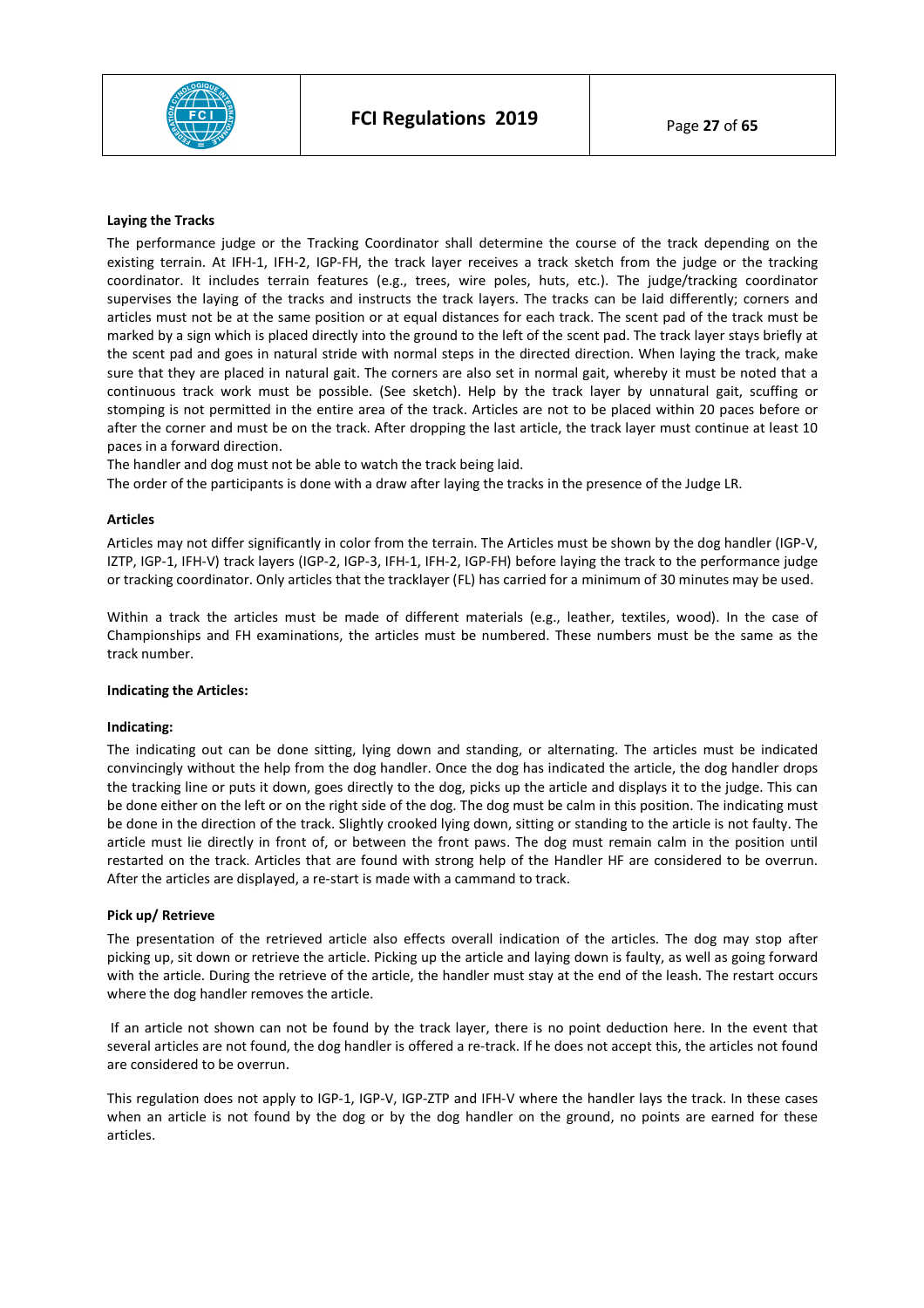

#### **Track with a tracking line or free track**

#### **Tracking line**

 The dog can track on a 10 m long line. A check of the line length, the collar or the harness by the Judge must be carried out before the start of the track work (at the latest, at the time of reporting in). Flexible Leashes are not permitted. The track line can be over the back, on the side of the dog or between the front and / or rear legs. It can either be attached directly to the loose fitting collar or to the attachment ring of the harness (chest or Böttger harness without additional straps). If a harness is used, make sure that the back strap does not extend beyond the last rib of the dog. The tracking line may sag during the track, but the required distance from the dog must not be seriously shortened. Ground contact of the line is not faulty.

#### **Free Tracking**

When tracking off leash, the distance of at least 10 meters must be kept.

#### **Report in/ Report out**

When the team has been called, the handler report in prepared for tracking (the line has to be run out and if a harness is to be used it must be on the dog) in the basic position at the judge and indicates whether his dog retrieves or indicates the articles. The dog is allowed to be on a short line up to about 2 meters before the start. All compulsion is to be avoided before and during the entire track. At the instruction of the judge the dog is led to the scent pad and started. A short sit of the dog in front of the scent pad (approx. 2 meters away) is permitted so the tracking line can be brought to the position desired by the handler (attachment of the harness, line between front and/or rear legs). After completion of the track work, the articles found must be shown to the judge. Playing or feeding after indicating the last article, before checking out and receiving the score is not permitted. The checking out must take place in the basic position. After this, the short line can be put on the dog.

#### **Working the Track**

The dog must be given a verbal command to track at the scent pad. The handler has a Maximum of 3 commands to start his dog. The second and third attempts lead to a deduction in the evaluation of the first leg. The dog must take the track with a deep nose and then work the track with a deep nose, high tracking intensity, consistent and even speed. The search speed is not a faulty criterion if the dog is tracking in a convincing and intensive manner. The start (also when restarting after the finding of the articles) has to be done with the handler giving a verbal command to track and the handler standing upright. A certain amount of slack in the leash is permitted in using the line. The scent pad is not time-dependent, but the judge must pay attention to the behavior of the dog at the beginning of the first leg as to how intensly he orients himself to the track and taking the scent. If the dog is caught in the tracking line, the handler may ask the judge to be able to untangle the dog, the command to restart is given from the end of the tracking line. There is no deduction.

#### **Only IFH-1 / IFH-2 / IGP-FH**

If the handler has the impression that the dog has not correctly taken the track, he is free to recall the dog and restart again. This is only possible once and only if the handler has not left the scent pad yet. This is subject to a mandatory deduction of -4 points.

#### **Corners**

The dog must work out corners confidently. Circleing at the corner is faulty. A head check without leaving the track is permitted. After the corner, the dog must continue with the required high intensity and at the same speed. Through the corner, the handler must maintain the prescribed distance. He does not necessarily have to follow the track. However, the handler is not permitted to leave the track until the dog has changed direction and is committed to the next leg.

#### **Praise**

An occasional praise on the track is at all trial levels permissible, excluding IGP-3, IFH-1, IFH-2 and IGP-FH, but not in the corners (dogs body length before and after the corner). In addition, a short praise at the article is permitted in all levels. This can be done before or after the display of the article, but not both.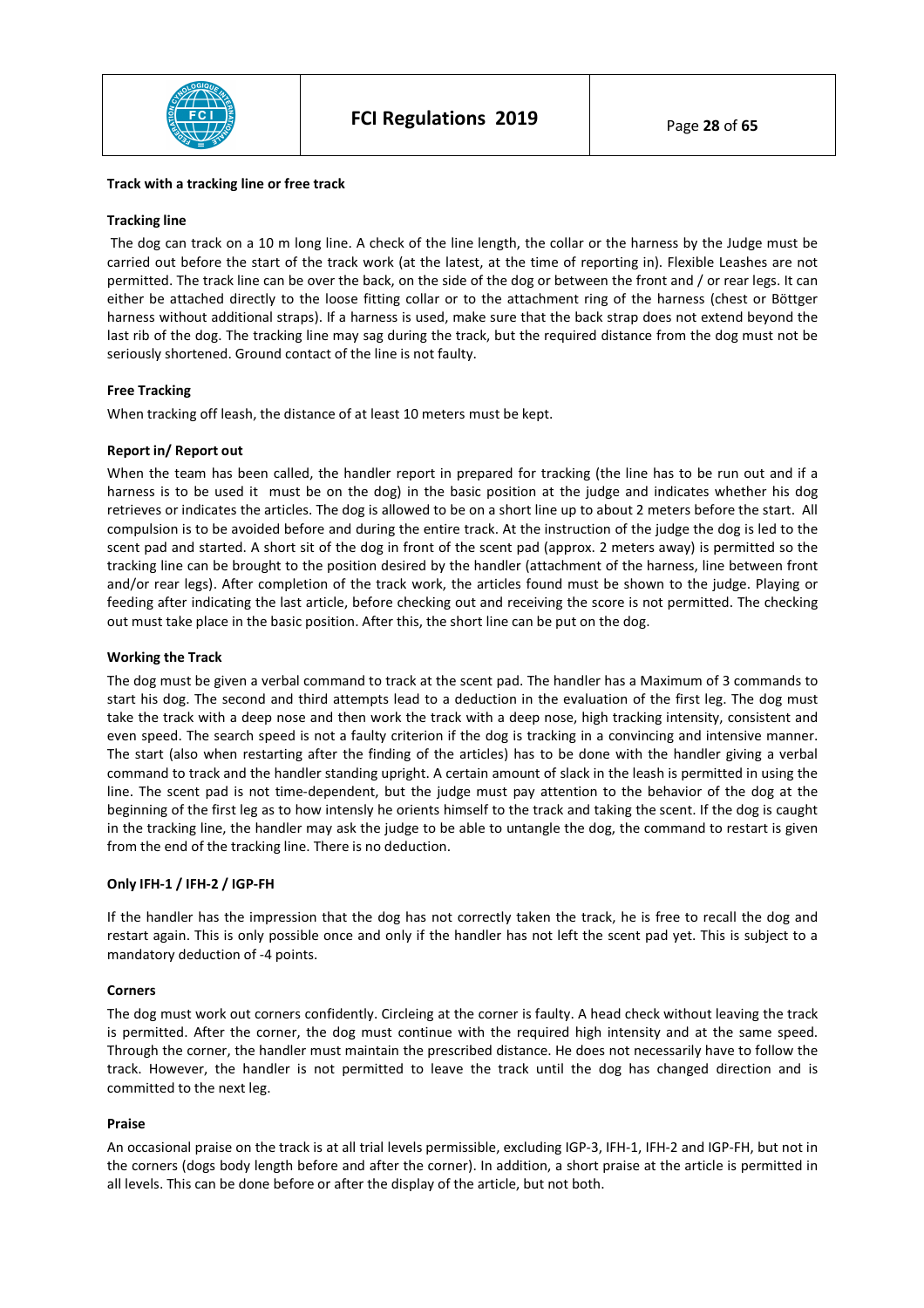

#### **Termination / Disqualification**

 If the dog leaves the track and is held back by the dog handler, the judge will instruct the handler to follow the dog. If the judge's instruction is not followed, the track work must be terminated. If the end of the track is not reached within the maximum allowed time, specified in the individual levels, the track work is terminated by the Judge. This does not apply if the dog is on the last leg of the examination stages FH 1, FH 2 and IGP FH. The performance shown until termination is evaluated. If the dog quits tracking (stays in the same place without working, lifting its head etc), the track can be terminated even if the dog is still on the track and the available time for the working the track has not yet expired.

If during the tracking work wild game appears, and the dog follows his hunting instinct, the handler may attempt to prevent the dog from following by giving the dog the command to down. On the judge's signal, the tracking work will continue with the handler giving the command to track from the end of the tracking line. If the dog fails to continue tracking the dog is to be disqualified. Rating: Disqualification for disobedience.

## **Further evaluation criteria / responsibilities of the Judge (LR):**

 The assessment of each leg depends on the length, the terrain and the weather conditions, and is based on the title. The judge (LR) and all accompanying persons may not be in the tracking area where the dog and handler (HF) have the right to track (10 meters radius around the handler and 10 meters distance to the next track), the dog must not be disturbed by either the track layer or the judge.

The performance judge (LR) must not only look at the dog or the dog handler, but must also take into account the terrain, the weather, possible distractions and the time. The judge (LR) must base his assessment on the totality of all influencing variables. The assessment is to be carried out taking into account the following criteria.

- Tracking (eg, motivated behaviour of the dog with constant intensity and consistent speed before and after the corners, as well as before and after indicating the articles).
- Training level of the dog (eg hectic approach, stressed behavior, avoidance behavior)
- Handler (HF) carrying aids that are not permitted
- Difficulties in working out the tracks:
	- o Tracking conditions (vegetation, sand, terrain changes, manure)
	- o Wind conditions
	- o Wild game
	- o Weather (heat, cold, rain, snow)
	- o Weather changes

The performance judge (LR) must assess the desire, the confidence, working temperament, the sureness or uncertainty of the dog in his work.

## **Deductions for all examination levels**

- If the dog stops tracking by falsely indicating and article and the dog handler (HF) does not go to the dog but gives an extra command at the end of the tracking line "Such" -> -2 points. **In IFH-2 / IGP-FH - 1 point**
- If the dog stops tracking by falsely indicating and article and the dog handler (HF) does go to the dog, and gives the tracking command at the side of the dog "Such" -> -4 points. **In IFH-2 / IGP-FH - 2 points**
- Wondering, urinating or deficating, circles at the corners, continuous encouragement, line or verbal help in the track or at the articles are faulty and deducted accordingly.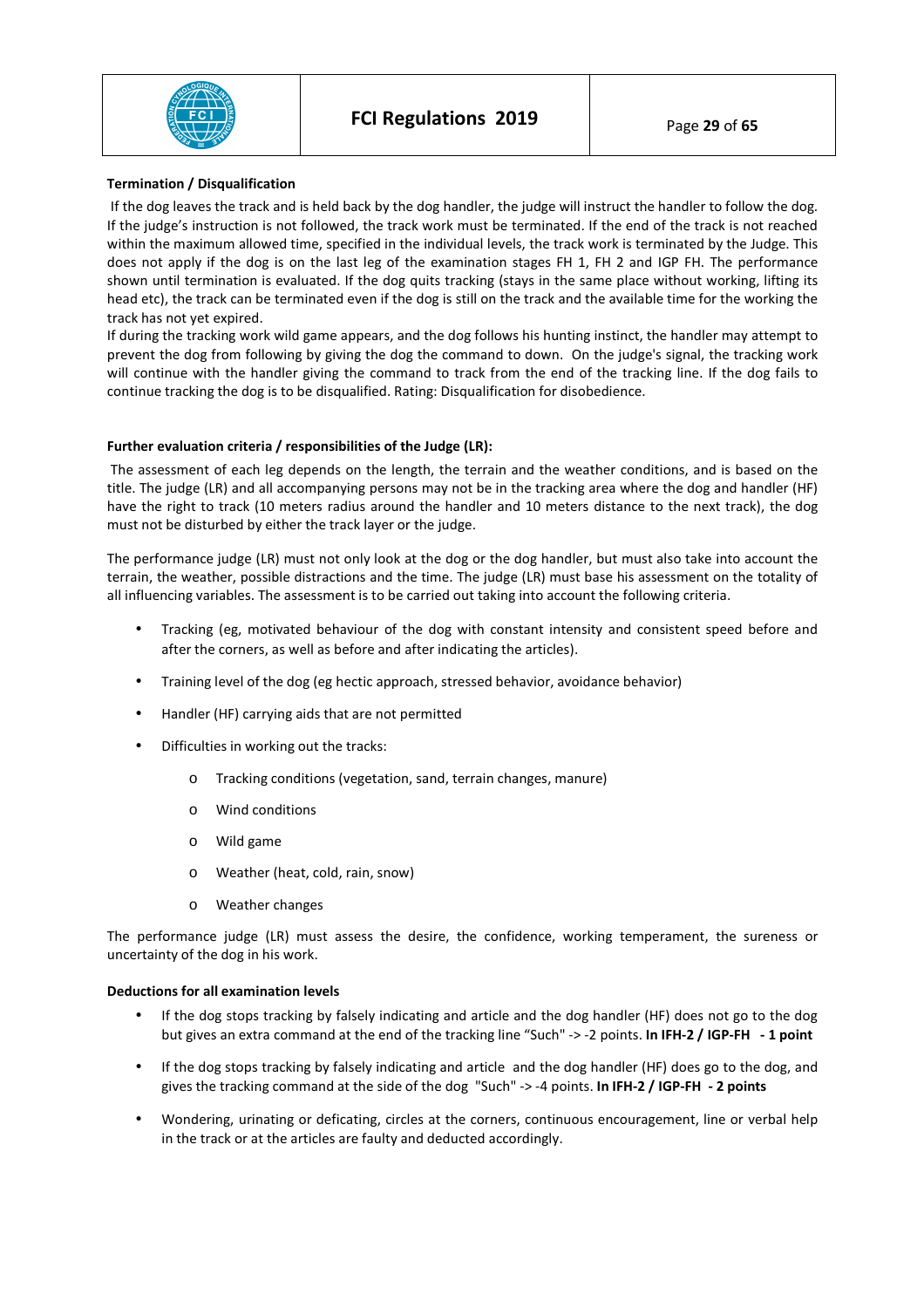

# **Phase B –Obedience:**

General Provisions:

Basic requirements

- o Attitude
- o Self Confidence
- o Outgoing, Motivated work
- o Concentration/Attention
- o Harmony of the Team

#### Technical correctness

- o Position
- o Willingness / Execusion

Before the start of the Obedience Phase (B), the Judge must check the field and the equipment to be used during the trial (Examples: Jump, Wall, Dumbbells and field markings) to ensure they meet the requirements in the IGP regulations.

When assessing each exercise, the dog's behavior must be carefully observed, starting with the basic position until the end of the exercise.

#### **Commands:**

If a dog does not perform an exercise after the third given command, the exercise must be terminated without evaluation, 0 pts. When recalling, the name of the dog can be used instead of a recall command. The name of the dog in connection with any command is considered as a double command.

The reaction of the dog to the command:

The dog should perform the exercise quickly and without stress on the handler's command. Any behavior of anxiety or stress deprecates the exercise.

#### **Additional Commands:**

 If the dog does not execute an exercise after the second additional command, the exercise will be rated with 0 points. If the dog executes an exercise with two additional commands, the exercise is rated max high Insufficient.

1st Additional Command: "Satisfactory" for that part of the exercise 2nd Additional Command: "Insufficient" for that part of the exercise

Example: 5 Points for partial exercise:

1st Additional Command: "Satisfactory" rating from that portion of the exercie = -1.5 points 2nd Additional Command: "Insufficient" rating from that portion of exercie = -2.5 points

If the dog executes an exercise without a command, the partial exercise is to be rated "Insufficient".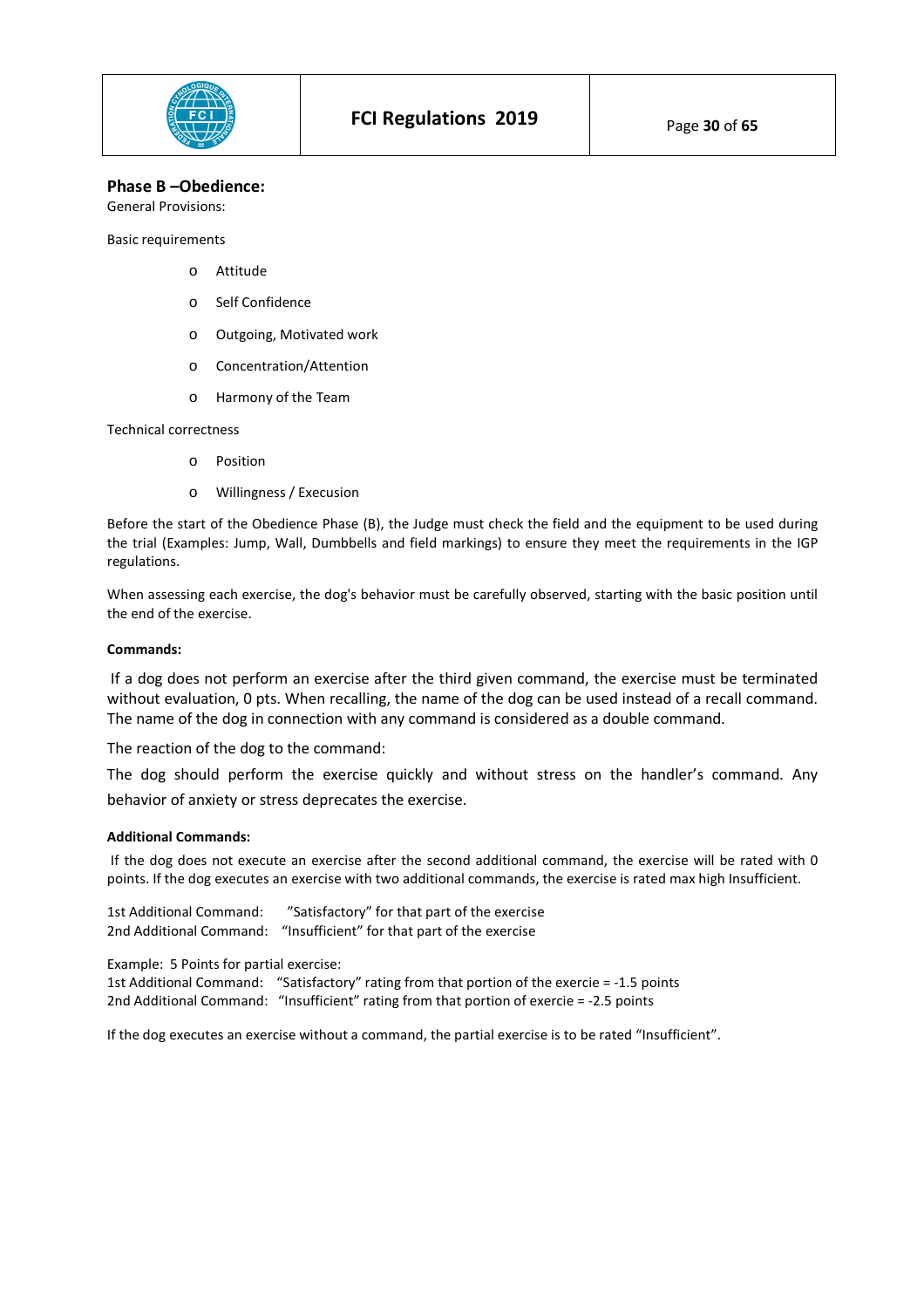

# **Distribution and Point values of the exercises in the individual levels**

| <b>Exercise</b>                         | $IGP-1$                    | $IGP-2$                             | $IGP-3$                             |
|-----------------------------------------|----------------------------|-------------------------------------|-------------------------------------|
| Heeling                                 | 15 Points                  | 15 Points                           | 15 Points                           |
| Sit out of motion                       | 10 Points                  | 10 Points                           | 5 Points                            |
| Down with recall                        | 10 Points, From a Walk     | 10 Points, From a walk              | 10 Points From a Running<br>Pace    |
| Stand out of motion                     |                            | 5 Points                            | 10 Points                           |
|                                         |                            | From a Walk with pick up            | From a running pace with<br>Recall  |
| Retrieve on the Flat                    | 15 Points                  | 10 Points                           | 10 Points                           |
| Retrieve over the 1<br>Meter Jump       | 15 Points                  | 15 Points                           | 15 Points                           |
| Climbing<br>the<br>over<br>Scaling wall | 15 Points                  | 15 Points                           | 15 Points                           |
|                                         | A climb without retrieving | Climbing both ways with<br>retrieve | Climbing both ways with<br>retrieve |
| Send Out with Down                      | 10 Points                  | 10 Points                           | 10 Points                           |
| Down under<br>Distraction               | 10 Points                  | 10 Points                           | 10 Points                           |
| <b>Total</b>                            | 100 Points                 | 100 Points                          | 100 Points                          |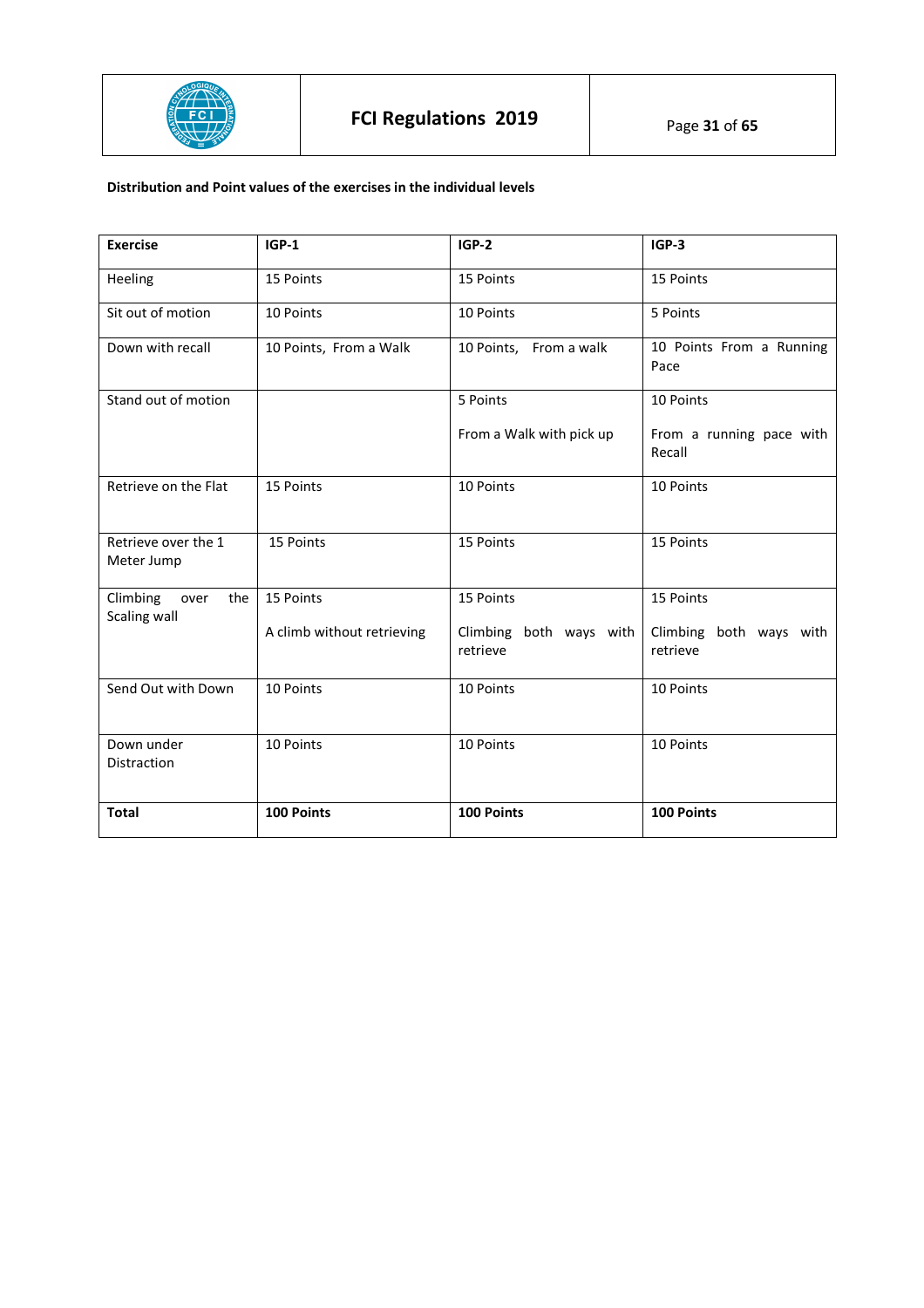

| <b>Exercise</b>       | IBGH-1     | IBGH-2     | IBGH-3     |
|-----------------------|------------|------------|------------|
| Heeling on Leash      | 30 Points  | 20 Points  |            |
| Free heeling          | 30 Points  | 20 Points  | 20 Points  |
| Sit out of Motion     | 15 Points  | 15 Points  | 10 Points  |
| Down out of Motion    | 15 Points  | 15 Points  | 10 Points  |
| Stand while walking   |            |            | 10 Points  |
| Retrieve on the Flat  |            | 10 Points  | 15 Points  |
| Retrieve over the     |            |            | 15 Points  |
| Scaling Wall (140 cm) |            |            |            |
| Send Out with Down    |            | 10 Points  | 10 Points  |
| Down under            | 10 Points  | 10 Points  | 10 Points  |
| Distraction           |            |            |            |
| Total                 | 100 Points | 100 Points | 100 Points |

#### **Specialties in IBGH 1 - 3:**

In all levels in which the dog is called by the dog handler to come and in all retrieve excersices, it is not obligatory for the dog to sit in front of the dog handler. The dog can go right away in the end- basic position. Before release the dumbbell there must be a pauze of 3 sec, before the dog handler takes the dumbbell from the dog with the verbal command "out".

## **Special Requirements in the IBGH 3**

The order of exercises 2 through 6 are decided by the performance judge from the following 5 Options:

Option 1 : Exercise 2, 4, 5, 6, 3 Option 2 : Exercise 4, 3, 6, 2, 5 Option 3 : Exercise 6, 4, 5, 3, 2 Option 4 : Exercise 3, 2, 6, 5, 4 Option 5 : Exercise 5, 6, 3, 2, 4

All participants must perform exercises 2 to 6 in the same order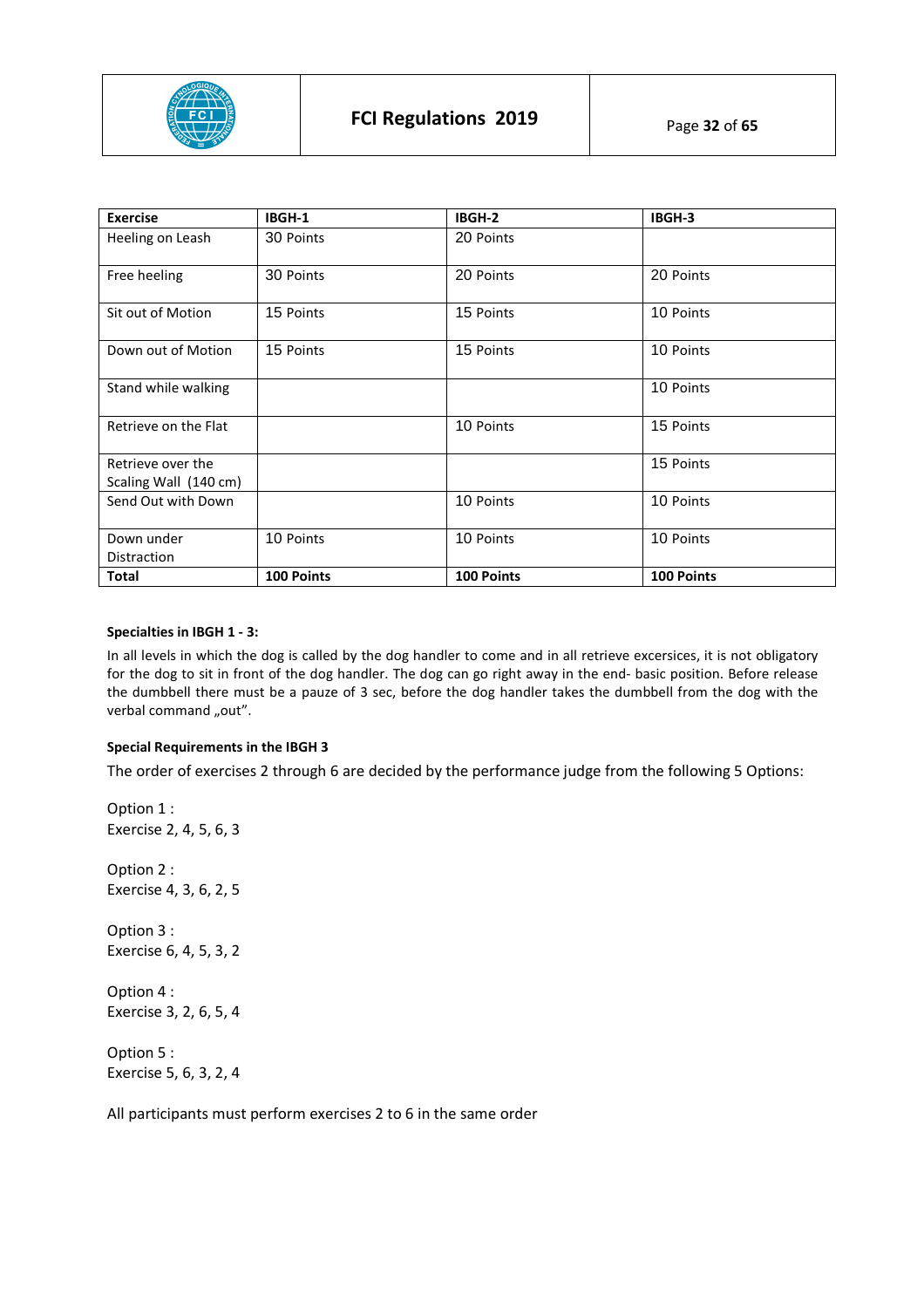

#### **Excercises in IGP-V and IGP-ZTP**

| <b>Exercise</b>            | IGP-V      | IGP-ZTP    |
|----------------------------|------------|------------|
| Heeling on Leash           | 30 Points  | 25 Points  |
| Free heeling               | 20 Points  |            |
| Sit out of Motion          |            | 15 Points  |
| Down with recall           | 15 Points  | 20 Points  |
| Retrieve on the Flat       | 15 Points  | 20 Points  |
| Jump over a hurdle (80 cm) | 10 Points  | 10 Points  |
| Down under Distraction     | 10 Points  | 10 Points  |
| <b>Total</b>               | 100 Points | 100 Points |

#### **Note**

At the beginning of Phase B (Obedience) the handler report in with his dog to the performance judge. This is done with a dog on leash, except in IGP-2, IGP-3 and IBGH-3.

#### **Start and end of an exercise**

The judge gives the instruction for starting an exercise. Everything else during the exercise, such as turns, stops, pace changes etc. are executed without instruction. The specified time intervals, approx. 3 seconds, must be observed. For instance, into the final basic position, holding – outing the dumbbell, praising the dog and reset for beginning a new exercise. If the dog handler misses an exercise, the handler is asked by the judge to restart and show the missing exercise. There is no point deduction. Omission of or partial exercises result in deductions.

#### **Basic Position**

 Each exercise begins and ends in the basic position. The basic position may be taken only once in the forward direction before each exercise. In the basic position the dog must be attentive to the dog handler and sit with shoulder blade at knee height to the left of the handler and parallel (straight along side) of the handler. In the basic position, the dog handler must not have a splayed leg stance and both arms must be loosely hanging at the side of the body.

#### **Buildup**

The buildup (development) is carried out from the basic position during the exercises "Sit out of motion", "Down out of Motion", "Stand out of motion" (IBGH 3) "Standing while walking" and "Send out with down". It must be at least 10, but no more than 15 paces, before the command is given to perform the exercise.

#### **Pick Up**

During the exercises in which the dog is picked up again, the dog handler can approach the dog from the front, or from behind.

## **Recall / Front / Finish**

When recalling the dog, the name of the dog can also be used instead of a recall command. The name of the dog in connection with a command is considered a double-command. The dog must be confident, fast, purposeful and direct to recall, and must sit tightly and straight in front of the handler. The dog has to go directly to the final basic position upon the command for the basic position. This can be done by the dog pivoting into basic position or by the dog going around behind the handler into basic position.

Exception for IBGH-1 to IBGH-3: When recalling, the dog does not have to show a front position, but may come directly into the basic position..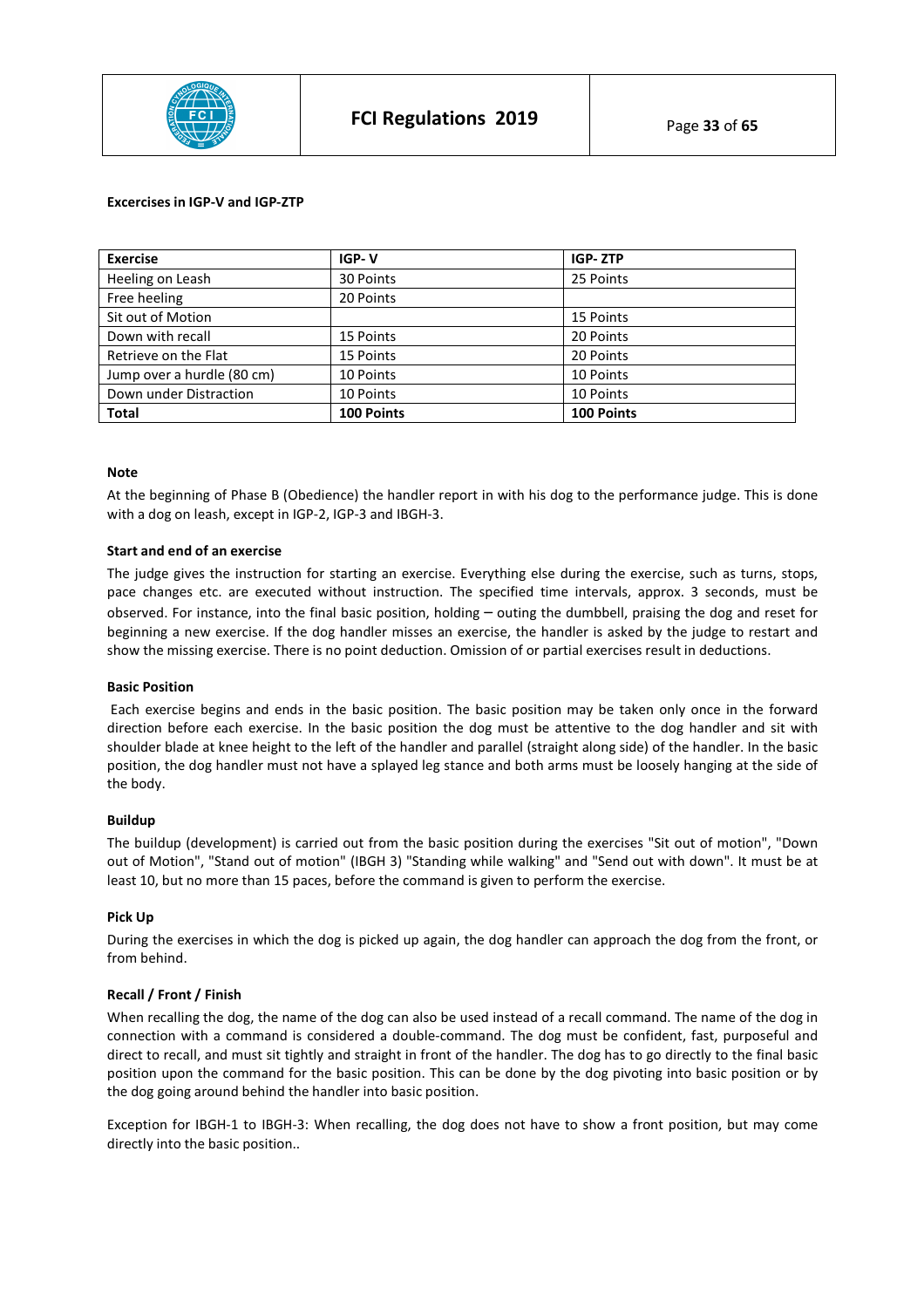

#### **Praise**

Praise is only allowed in the basic position after each completed exercise. If this is also the new starting position for the next exercise, a 3 second pause must be observed.

#### **Incorrect Positions**

In the case of all "out of Motion" exercises (sitting, downing, standing), in addition to further mistakes, the entire exercise will be depreciated by 50% in the case of a position error. (Example: Standing during the Sit out of Motion exercise)

#### **Releasing the Dumbbell upon command**

If the dog does not release the dumbbell after the third command, the dog is disqualified (DQ) for disobedience and does not proceed to complete any additional exercises or phases.

#### **Dumbbell**

For the retrieve exercises only dumbbells which are provided by the organizers of the examination are to be used. Exception: in the IBGH 2 and IBGH 3 examinations, a dumbbell belonging to the handler may be used. All participants must use the same dumbbells.

The following provisions must be met by the dumbbells:

- The dumbbell must be made of wood.
- The predetermined weights must be correct.
- The distance from the dumbbell bar to the ground must be at least 4 cm

|                     | IBGH-2                       | IBGH-3                       | $IGP-1$     | $IGP-2$    | $IGP-3$    |
|---------------------|------------------------------|------------------------------|-------------|------------|------------|
| On the Flat         | Handler's<br>own<br>dumbbell | Handler's<br>own<br>dumbbell | 650 Grams   | 1000 Grams | 2000 Grams |
| Hurdle              |                              |                              | 650 Grams   | 650 Grams  | 650 Grams  |
| <b>Scaling Wall</b> |                              | Handler's<br>own<br>dumbbell | No Dumbbell | 650 Grams  | 650 Grams  |
|                     | $IGP - V$                    | <b>IGP-ZTP</b>               |             |            |            |
| On the Flat         | Handler's<br>own<br>dumbbell | 650 Grams                    |             |            |            |

#### **Hurdle**

The hurdle has the following dimensions: height 100cm, width 150cm. The hurdle must be a "pendulum hurdle" **(See schedules).** The lower part, from the ground to a height of 79 cm, is fixed. The upper part, 20 cm, must be be able to pivot. In the case of Championships, this hurdle must be used. A 3-year transition period is allowed for local club trials to give local clubs time to rebuild the hurdles.

Practice jumps are not allowed during the examination.

#### **Scaling Wall**

The scaling wall consists of two climbing walls, 150 cm wide and 191 cm long, connected at the top. On the ground, these two walls are spread apart so that the vertical height is 180 cm to the peak. The entire surface of the inclined wall must be covered with a non-slip material. On both sides of the wall, 3 cleats 24/48 mm are attached in the upper half. All dogs in a test must climb the same obstacles. Practice jumps are not permitted during the examination.

In IBGH-3, the scaling wall is set up with the base spread further apart to create a height of 140 cm at the peak.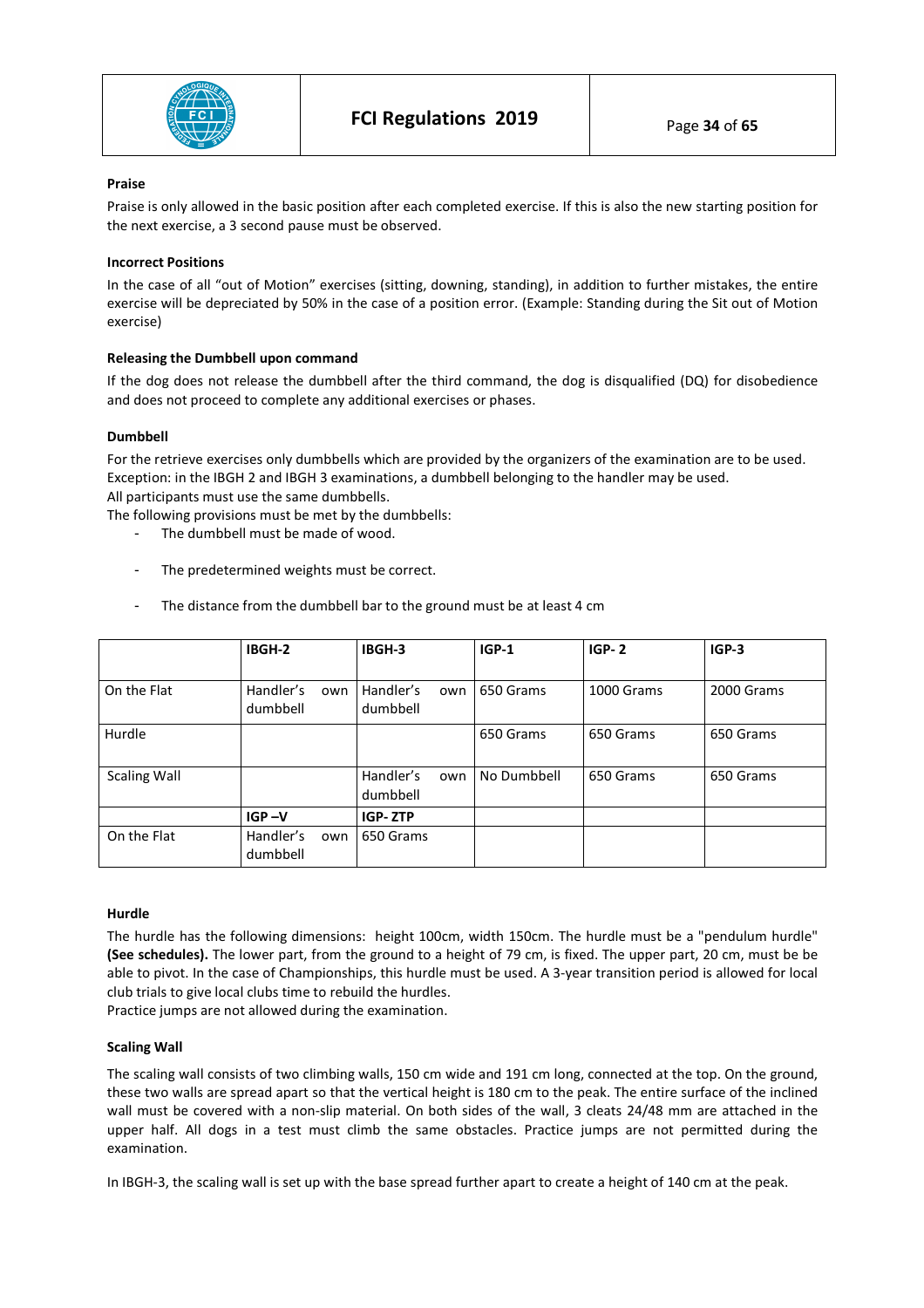

#### **Exercise descriptions:**

#### **Heeling on Leash and Free Heeling**

The dog has to follow his dog handler out of the basic position with a verbal command to Heel, the dog must walk attentively, confidently with purpose, without stress and concentrated to the handler, and always remain with his shoulder at the knee on the handler's left side and parallel (straight) along the side of the handler. The pattern of the heeling is done according to the diagram below. The dog handler (HF) must take basic position at the starting point at the same time as when the second dog handler assumes the basic position for the exercise "down under distraction". On the first straight line, two shots a (caliber 6 mm) are fired at a time interval of 5 seconds apart with the first one after at least 15 paces, to check the gun sureness of the dog.

#### **The gun shots are only fired in the exams IGP- V, IGP- ZTP and IGP-1 to IGP-3.**

The dog must be indifferent to the gunshots. If the dog is gun shy he will be disqualified and all the points already acquired will be removed. If the response of the dog is not clear, the judge can check the gun sureness of the dog separately with additional shot.

#### **(In the test stages BH-VT, IBGH-1 to IBGH-3 there are no gun shots fired).**

About-turns are to show with the handler pivoting left. The dog may run around the back of the handler on the right hand side or remain in correct position on the left side and even with the knee of the dog handler. The running pace and the slow pace must be a distinct change of pace and clearly stand out from the normal pace. The speed change is carried out without intermediate paces.

After the second turn about, there must be showen a stop. Here the dog has to go into the "sit"position without a verbal command.

Walking through a group of people that are moving is to be shown in the on leash heeling (IGP-V, IGP-ZTP, BH/VT, IBGH-1 and IBGH-2) and in heeling of leash (IGP 1-3, IBGH-2 und IBGH-3). Der The dog handler must circle a person to the right and circle a second person to the left (e.g. in the form of an 8) and stop at least once in the group with the dog performing an automatic sit near a person. The performance judge (LR) is allowed to request a repeat exercise. At the order of the performance judge (LR), the dog handler (HF) leaves the group with his/her dog and takes the final basic position. The dog's praise is only allowed in the final basic position after leaving the group. Free Heeling is also to be shown when moving between the exercises. When picking up the dumbbells, the dog must be kept in the correct heeling position as described above.

**Special Requirements** BH-VT: The on Leash is carried out according to the heeling pattern. In the free heeling, go out straight 50 paces, about turn, the dog handler will walk 10 to 15 paces into the running pace, show 10 to 15 paces of the fast pace, then go without transition paces in a slow paces and after another 10 to 15 paces again Normal pace. The exercise ends with a final basic position.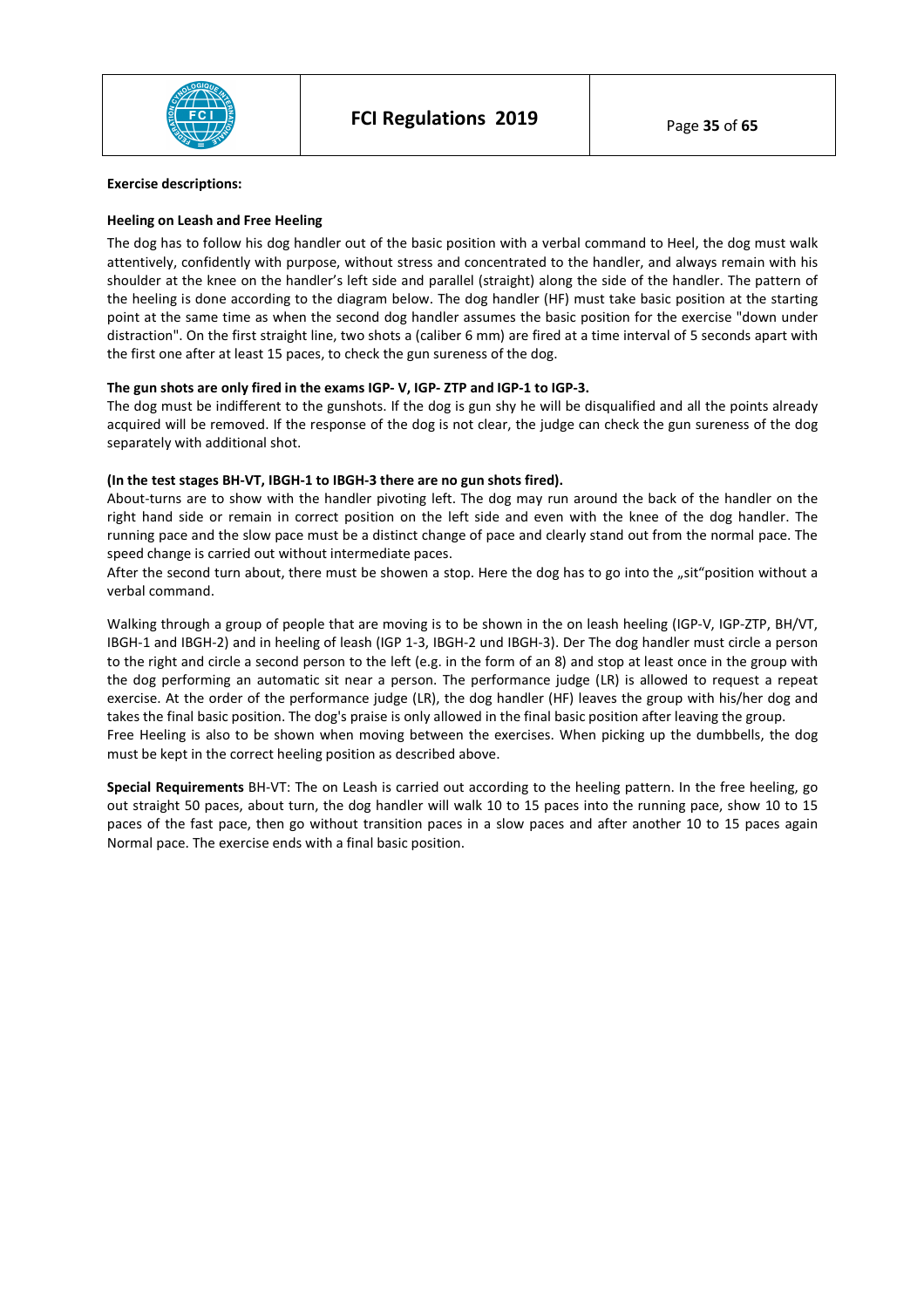

#### **Heeling Pattern Diagram:**



#### **Execution**

The Handler (HF) checks In to the performance judge (LR) on leash in levels IGP-1, IBGH-1 and IBGH-2, IGP-V and IGP- ZTP and off leash in levels IGP-2 and 3, as well as IBGH-3. The handler (HF) checks in with the judge (LR) with his dog sitting in basic postion in front of the Judge (LR).

After checking in with the judge (LR), when told to the dog handler (HF) goes to the start position at all levels (except BH-VT, IBGH-1 and IBGH-2) off leash. On further judge's (LR) instructions, the dog handler (HF) begins the exercise. From a straight, quiet and attentive basic position, the dog follows the Handler's (HF) command to "heel", without stress, confident, with purpose, straight and fast. With the dogs shoulder even with the handler's knee and parallel to the handler (HF) and must sit quickly and straight when stopping without a sit command.

At the beginning of the exercise, the handler (HF) goes 50 paces straight out without stopping. After the left about turn and another 10 to 15 paces, the handler (HF) will show the fast pace and the slow pace (10 - 15 paces each) with the "heel" command at each change of pace. The transition from the running pace to the slow pace must be carried out without transition paces.

The beginning basic position is also the place of the final basic position.

In the group, the dog handler (HF) has to go around a person both to the left and the right and must halt once in the group. At the instruction of the judge (LR) the handler leaves the group and assumes a basic position. The basic position is the beginning of the next exercise

The about turn can be shown in two variants. During an exam/ event it is only permitted to show one variant.

#### **Evaluation criteria**

 Forging, heeling wide, lagging, slow or hesitant sits, additional commands, handler help, errors in the initial position, inattentiveness, lack of motivation, stress and pressured behavior of the dog, are faulty and lead to a corresponding deduction.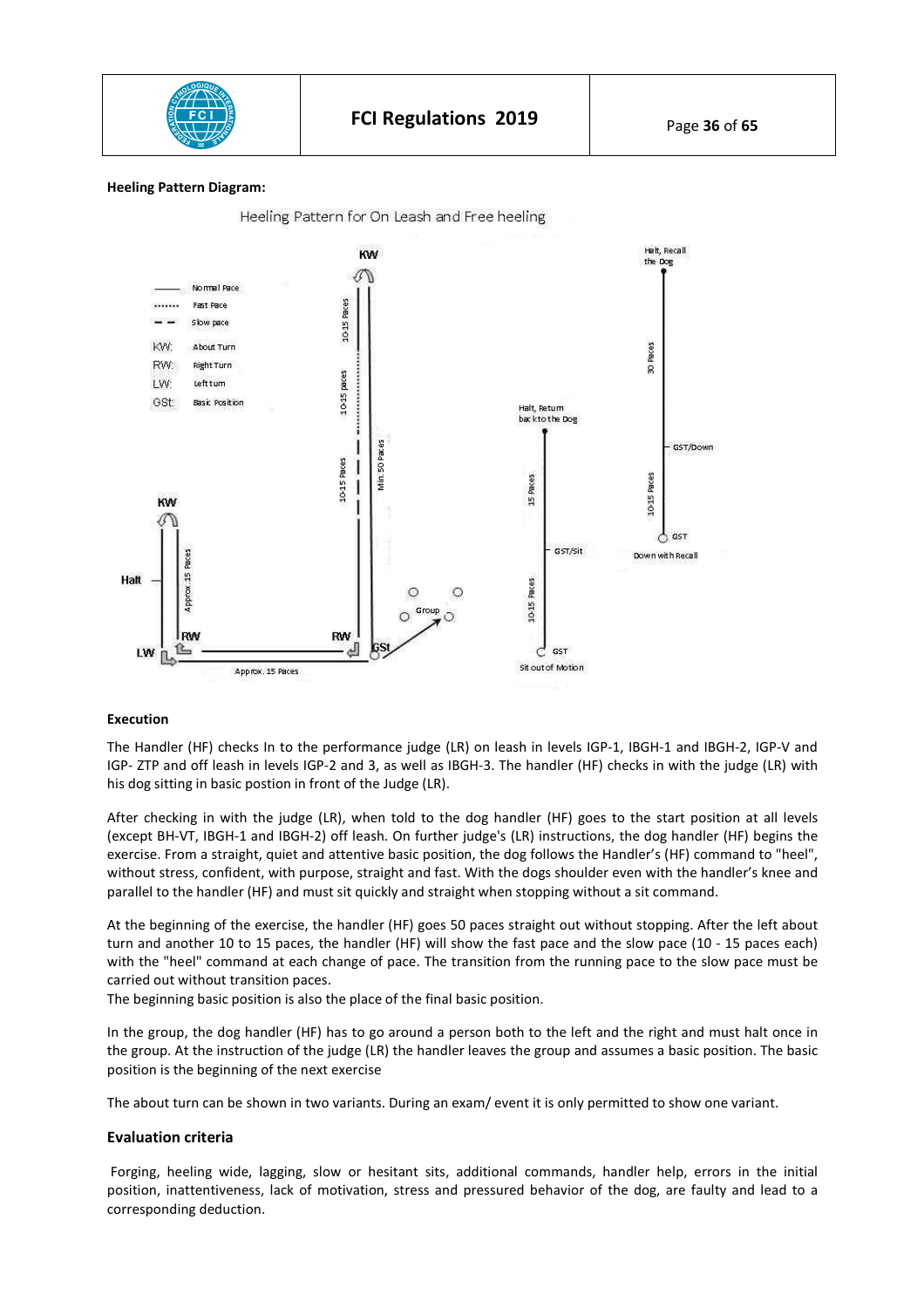

#### **Sit out of Motion (all Examination levels):**

1st part: Beginning basic position, Buildup, Execution of Sit Command 50% of points

2nd part: Leaving the dog, attention and approaching of the dog handler, final basic position. 50% of the points After a buildup of 10 to 15 paces the dog must sit Imediately upon the verbal command straight, without the dog handler (HF) changing his motion or looking back. The dog must remain calm and with attention to the dog handler (HF). In all test levels, the dog handler (HF) moves away 15 paces. On the judge's (LR) instructions, the dog handler (HF) returns to his dog.

Special provision for BH-VT: After the buildup, the dog handler (HF) may stop and give the command for sitting before he walks away from the dog.

## **Evaluation criteria**

Slow sitting, restless and inattentive sitting is devalued in addition to other misconduct. If the dog stands or downs, the exercise is rated "Insufficient "mandatory -5 points (in IGP-3 mandatory -2.5 points).

#### **Down with Recall**

1st part:. Beginning basic position, Buildup, Execution of down Command 50% of points

2nd part: Leaving the dog, Attention, Recall of the dog, front position, final basic position. 50% of the points

The buildup of 10 to 15 paces is carried out in the levels IGP-1 and IGP-2, IGP- V, IGP-ZTP and IBGH 1-3 in the normal Pace. In the IGP-3, the handler (HF) then proceeds additionally for 10-15 paces in a run. On the verbal command for downing, the dog must immediately down, straight in the direction without the handler changing his motion or looking back. The dog handler (HF) walks or runs at least 30 paces at the IGP-3, and turns directly to his dog. The dog must remain calm and attentive to the handler (HF) until the command. At the direction of the judge (LR), the handler (HF) recalls his dog with a recall command or the "dog's name". The dog must be fast, without stress, purposeful and come directly, sit close and straight in front of the dog handler. The dog has to go directly to the final basic position upon the command to finish.

Special provision for BH-VT: After the buildup, the dog handler may stop and give the command for downing before he walks away from the dog.

#### **Evaluation criteria**

Slow downing, restless or inattentive, slow non-purposeful recall, Handler help, e.g. splayed leg position, lead to corresponding deductions in addition to other misconduct. If the dog is sitting or standing, the exercise is ..insufficient" mandatory -5 Points.

For a dog that does not come on the second extra command, the exercise is to be evaluated Insufficient 0 Points. In this case, the dog may be picked up and Continue in the examination Level.

#### **Stand while Walking IGP-2 and IBGH-3**

1st part: Beginning basic position, Buildup, Execution of Stand Command 50% of points

2nd part: Leaving the dog, Attention and approaching of the dog handler, final basic position. 50% of the points After a buildup of 10 to 15 paces the dog must stand imediately upon the verbal command straight, without the dog handler (HF) changing his motion or looking back. The dog must remain calm and with attention to the dog handler HF) while the dog handler moves away 15 paces and turns to face his/her dog. On the judge's (LR) instructions, the dog handler (HF) returns to his dog, stands on the right side and commands the dog into the basic position.

## **Evaluation criteria**

Not immediately standing, restless or inattentive standing, and handler help lead to corresponding deductions in addition to other mistakes. If the dog sits or downs, the exercise has a mandatory deduction of -5 points in IBGH-3 and - 2.5 points in IGP-2.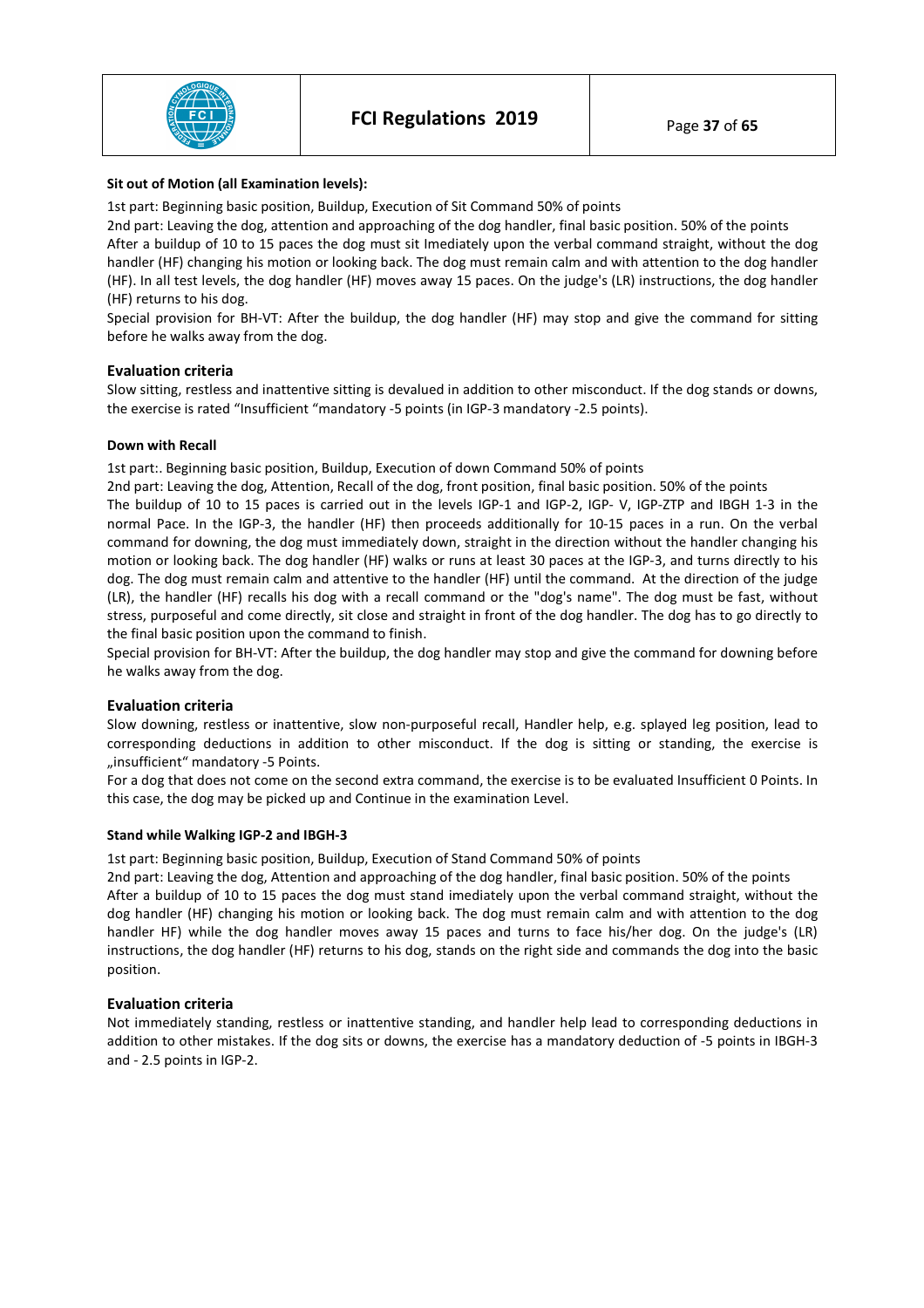

#### **Stand out of Motion (IGP-3 only)**

1st part: Beginning basic position, Buildup, Execution of Stand Command 50% of points

2nd part: Leaving the dog, Attention, Recall of the dog, front position, final basic position. 50% of the points After a Buildup of 10 to 15 running paces the dog must stand imediately upon the verbal command straight in the direction without the handler changing his motion or looking back. The dog handler runs at least 30 paces and turns directly to his dog. The dog must remain calm and attentive to the handler until the command. At the direction of the judge (LR), the handler (HF) recalls his dog with a recall command or the "dog's name". The dog must be fast, joyful, purposeful and coming directly, sit close and straight in front of the dog handler. The dog has to go directly to the final basic position upon the command to finish.

## **Evaluation criteria**

Not stopping and standing immediately. Restless or inattentive standing, not fast and purposeful on recall, handler help, e.g. splayed leg stance, lead to a corresponding deduction in addition to other mistakes. If the dog sits or downs, the exercise will be evaluated "insufficient"with a mandatory -5 points. For a dog that does not come on the second extra command, the exercise is to be evaluated Insufficient 0 Points. In this case, the dog may be picked up and continue in the examination Level.

#### **Retrieve on the Flat**

From a straight basic the handler (HF) throws the dumbbell approx. 10 meters away. If the handler's outside foot moves in order for the handler (HF) to throw the dumbbell no point loss as long as it does not affect the dog. If the leg is moved during the throw a 3 second pause must be shown after returning to basic position. The verbal command "Bring" may only be given when the dumbbell has stopped moving. On the verbal command for bringing the dog has to run directly to the dumbbell, pick it up immediately, turn directly and return to his handler (HF) directly. The aim is to show motivated and determined returns. During the presentation of the dumbbell and also during the retrieving portion, the dumbbell must be held firmly and calmly until the dog handler (HF) commands the dog to release the dumbbell after about a 3 second pause in front. The dog must present the dumbbell to the handler (HF). After outing the dumbbell and approx. 3 second pause, the dog is to be commanded to the basic position. The dumbbell is to be held in the right hand with the arm straight down at handler's side. The dog handler must place the dumbbell back on the stand.

## **Evaluation criteria**

The dog is slow, showing stress, unmotivated, not purposeful on the way out and/or return, faulty pick-up, dropping the dumbbell, playing with or mouthing the dumbbell, splayed leg stance by the handler, mistakes in the presentation, front and in the basic positions (for example, restless behavior) result in deductions as well as any handler help.

#### **Basic Position in Front of the Hurdle and scaling wall**

The distance for basic position of the dog handler (HF) in front of the jump and scaling wall must be at least 4 meters.

#### **Retrieve over the 1m hurdle**

The handler (HF) takes the basic position with his dog at least 4 meters in front of the hurdle. The dumbbell will be made of a straight piece of wood (weight 650 grams) over a 100 cm high hurdle. The handler (HF) is allowed to move one foot when throwing. After the leg is returned to basic position, a pause of approx. 3 seconds is required. The dog should sit freely and quietly next to his dog handler (HF). On the command for jumping, the dog has to carry out the jump, during the jump the command is given for retrieving. The dog has to go quickly and directly to the dumbbell, pick it up immediately and return over the hurdle directly. The dog has to carry out the entire exercise without stress in a motivated way and show powerful smooth jumps without touching the hurdle. During the presentation and during the retrieving process, the dumbbell must be held firmly and calm until the dog handler (HF) gives the command to release the dumbbell after a 3 second pause in the front position. The dog must present the dumbbell to the handler (HF). After outing the dumbbell and approx. 3 second pause, the dog is to be commanded to the basic position. The dumbbell is to be held in the handlers (HF) right hand with the arm straight down at handler's side. The dog handler (HF) must place the dumbbell back on the stand.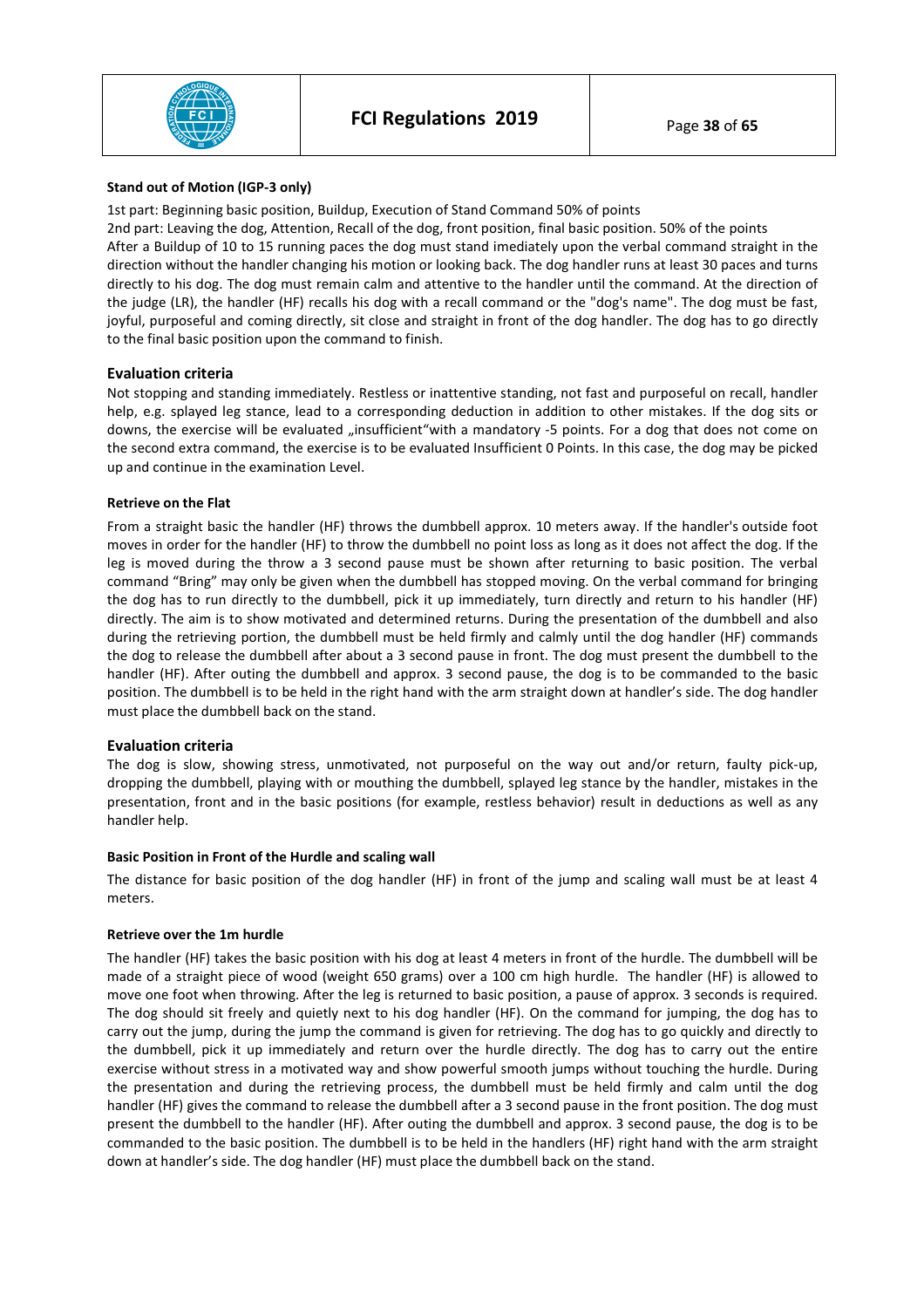

#### **Evaluation criteria**:

The dog is slow, stressed, unmotivated, not purposeful on the jump out and/or jump back, faulty pick-up, dropping the dumbbell, playing with or mouthing the dumbbell, splayed leg stance by the handler, mistakes in the presentation, front and in the basic positions (for example, restless behavior) result in deductions as well as any handler help.

A partial score for the exercise is only possible if the three parts (going- out jump - return - Retrieve) at least one jump and the "Retrieve" portion is completed.

For a jump not shown, there is a mandatory deduction of -5 points, in addition to other mistakes.

Dog does not jump one direction, either out or back, dumbbell retrieved flawlessly: 10 points

Dog jumps perfectly out and back but does not retrieve the dumbbell: 0 points

If the dog knocks the hurdle over at the jump, a mandatory deduction of 5 points is required. The exercise is repeated. In the repeated exercise only the return jump, front, hold, out and final basic position are judged. If the dog (IGP-1 – IGP-3) touches the jump one point is deducted per jump, stepping on it, then 2 points are deducted per jump.

#### **Climbing over the scaling wall (IGP-1 only)**

The dog handler (HF) takes the basic position in front of the scaling wall. After the command to sit, he goes to the other side and stands at a distance of at least 4 m to the scaling wall. On the judge's (LR) instructions, the handler (HF) calls his dog with the commands for jumping and coming. The dog must come with powerful climbing to his dog handler and sit straight and close in front. After a 3 second pause, the handler (HF) gives the command for the dog to go into the final basic position.

#### **Evaluation criteria**

Mistakes in the basic position, hesitant, stress or powerless climbing, mistakes in front position, finish to basic position and handler help lead to deductions.

## **Retrieve over the scaling wall**

 The handler (HF) takes the basic position with his dog at least 4 meters in front of the scaling wall. The dumbbell will be made of a straight piece of wood (weight 650 grams) over a 180 cm scaling wall. The handler (HF) is allowed to move one foot when throwing. After the leg is returned to basic position, a pause of approx. 3 seconds is required. The dog should sit freely and quietly next to his dog handler (HF). On the command for jumping, the dog has to carry out the climbing, during the climbing the command is given for retrieving. The dog has to go quickly and directly to the dumbbell, pick it up immediately and return over the hurdle directly. The dog has to carry out the entire exercise in a motivated way without stress and show powerful smooth climbing. During the presentation and during the retrieving process, the dumbbell must be held firmly and calm until the dog handler gives the command to release the dumbbell after a 3 second pause in the front position. The dog must present the dumbbell to the handler. After outing the dumbbell and approx. 3 second pause, the dog is to be commanded to the basic position. The dumbbell is to be held in the right hand with the arm straight down at handler's (HF) side. The dog handler (HF) must place the dumbbell back on the stand.

#### **Evaluation criteria**

 The dog is slow, unmotivated, stressed not purposeful on the jump out and/or jump back, faulty pick-up, dropping the dumbbell, playing with or mouthing the dumbbell, splayed leg stance by the handler, mistakes in the presentation, front and in the basic positions (for example, restless behavior) result in deductions as well as any handler help.

A partial score for the exercise is only possible if the three parts (going- out climb - return - Retrieve) at least one jump and the "Retrieve" portion is completed. For all jumps not shown, there is a mandatory deduction of -5 points, in addition to other mistakes.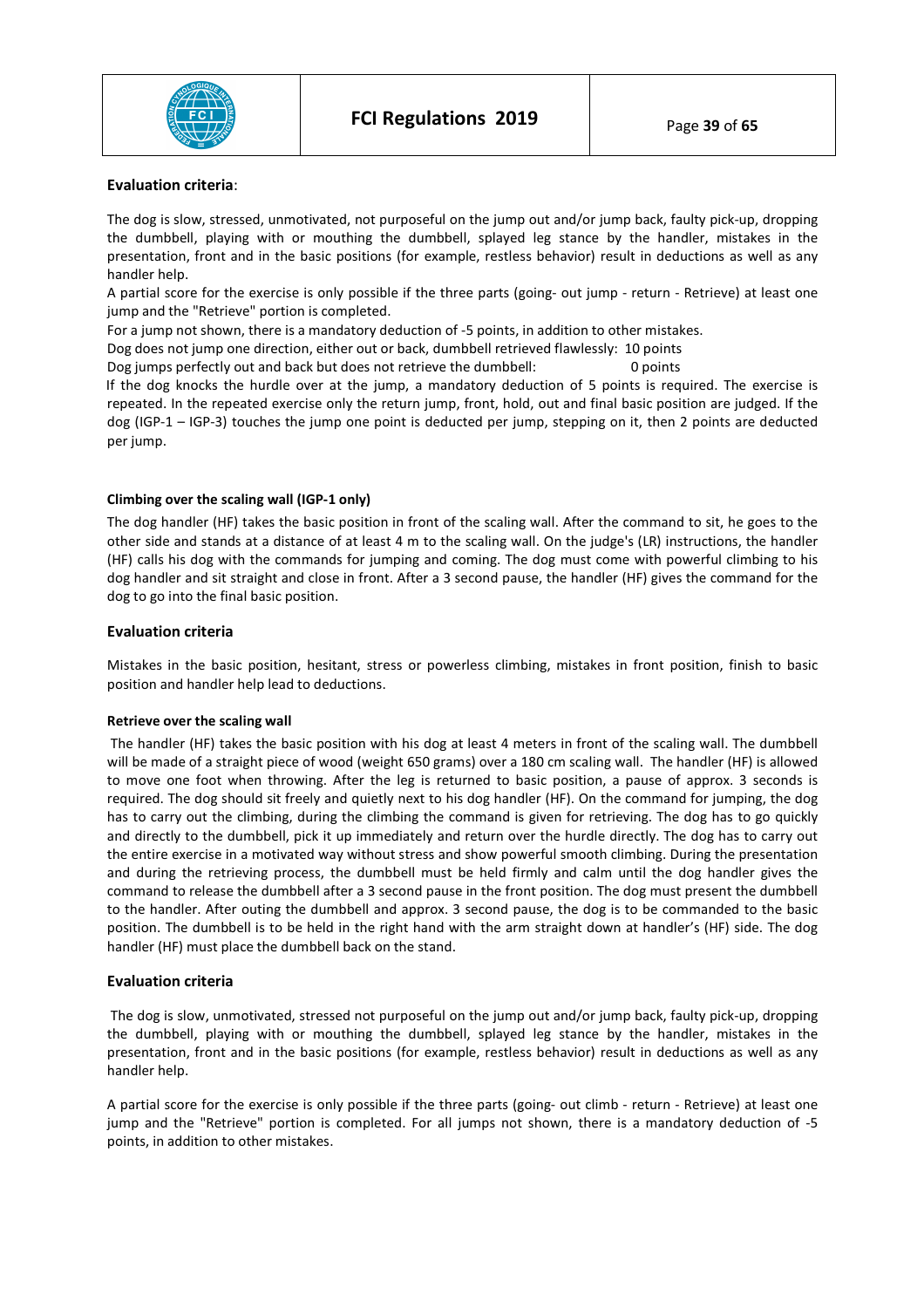

#### **Send out with Down**

1st Part: Basic Position, Buildup, execution of the send out portion. 50% of the points 2nd Part: after instruction from the Judge, Downing, final basic position. 50% of the points If the dog does not go the minimum distance or cannot be stopped with 3 commands. There will be no evaluation of the exercise.

On the single command "go out" and the raise of the arm, the dog handler (HF) sends his dog out and stands still. Then the dog has to go a minimum of at least 30 paces in the direction shown, straight forward, and in fast pace. At the direction of the judge, the dog handler (HF) gives the command for the dog to down, which the dog has to down immediately. The dog handler (HF) is allowed to hold the arm up in the direction of the exercise until the dog has downed. At the direction of the judge (LR), the dog handler (HF) goes to his dog and stands right next to him. At the instruction of the judge (LR), the handler (HF) gives the command for the dog to sit. The dog must sit quickly and straight in the basic position.

#### **Evaluation criteria**

Mistakes in the buildup, slow, unsure or without pupose going forward, slow to down, restless while down and mistakes in the pickup and final basic position all lead to deductions.

| Dog stops on first command but does not down, downs immediately on second command                         | $-1.5$ Points. |
|-----------------------------------------------------------------------------------------------------------|----------------|
| Dog stops on first command but does not down, downs immediately on third command                          | -2.5 Points.   |
| Dog stops on first command but does not down on third command.                                            | -3.5 Points.   |
| Dog does not stop on first command, stops and downs immediately on Second command                         | -2.5 Points.   |
| Dog doesn't stop on 1st or 2nd command, stops and down immediately on 3rd command                         | -3.5 Points.   |
| Dog cannot be stopped with 3 commands.                                                                    | 0 Points.      |
| Dog downs directly on the first command but after the judge's (LR) instructions to go nick un the dog the |                |

Dog downs directly on the first command, but after the judge's (LR) instructions to go pick up the dog, the dog breaks, the dog can be stopped by 50% of the distance to the handler (HF). Rating up to -5 Points.

Additional Mistakes are also deducted. Errors in the buildup, slow, unsure going forward, delayed stopping, slow to down, restless down as well as mistakes in the pick up, basic position lead to the additional deductions.

#### **Down under Distraction**

During the performance of motion obedience exercises of the other dog, the down exercise is shown under distraction. In doing so, the dog is placed on a position assigned by the judge from the basic position with the command to down. The dog handler then has to take the position on the instructions of the judge according to the examination level:

IGP-1, IGP-2, IGP-V, IGP-ZTP and IBGH 1-3, the dog handler (HF) is at least 30 paces away in sight of the dog (but with the handler's back turned towards the dog).

IGP-3: Dog handler (HF) is at least 30 paces away and out of sight of the dog

The dog must lie quiet and calm without the influence of the handler while the other dog is working.

## **Evaluation criteria**

Mistakes in the basic settings, restless behavior, stress, handler help, premature standing up, standing or sitting, leaving the designated area all lead to appropriate deductions. When leaving the down position by more than three meters, the following rules apply to allow a partial evaluation of -50% plus other mistakes:

IGP-1: Partial points are possible if the other dog has completed the third exercise.

IGP-2: Partial points are possible if the other dog has completed the fourth exercise.

IGP-3: Partial points are possible if the other dog has completed the fifth exercise.

IBGH 1: Partial points are possible if the other dog has completed the third exercise.

IBGH 2: Partial points are possible if the other dog has completed the fourth exercise.

IBGH 3: Partial points are possible if the other dog has completed the fifth exercise.

IGP-V: Partial points are possible if the other dog has completed the fourth exercise.

IGP- ZTP: Partial points are possible if the other dog has completed the fourth exercise.

If the dog goes to the handler when is approaching for the pick up, up to 3 points are deducted.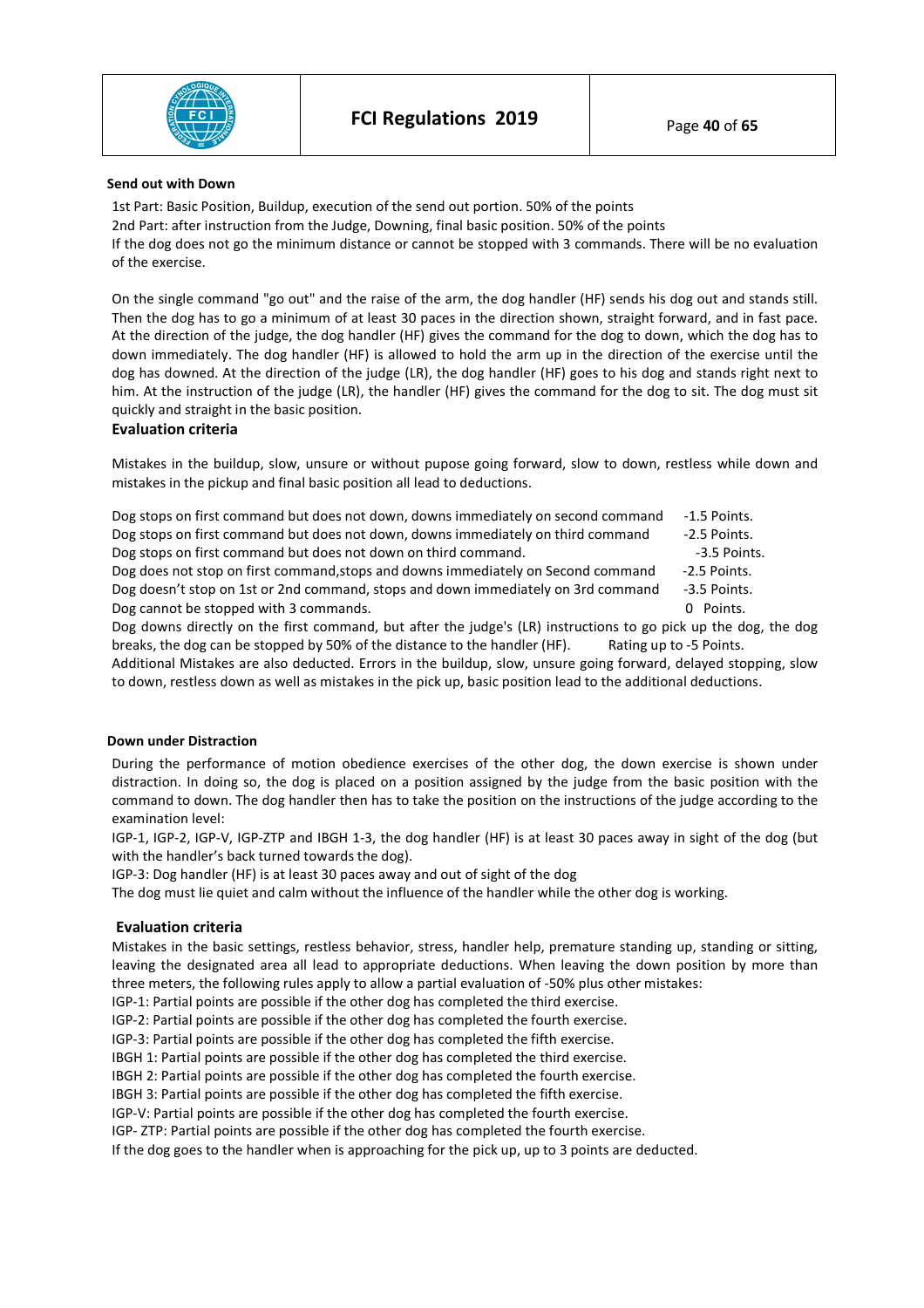

# **Praise**

Praising is allowed after each completed exercise in the basic position. After this, the dog handler can take a new basic position, or pause for 3 seconds.

# **Mandatory Deductions**

|                                                       | $IGP-1$      | $IGP-2$        | $IGP-3$        |
|-------------------------------------------------------|--------------|----------------|----------------|
| Sit out of Motion                                     |              |                |                |
| does not sit                                          | - 5 Points   | - 5 Points     | - 2.5 Points   |
| Down out of Motion                                    | - 5 Points   | - 5 Points     | - 5 Points     |
| Does not down                                         |              |                |                |
|                                                       |              |                |                |
| Retrieve on the Flat                                  |              |                |                |
| Dog does not bring                                    | 0 Points     | 0 Points       | 0 Points       |
| Motivate the dog, Handler leaves basic to get the dog |              |                |                |
| to retrieve                                           | Insufficient | Insufficient   | Insufficient   |
| Retrieve over 1m hurdle                               |              |                |                |
| Just one direction jump                               |              |                |                |
| No Jumps                                              | - 5 Points   | - 5 Points     | - 5 Points     |
| Does not complete Retrieve                            | - 15 Points  | - 15 Points    | -15 Points     |
|                                                       | - 15 Points  | -15 Points     | -15 Points     |
|                                                       |              |                |                |
| Climbing over scaling wall (only one direction)       |              | Only climb 1   | Only climb 1   |
| No climb over                                         |              | direction with | direction with |
|                                                       | -15 Points   | retrieve       | retrieve       |
|                                                       |              | -5 points      | -5 points      |
|                                                       |              | No retrieve    | No retrieve    |
|                                                       |              | -15 points     | -15 points     |
| Send Out with down                                    |              |                |                |
| See exercise description                              |              |                |                |
|                                                       |              |                |                |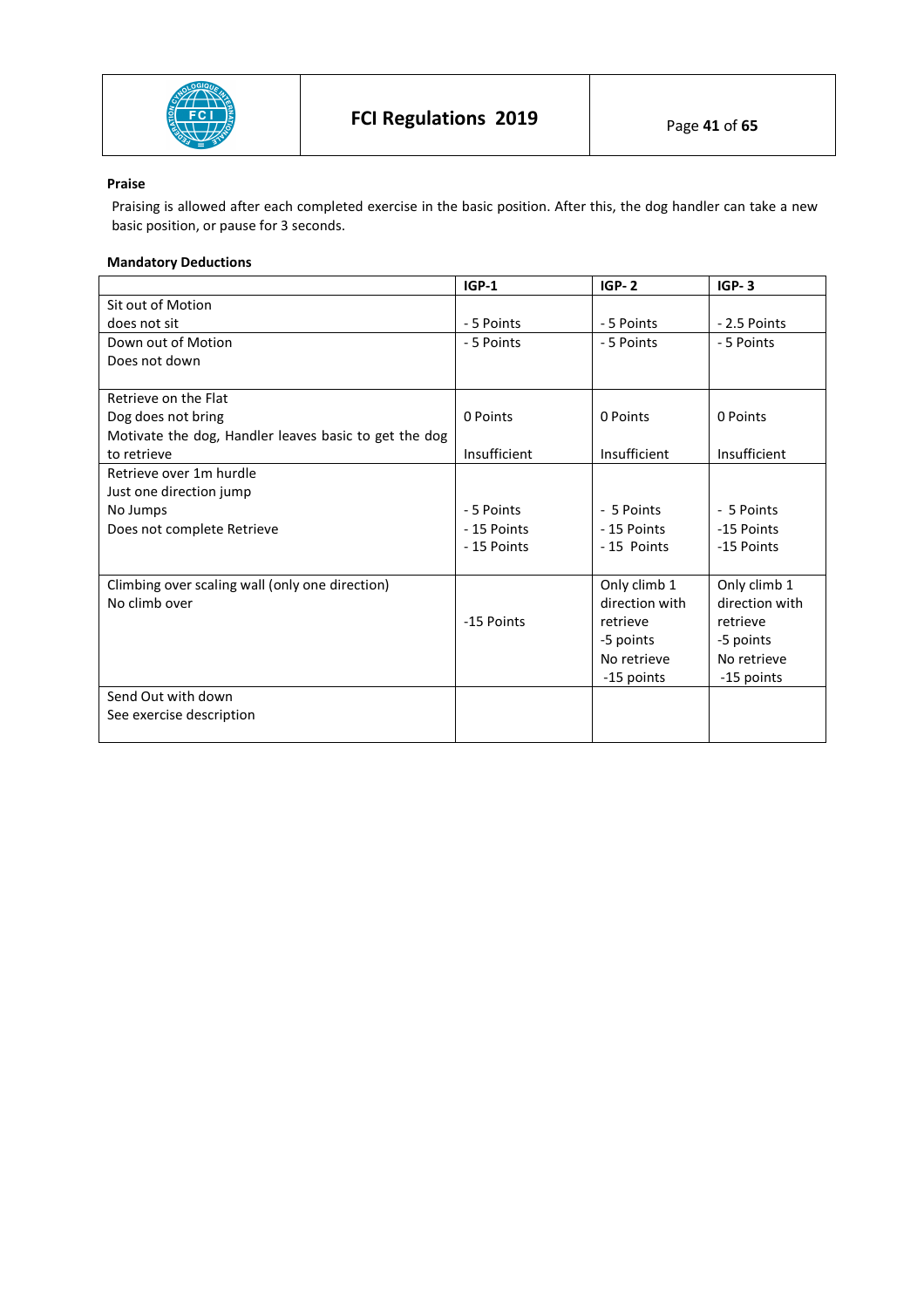

# **Phase C - Protection (IGP 1-3):**

#### **General Provisions**

In all Protection exercises, the dog must only grip the protection sleeve provided for this purpose. Biting other unprotected body parts of the helper leads to imediate disqualification (DQ).

In countries where laws prohibit the stick test, these regulations can be implemented without it.

When stick tests are not prohibited, they are allowed only on the shoulders and in the area of the withers. In all periods of stress, the dog has to behave unimpressed, and to show a full, calm energetic and above all consistent firm grip during the entire exercise.

#### **Field Markings**

The field markings must be clearly visible to the dog handler, the Judge (LF) and the helper:

- Position of the dog handler for the call out from guarding in the blind
- Position for the helper to start the escape and the distance (20 paces) that the dog must be engaged by. (See sketch page 51 )
- Arc marking to position the dog behind during the setup for escape. (See Sketch)
- Marking for the dog handler for the exercise "Attack on the dog out of motion" (IGP3 Only)

#### **Blinds**

 In a suitable location 6 blinds (3 blinds on each side) are staggered on each side of the field (see sketch). All 6 blinds places must be set up in all examination levels (IGP 1-3).

#### **Basic requirements**

Assessing the instinctive behavior, self-confidence, ability to cope with stress, grip performance and obedience is done over the entire protection routine. The dog has to show self confidence and power any time when searching for the helper.

#### **Evaluation criteria**

Restrictions on the following important evaluation criteria to be observed:

- The dog is not confident and unimpressed while responding to attacks, and has a less than a full, hard and calm grip until the release.
- The dog shows a lack of confidence during the exercise.
- The dog is not dominant, close, powerful while guarding the Helper HL.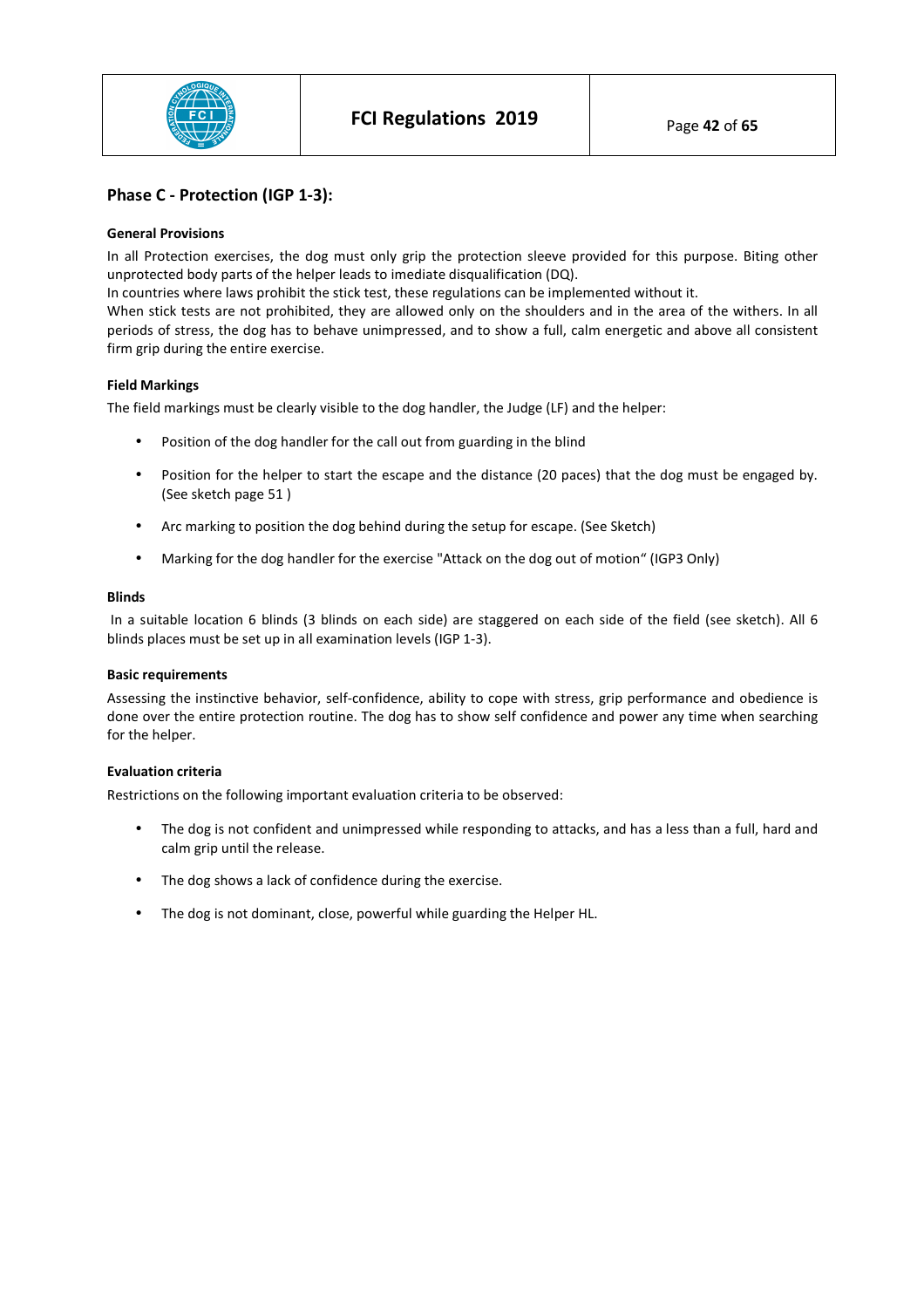

| Deduction of One Catagory     | slightly inattentive guarding and /<br>slight<br>or<br>bothering in the guarding phase                                                                                                                                                                                             |
|-------------------------------|------------------------------------------------------------------------------------------------------------------------------------------------------------------------------------------------------------------------------------------------------------------------------------|
| Deduction of Two Catagories   | Very inattentive guarding and $\frac{1}{2}$ or a lot of<br>bothering in the guarding phase                                                                                                                                                                                         |
| Deduction of Three Catagories | the dog does not guard the Helper HL, but<br>remains with the helper                                                                                                                                                                                                               |
| Insufficient                  | The dog leaves the helper to go to Handler during<br>approach                                                                                                                                                                                                                      |
| Termination                   | the dog does not withstand the pressure from the<br>Helper HL and comes off the sleeve and backs up<br>the dog leaves the Helper HL before the Judge's<br>instruction for the handler to approach or the dog<br>handler gives a command for the dog to stay with<br>the helper HL. |

## **Extra Commands – Deductions**

If the dog does not release after the first command, the dog handler (HF) receives the instruction from the judge (LR) for up to two additional commands to out the dog.

| Slow to Out | 1 Extra<br><b>Command with</b><br><b>Immediate Out</b> | 1 Extra<br><b>Command with</b><br><b>Slow Out</b> | 2 Extra<br>Commands,<br><b>Immediate Out</b><br>upon second<br>command | 2 Extra<br>Commands,<br>with slow Out<br>upon second<br>command | No Out after second<br>extra command |
|-------------|--------------------------------------------------------|---------------------------------------------------|------------------------------------------------------------------------|-----------------------------------------------------------------|--------------------------------------|
| $0.5 - 3.0$ | 3.0                                                    | $3.5 - 6.0$                                       | 6.0                                                                    | $6.5 - 9.0$                                                     | <b>Disqualification</b>              |

# **Examination Levels IGP-1 to IGP-3 (Exercises and Points Values)**

| <b>Exercises</b>                                  | $IGP-1$ | $IGP-2$ | $IGP-3$ |
|---------------------------------------------------|---------|---------|---------|
| Search for the Helper                             | 5       | 5       | 10      |
| <b>Hold and Bark</b>                              | 15      | 15      | 15      |
| <b>Prevention of Attempted Escape</b>             | 20      | 15      | 10      |
| Defense against an attack from the guarding phase | 30      | 20      | 15      |
| <b>Back transport</b>                             |         | 5       |         |
| Attack on the dog out of the back transport       |         |         | 15      |
| Attack on the dog out of motion                   | 30      | 20      | 15      |
| Defense against an attack from the guarding phase | -       | 20      | 15      |
| <b>Total Score</b>                                | 100     | 100     | 100     |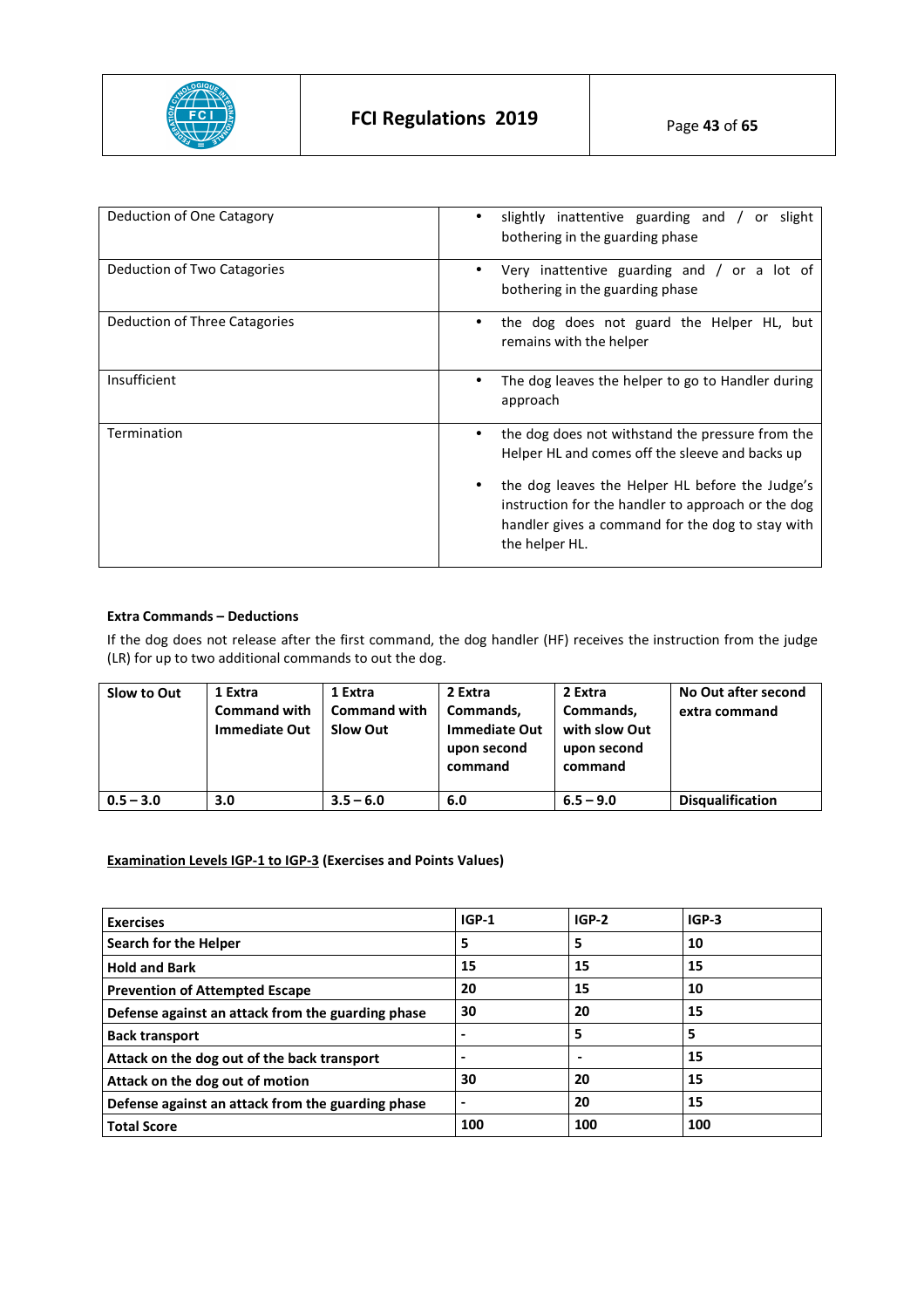

#### **Report in**

The dog handler (HF) report in, in the basic position at the judge (LF). In the level of the IGP-1, IGP -V and IGP-ZTP with a dog on leash, in the level of IGP-2 and IGP-3, the dog handler (HF) reports with the dog off leash. Protection starts when the dog handler (HF) for the exercise "Search for the helper" is in basic position in the direction of the judge and the hand raised to acknowledge to the judge (LF) that they are ready to begin the search.

## **Search for the helper**

The start must take place in the basic position facing downfield to the Judge, after acknowedgeing the judge (LF) a new basic is taken in the direction of the first blind.

| The dog is heeled, on leash, to the<br>The dog is heeld, off leash, to the<br>The dog is heeled, off leash, to the<br>starting position on the center line<br>starting position on the center line<br>starting position on the center line<br>even with blind 1, The handler<br>even with blind 6, The handler<br>even with blind 3, The handler<br>assumes a basic position there and<br>assumes a basic position there.<br>assumes a basic position there.<br>The handler raises an arm showing<br>The handler raises an arm showing<br>removes the leash. The handler<br>raises an arm showing his<br>his willingness to start the<br>his willingness to start the<br>exercise. After the judge signal the<br>willingness to start the exercise.<br>exercise. After the judge signal the<br>After the judge signal the dog is<br>dog is sent to start the search<br>dog is sent to start the search<br>sent directly to blind 6.<br>exercise.<br>exercise. | IGP-1 1 Blind | IGP-2 4 Blinds | IGP-3 6 Blinds |
|---------------------------------------------------------------------------------------------------------------------------------------------------------------------------------------------------------------------------------------------------------------------------------------------------------------------------------------------------------------------------------------------------------------------------------------------------------------------------------------------------------------------------------------------------------------------------------------------------------------------------------------------------------------------------------------------------------------------------------------------------------------------------------------------------------------------------------------------------------------------------------------------------------------------------------------------------------------|---------------|----------------|----------------|
|                                                                                                                                                                                                                                                                                                                                                                                                                                                                                                                                                                                                                                                                                                                                                                                                                                                                                                                                                               |               |                |                |

With a verbal command and a hand signals with the right or left arm for direction, the dog is sent to search the blinds. The dog has to run fast and directly at the blinds, it must go around them closely and attentively. After going around into the blind, the handler (HF) calls the dogs name and gives a voice command to "Come" toward him, then gives a verbal command and points to the next blind for searching. The dog handler (HF) moves in the normal pace on the imaginary center line, which he must not leave during the blind search. When the dog has reached the helper's blind, no further commands or hand signals are permitted, and the dog handler must stop as soon as the dog enters blind 6 and remain standing until he receives an instruction from the judge (LR) to approach the dog for the call out or pickup.

# **Evaluation criteria**

If the dog is not calm in the basic position at the beginning of the exercise, if the dog is barking or vocal during the search, if the dog receives additional commands or hand signals, if the handler (HF) leaves the imaginary center line during search, the handler (HF) does not move at a normal pace, the dog circles the blind wide, the dog is acting independently and not on the handler's commands, If blinds are not circled or not attentively circled, the dog is difficult to control, these faults are deducted accordingly.

If the dog handler (HF) has his dog come into the basic position during the blind search (the dog stops the search and comes to basic position), the exercise is evaluated with zero points. The protection can be continued, if the dog can be sent on again, if he comes back to the basic position a second time, protection must be terminated.

If the dog does not find the helper on the first command, the handler (HF) has two more commands to try to get his dog into blind 6. If the dog does not find the helper on the 3rd command then protection is terminated.

## **Hold and Bark (10 points for Hold and 5 points for Barking)**

The handler (HF) waits for instructions from the judge for retrieving the dog.The dog must confront the helper confident, actively, dominant, attentively and bark continuously. The barking duration is approx. 20 seconds before the judge (LR) signals for the handler (HF) to approach. The exercise ends as follows: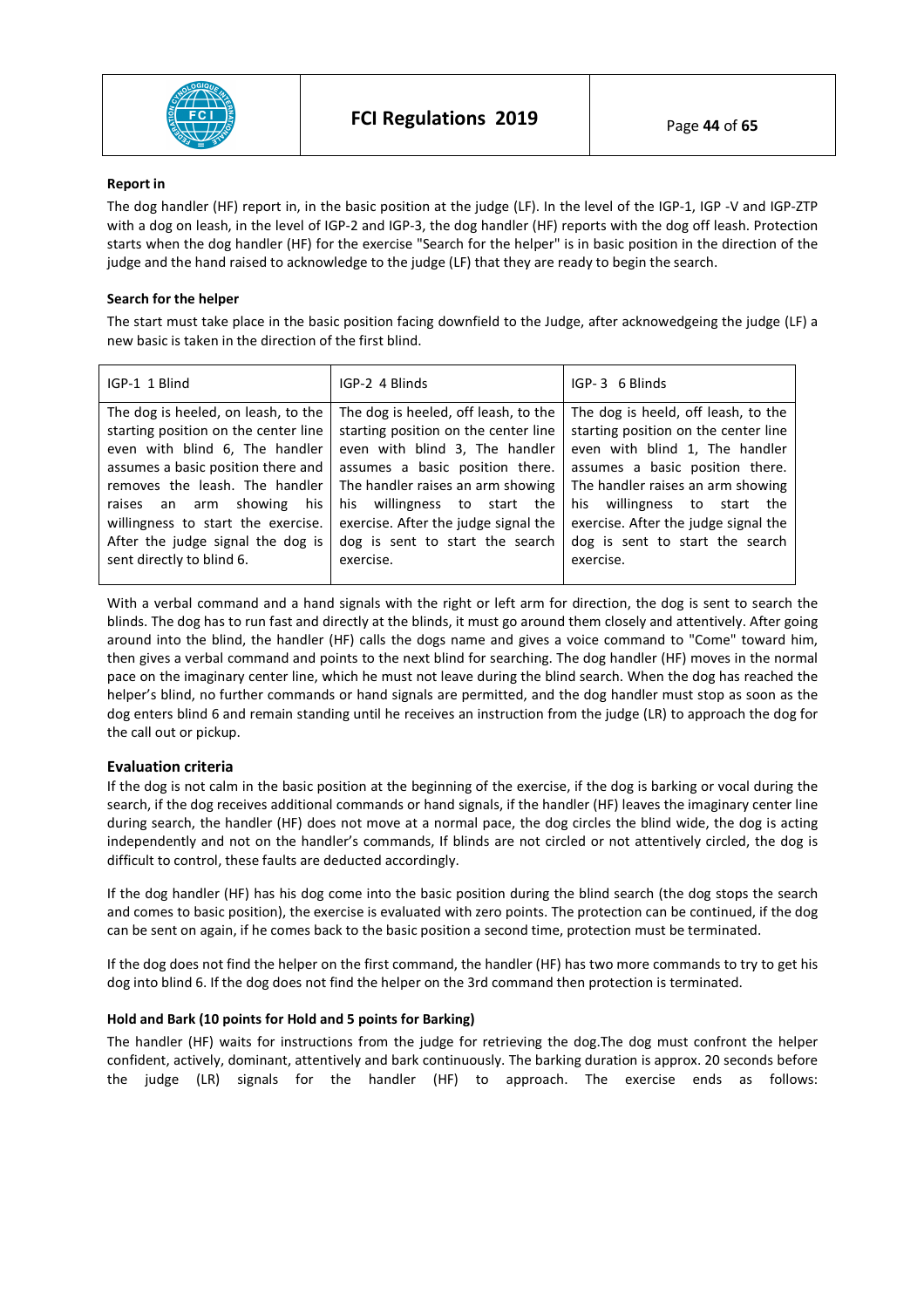

| $IGP-1$                                                                                                                                                                                                                                                                                                                                                                                                                                                                            | $IGP-2$                                                                                                                                                                                       | $IGP-3$                                                                                                                                                                                       |
|------------------------------------------------------------------------------------------------------------------------------------------------------------------------------------------------------------------------------------------------------------------------------------------------------------------------------------------------------------------------------------------------------------------------------------------------------------------------------------|-----------------------------------------------------------------------------------------------------------------------------------------------------------------------------------------------|-----------------------------------------------------------------------------------------------------------------------------------------------------------------------------------------------|
| The Judge instructs the handler<br>when to go to the marked position<br>5 paces away from the helper.<br>On the judge's instructions, the<br>handler calls his dog into the basic<br>position or, alternatively, moves<br>up to his dog, takes him to the<br>basic position with a command to<br>sit, then puts the leash on and<br>heels to the marked position and<br>takes the basic position.<br>The dog may also be kept off leash<br>when heeling to the marked<br>position. | The Judge instructs the handler<br>when to go to the marked position<br>5 paces away from the helper.<br>On the judge's instructions, the<br>handler calls his dog into the basic<br>position | The Judge instructs the handler<br>when to go to the marked position<br>5 paces away from the helper.<br>On the judge's instructions, the<br>handler calls his dog into the basic<br>position |

# **Evaluation criteria**

Weakness or Limitations in dominance, continuous barking and confidence while holding the helper until the command to call out is given, are evaluated accordingly. During the exercise, the dog must not be distracted by the performance judge (LR) or by the dog handler (HF).

| Weak, inconsistent, not dominate, non-energetic        | Satifactory to Insufficient                              |
|--------------------------------------------------------|----------------------------------------------------------|
| unfocused barking                                      |                                                          |
| Dog does not bark, but actively guards the helper      | Insufficient                                             |
| Bothering the Helper by pushing, Bumping, etc.         | Rated accordingly as low as Insufficient                 |
| The dog bites the sleeve and only releases after       |                                                          |
| approach and a command                                 | Insufficient - 14 Points                                 |
| If the dog leaves the helper before the dog handler    | The dog can be sent in again one time. If the dog        |
| leaves the center line after the judge's instructions. | remains with the helper, phase C can be continued.       |
|                                                        | Low Insufficient rating for hold and bark.               |
| If the dog does not go back into the blind or leaves   |                                                          |
| the helper again                                       | Termination                                              |
|                                                        |                                                          |
| If the dog leaves the helper during the handler's      | Rated as Insufficient                                    |
| approach,                                              |                                                          |
|                                                        |                                                          |
| or if the dog comes out from the helper before the     | Rated as Insufficient                                    |
| command                                                |                                                          |
| If the dog is biting the sleeve in the blind and does  | If the dog comes out to basic position- Insufficient -14 |
| not release on his own, the dog handler is instructed  |                                                          |
| to go to the callout position. The handler is allowed  | If the dog does not release or come to basic with one    |
| to call the dog with a command to "out" and a "here,   | command - Disqualification                               |
| heel" command, which must be said in a one word        |                                                          |
| manner.                                                |                                                          |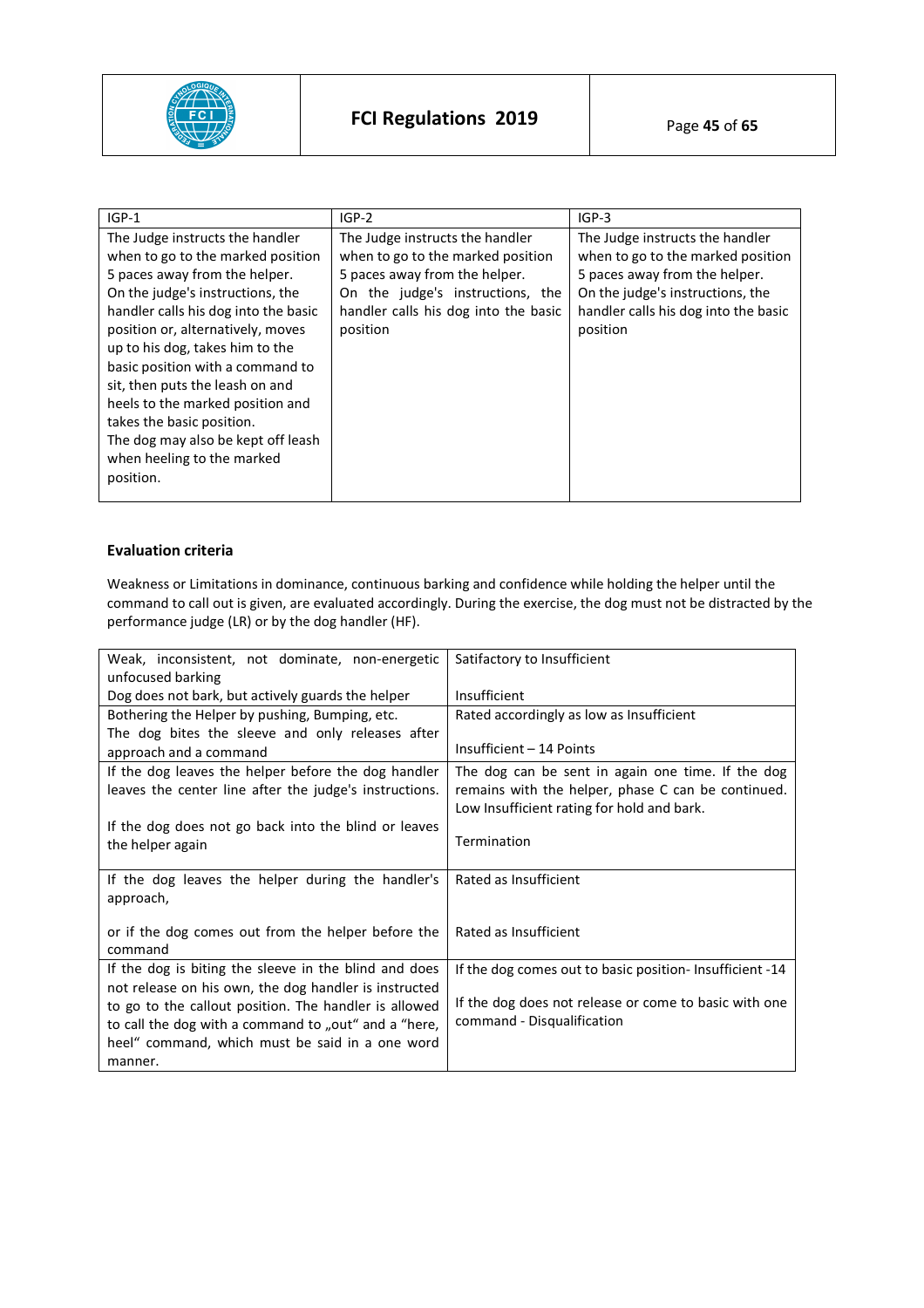

#### **Prevention of an attempted escape of the helper**

Commands for the Escape and Out

On the judge's (LR) instructions, the handler (HF) asks the helper to step out of the Blind. The helper goes at a normal pace to the starting point for the escape.

The handler (HF) heels his dog to the marked position for escape



#### **IGP-1**

The dog is either heeled on leash or off leash to the designated starting position for the escape. In doing so, the dog must be under control, attentive and concentrated, as well as in the correct position at the knee of the handler (HF). In the basic position, if the exercise is shown onleash, the leash is removed and then the dog is given the command to down. At the command the dog must lie down directly and quickly and must be calm, sure and attentive to the helper in the position. The distance between helper and the dog is 5 paces. The handler returns to the blind and remains there with a view on the dog and the judge. The judge (LR) signals the helper to escape.

#### **IGP-2 and IGP-3**

The dog will be heeled to the designated starting position for escape and has to take a basic position there. In doing so, the dog must be under control, attentive and concentrated, as well as in the correct position at the knee of the handler. At the command the dog must lie down directly and quickly and must be calm, sure and attentive to the helper in the position. The distance between helper and dog is 5 paces. The handler goes back to the Blind and remains there with visual contact to the dog and judge. The judge (LR) signals the helper to escape.

#### **Attempte Escape (IGP-1 – IGP-3)**

After the judge's instructions, the helper attempts to escape. At the same time the handler gives a command for the dog to prevent the escape. The dog must without hesitation try to prevent the attempted escape with high determination, attempting to slow or control the helper with an explosive and powerful attack. From the lockup of the helper to the out, the transitional phase is about 1 sec. After a transitional phase, the dog must out (let go). The handler (HF) may give a command to out within an appropriate time (about 3 seconds). The following guarding phase before the Defense is approximately 5 seconds.

## **Evaluation criteria (IGP-1 – IGP-3)**

The dog does not react with a firm, fast, energetic and powerful grip and engagement and/or effective prevention of the escape. The dog does not remain quiet, calm and/or full on the grip until the release, not attentive, not dominant or bumping during guarding of the helper are deducted accordingly.

If no command to go (release) is given, the exercise is rated one catagory lower.

If the dog remains in the escape setup position, or if the helper is not caught (engaged) within 20 paces, protection is terminated.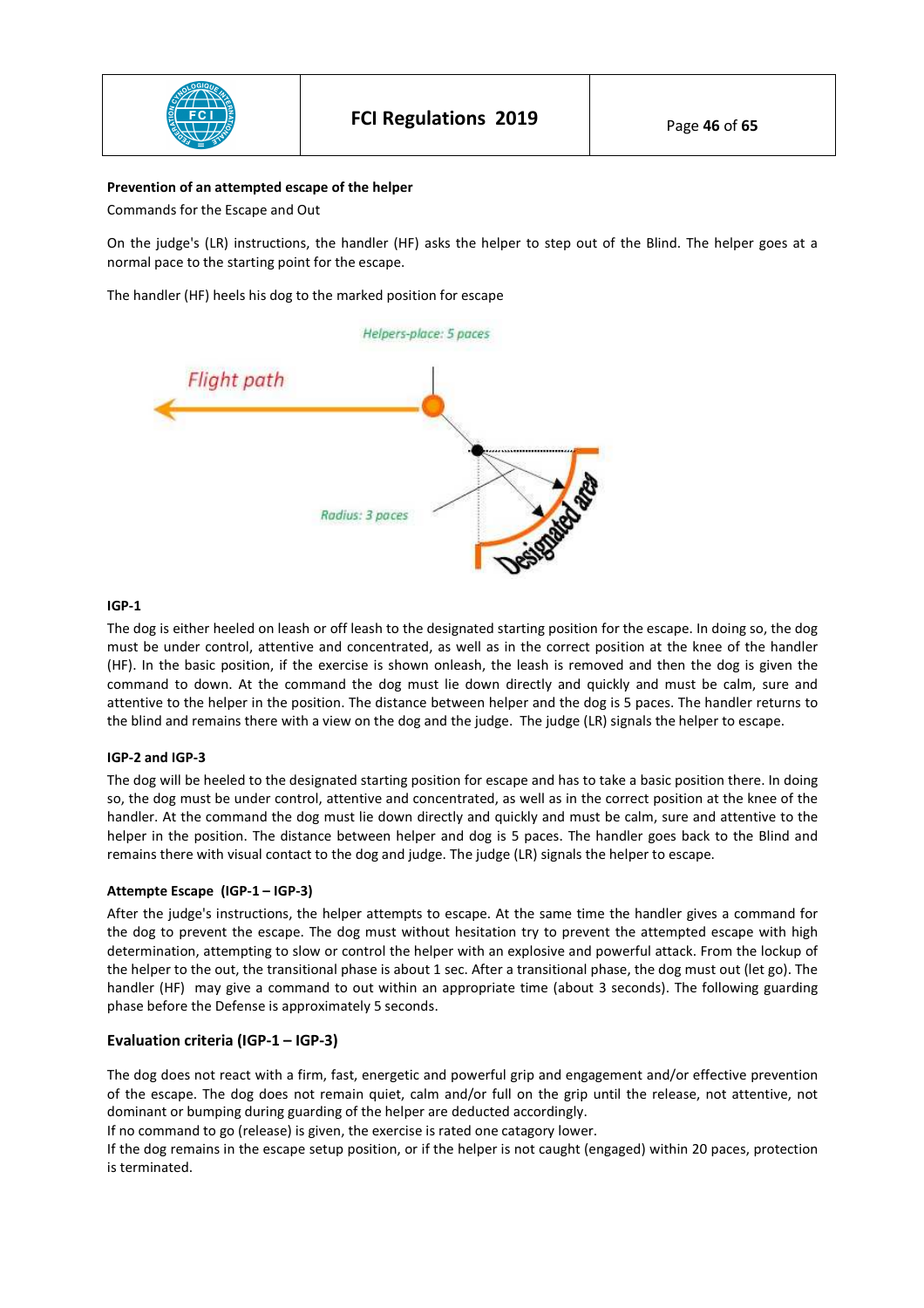

## **Defense of an attack from the guarding phase (IGP-1 – IGP-3)**

Commands: 1 Commands for outing and 1 command for the basic position

After a guarding phase of approx. 5 seconds, the helper attacks the dog. The dog must defend itself without the influence of the handler by explosive and powerful strike with a firm and calm grip. The dog is to be pressured in the drive with stick threats by the helper. Particular attention must be paid to the dog's self-assurance, power, and a full, calm grip. Two stick hits are to be applied during the drive. At the order of the judge (LR), the helper stops the drive and pressure. After the helper has locked up, the transition phase must be displayed for approximately 1 sec after the helper has stopped. After the transition phase, the dog must release (out). The handler (HF) can give a command for the out in an appropriate time (1-3 seconds) on their own, additional commands to out will be directed by the judge. During and after the release (out) the helper has to stand still. After out the dog must guard the helper with powerful, attentive, showing confidence with high dominance.

#### **End of the exercise**

## **IGP-1**

The handler (HF) follows the judge's (LR) instructions to approach the dog, he does so directly in a normal gait, the handler (HF) stands next to his dog and returns him to the basic position with a command of Sit. The padded stick is not taken from the helper. The handler (HF) then heels the dog on leash down field to set up for the long attack. The dog may also be heeled down field off leash.

## **IGP-2 and IGP-3**

The handler (HF) follows the judge's (LR) instructions to approach the dog, he does so directly in a normal gait, the handler (HF) stands next to his dog and returns him to the basic position with a command of Sit. The padded stick is not taken from the helper.

## **Evaluation criteria (IGP-1 – IGP-3)**

The dog does not react with a firm, fast, energetic and powerful engagement and/or effective prevention of the attack. The dog is not quiet, calm and/or full on the grip until the release, the dog is not attentive, dominant or bumping during guarding of the helper are deducted accordingly.

#### **Back Transport IGP-2**

#### Commands: Heel or Transport

The exercise begins with the end of the exercise "Defense against an attack from the guarding phase". The transport is carried out over a distance of 30 paces. A corner is not mandatory. The judge (LR) determines the course of the transport. The handler (HF) asks the helper to step back and move out and follows him with his dog, which is intensively attentive to the helper, at a distance of about 8 paces. This distance must be maintained during the entire back transport. The helper stops and stands still on the order of the judge. The handler (HF) goes to the helper with his dog who is attentive to the helper, stands beside the helper and takes the padded stick. The dog must sit in the basic position. Thereafter, a side transport to the judge is shown over a distance of about 20 paces. A command for the transport is allowed. The dog has to go between the helper and the handler. The dog must be attentive to the helper. However, he is not allowed to press, bump or grip the helper. At the end of the transport, the handler (HF) takes a basic position with his dog in front of the judge (LR), hands over the padded stick to the judge (LR) and announces the first part of protection is complete.

#### **Back transport IGP-3**

#### Commands for the Transport

The exercise begins with the end of the exercise "Defense against an attack from the guarding phase". The transport is carried out over a distance of 30 paces. A corner is not mandatory. The judge (LR) determines the course of the transport. The handler (HF) asks the helper to step back and move out and follows him with his dog, which is intensively attentive to the helper, at a distance of about 8 paces. This distance must be maintained during the entire back transport.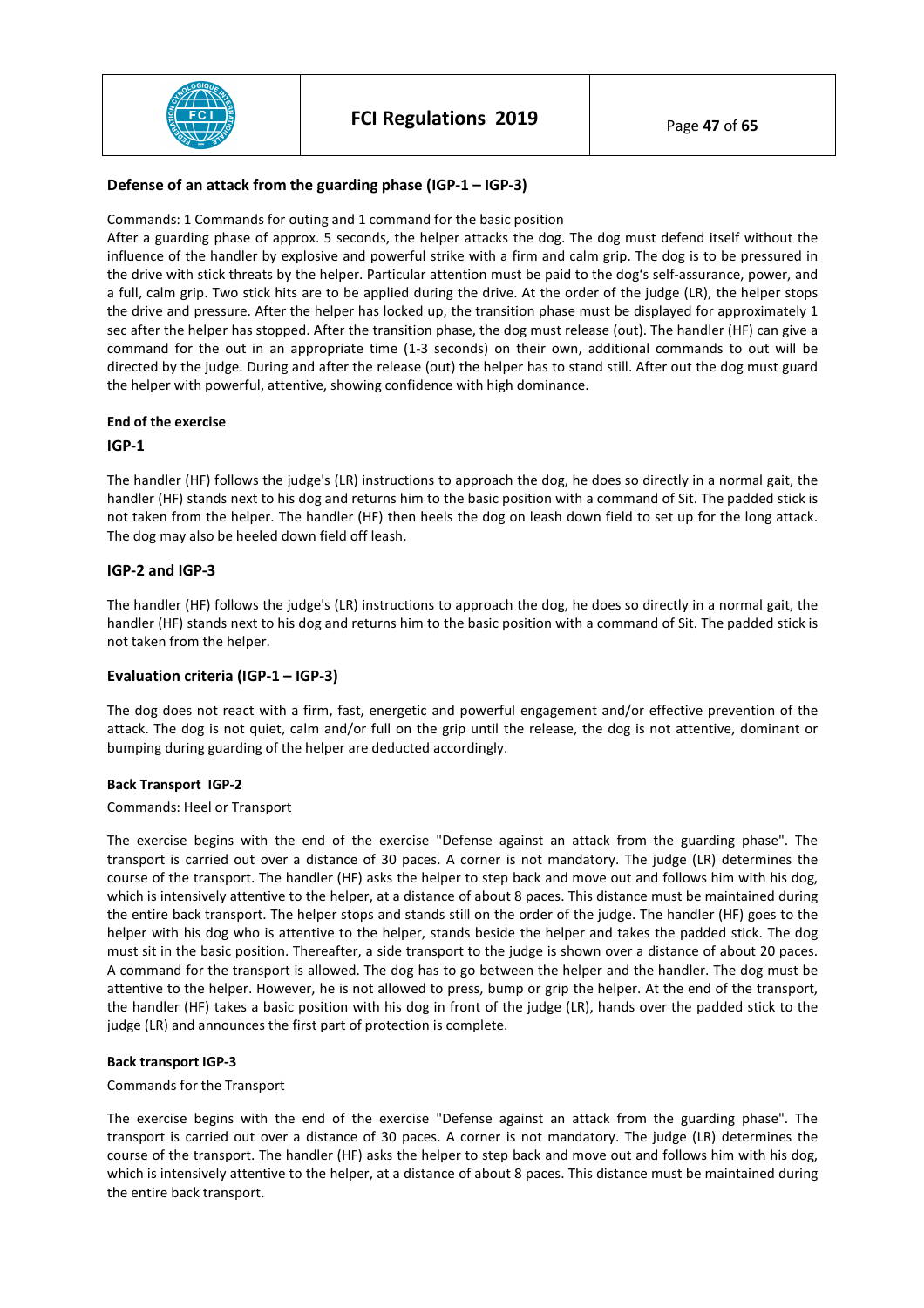

#### **Back transport - Evaluation criteria**

If the dog shows pressure or stressed behavior, if the dog is not attentive to the helper, if dog is not in correct position with the handler (HF) or incorrect paces from helper. The exercise will be deducted accordingly.

#### **Attack on the dog from the Back Transport. IGP-3 only**

Commands: 1 Commands for outing and 1 command for the basic position

During the back transport and without stopping, at the direction of the judge, the helper attacks the dog without the intervention of the handler and without hesitation, the dog must engage the helper with a confident, powerful attack with a full firm and calm grip. After the grip the dog is to be pressured by being driven and threatened by the helper. Particular attention must be paid to the dog's self-assurance, power, and a full, calm grip. At the order of the judge, the helper stops the drive and pressure. After the helper has locked up, the transition phase must be displayed for approximately 1 sec after the helper has stopped. After the transition phase the dog must release. The handler can give a command for outing in an appropriate time independently. During and after the release the helper has to stand still. After outing the dog must guard the helper powerfully, attentively, confidently and with high dominance. On the judge's (LR) instructions the handler (HF) goes to the helper with his dog who is attentive to the helper, stands beside the helper and takes the padded stick. The dog must sit in the basic position. Thereafter, a side transport to the judge is shown over a distance of about 20 paces. A command for the transport is allowed. The dog has to go between the helper and the handler. The dog must be attentive to the helper. However, he is not allowed to press, bump or grip the helper. At the end of the transport, the handler (HF) takes a basic position with his dog in front of the judge (LR), hands over the padded stick to the judge (LR) and announces the first part of protection is complete.

## **Evaluation criteria (IGP-3 only)**

The dog does not react with a firm, fast, energetic and powerful engagement and/or effective prevention of the attack. Not quiet, calm and/or full on the grip until the release, not attentive, dominant or bumping during guarding of the helper are deducted accordingly.

## **Attack on the dog out of Motion**

Commands: out, Sit and Transport.

The helper yells and threatens the dog in all levels. The first yells are given when the helper HL turns up field to run towards the dog. The final yell and threat is when the dog is preparing to engage the helper.

## **IGP-1**

The helper will stop where the previous exercise has ended. After the "Defense against an attack from the guarding phase", the dog handler (HF) takes his dog, on leash or off leash, about 30 meters away from the helper. The dog must be in the correct position on the knee of the dog handler (HF). After reaching the position for the set up, the handler stops and turns around. The dog is brought into the basic position with the command to sit. The dog, sitting calmly and attentively to the helper, can be held on the collar. He must not be stimulated by the dog handler (HF). At the order of the judge (LR), the helper attacks the dog frontally with yelling and making strong threatening motions. On the judge's (LR) instructions, the handler immediately releases his dog with the command to go. The dog must without hesitation engage of the helper with high dominance and determination. After the grip the dog is to be pressured by driving and threats with the padded stick by the helper. Particular attention must be paid to the dog's self-assurance, power, and a full, calm grip. The handler (HF) is not allowed to leave his place. At the order of the judge (LR), the helper stops the drive and pressure and places the back of the dog towards the handler (HF). After the helper has locked up, the transition phase must be displayed for approximately 1 sec after the helper has stopped. After the transition phase the dog must release. The handler (HF) can give a command to out in an appropriate time  $(1 - 3$  seconds) independently additional commands to out will be directed by the judge. During and after the release the helper has to stand still. After outing the dog must guard the helper with powerful, attentive, confidence with high dominance. On the judge's instructions (LR), the handler (HF) goes to his dog, returns him into the basic position with to sit and puts the leash him on. The padded stick is removed from the helper. The handler (HF) may disarm the helper any way he/she wants as long as the dog and handler remain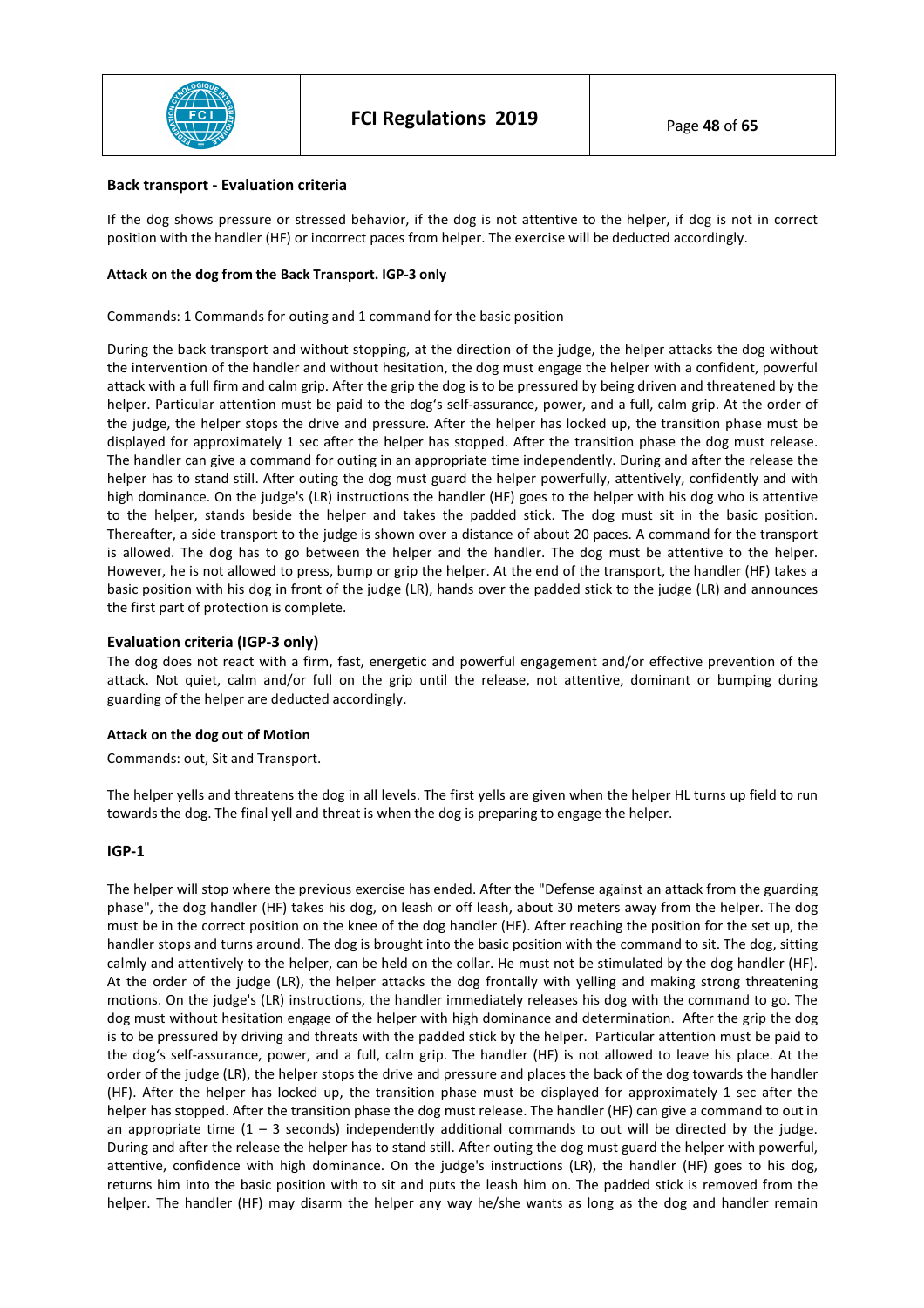

together during the disarm. Then a new basic position is taken next to the helper and a side transport, either with the dog on leash or off leash, to the judge (LR) over a distance of about 20 paces. A command for heeling or transport is allowed. The dog has to remain between helper and the handler. The dog must be attentive to the helper during transport. However, he is not allowed to press, jump or grip the helper. If the dog leaves the position between the helper and handler the transport must stop and the handler (HF) has 3 commands to get the dog back to position between the handler and helper so the transport may continue. At the end of the transport, the handler takes a basic position in front of the judge, hands the padded stick to the judge (LR) and reports that protection is complete. The handler (HF) goes with his dog on leash, at the direction of the judge (LR), under control to the position for the critique.

## **IGP-2**

The helper will stop where the previous exercise has ended. After the side transport at the end of the exercise "Back Transport ", the dog handler takes his dog, on leash or off leash, about 40 meters away from the helper. The dog must be in the correct position on the knee of the dog handler. After reaching the position for the set up, the handler stops and turns around. The dog is brought into the basic position with the command to sit. The dog, sitting calmly and attentively to the helper, can be held on the collar. He must not be stimulated by the dog handler. At the order of the judge, the helper attacks the dog frontally with yelling and making strong threatening motions. On the judge's (LR) instructions, the handler (HF) immediately releases his dog with the command to go. The dog must without hesitation engage of the helper with high dominance and determination. After the grip the dog is to be pressured by driving and threats with the padded stick by the helper. Particular attention must be paid to the dog's self-assurance, power, and a full, calm grip. The handler (HF) is not allowed to leave his place. At the order of the judge (LR), the helper stops the drive and pressure and places the back of the dog towards the handler (HF). After the helper has locked up, the transition phase must be displayed for approximately 1 sec after the helper has stopped. After the transition phase the dog must release. The handler (HF) can give a command for outing in an appropriate time (1-3 seconds) independently additional commands to out will be directed by the judge. During and after the release the helper has to stand still. After outing the dog must guard the helper with powerful, attentive, confidence with high dominance for approximately 5 seconds.

## **IGP-3**

The handler (HF), after the side transport at the end of the exercise "Attack on the dog from the back transport" he takes his free heeling dog to the marked place on the center line even with the first Blind. The heeling has to show attention to the handler, stressfree and intensity from the dog. The dog is straight, right at the knee of the handler. After reaching the position for Long Attack the handler (HF) stops and turns around. With the command sit, the dog is brought into the basic position. The straight, quiet and attentive to the helper sitting dog can be held by the collar, but may not be stimulated by the handler. At the order of the judge (LR) the helper with a padded stick comes out of a blind and runs to the center line. After reaching the center line the helper turns up field and runs towards the handler (HF) and attacks, without interrupting his running pace, while yelling and making strong threatening motions. As soon as the helper is about 50 meters from the handler, on the judge's (LR) instructions, the handler (HF) immediately releases his dog with the command to go. The dog must without hesitation engage the helper with high dominance and determination. After the grip the dog is to be pressured by driving and threats with the padded stick by the helper. Particular attention must be paid to the dog's self-assurance, power, and a full, calm grip. The handler (HF) is not allowed to leave his place. At the order of the judge (LR), the helper stops the drive and pressure and places the back of the dog towards the handler (HF). After the helper has locked up, the transition phase must be displayed for approximately 1 sec after the helper has stopped. After the transition phase the dog must release. The handler can give a command for outing in an appropriate time independently ( 1-3 seconds) additional out commands will be directed by the judge. During and after the release the helper has to stand still. After outing the dog must guard the helper with powerful, attentive, confidence with high dominance for approximately 5 seconds.

#### **Evaluation criteria (IGP-1-IGP-3):**

The dog is not reacting with a firm, fast, energetic and powerful engagement and/or effective prevention of the attack. Not quiet, calm and/or full grip until the release, not attentive, dominant guarding of the helper are deducted accordingly.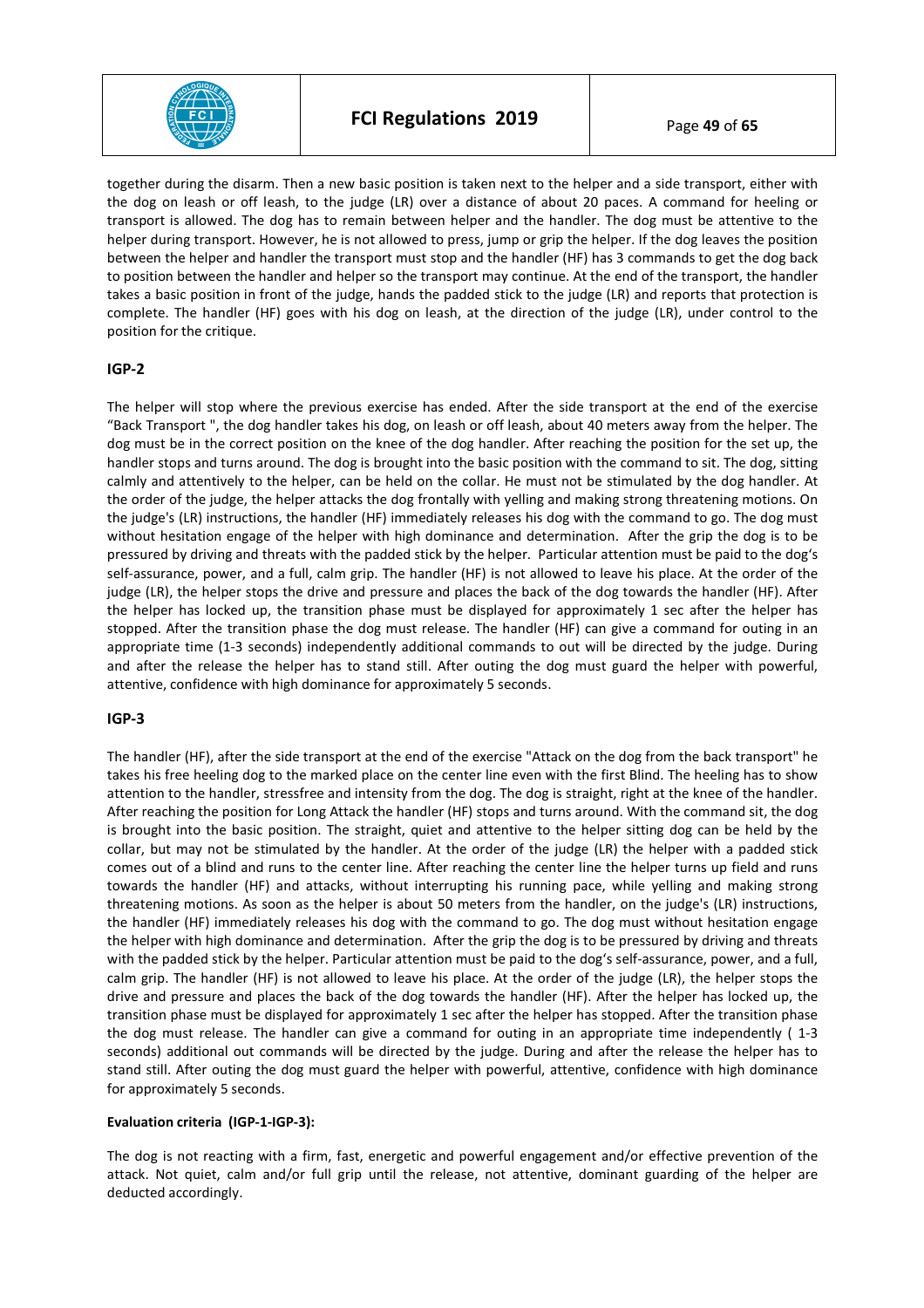

#### **Defense of an attack from the guarding phase, with completion of phase C IGP-2 and IGP-3**

Commands: Out, Sit and Transport

After the exercise "defense against an attack out of motion", the helper on the judge's (LR) instruction undertakes an attack on the dog.. The dog must defend itself without the influence of the handler (HF) by explosive and powerful strike. The dog is to be pressured in the drive with stick threats by the helper. Particular attention must be paid to the dog's self-assurance, power, and a full, calm grip. Two stick hits are to be applied during the drive **(IGP-3 only).** At the order of the judge (LR), the helper stops the drive and pressure. After the helper has locked up, the transition phase must be displayed for approximately 1 sec after the helper has stopped. After the transition phase, the dog must release. The handler can give a command for outing in an appropriate time (1-3 seconds) independently additional out commands will be directed by the judge. During and after the release the helper has to stand still. After outing the dog must guard the helper with powerful, attentive, confidence with high dominance.

On the judge's (LR) instructions, the handler (HF) goes to his dog, returns him into the basic position with the command to sit. The padded stick is removed from the helper. The handler (HF) may disarm the helper any way he/she wants as long as the dog and handler remain together during the disarm.

Then a new basic position is taken by the handler (HF) and dog next to the helper and a side transport, with the dog off leash, to the judge over a distance of about 20 paces. A command for heeling or transport is allowed. The dog has to stay between helper and the handler. The dog must be attentive to the helper during transport. However, he is not allowed to press, jump or grip the helper. At the end of the transport, the handler takes a basic position in front of the judge, hands the padded stick to the judge and reports that protection is complete. The handler must free heel 5 paces away from the judge before taking a basic position and putting the leash on. The handler goes with his dog on leash, at the direction of the judge, under control to the position for the critique.

#### **Evaluation criteria**

The dog is not reacting with a firm, fast, energetic and powerful engagement and/or effective prevention of the attack. Not quiet, calm and/or full on the grip until the release, not attentive, dominant or bumping during guarding of the helper are deducted accordingly.

#### **Additional examinations:**

#### **IGP-ZTP**

The exercises in Phases A and B are based on the general regulations.

Phase C shall be carried out as follows:

| Exercise 1 : Hold and Bark                        | 15    | Points        |
|---------------------------------------------------|-------|---------------|
| Exercise 2 : Advance and attack on the Handler HF | 10/30 | Points        |
| Exercise 3 : Attack on the handler and his dog    | 40    | Points        |
| Exercise 4 : Transport to the Judge               | Б.    | Points        |
| Gesamt                                            | 100   | <b>Points</b> |

#### **General information**

Only stick hits on shoulders and the area of the withers are allowed. The dog may only grip the protective sleeve on the Helper HL.

#### **Execution**

## Hold and Bark - 15 Points - Command e.g. "search" or "forward"

The helper is located about 20 paces away from the handler and his dog, not visible to the dog, in a blind. At the direction of the judge, The handler unleashes his dog and sends him with a command to search and / or raise the arm and point to the blind.

The dog must actively, attentively, and persistently bark at the helper. The dog is not allowed to touch or grip the helper. The handler immediately goes to the dog at the direction of the judge and holds him on the collar. After the helper leaves the blind, the dog is leashed and taken into the blind in the basic position.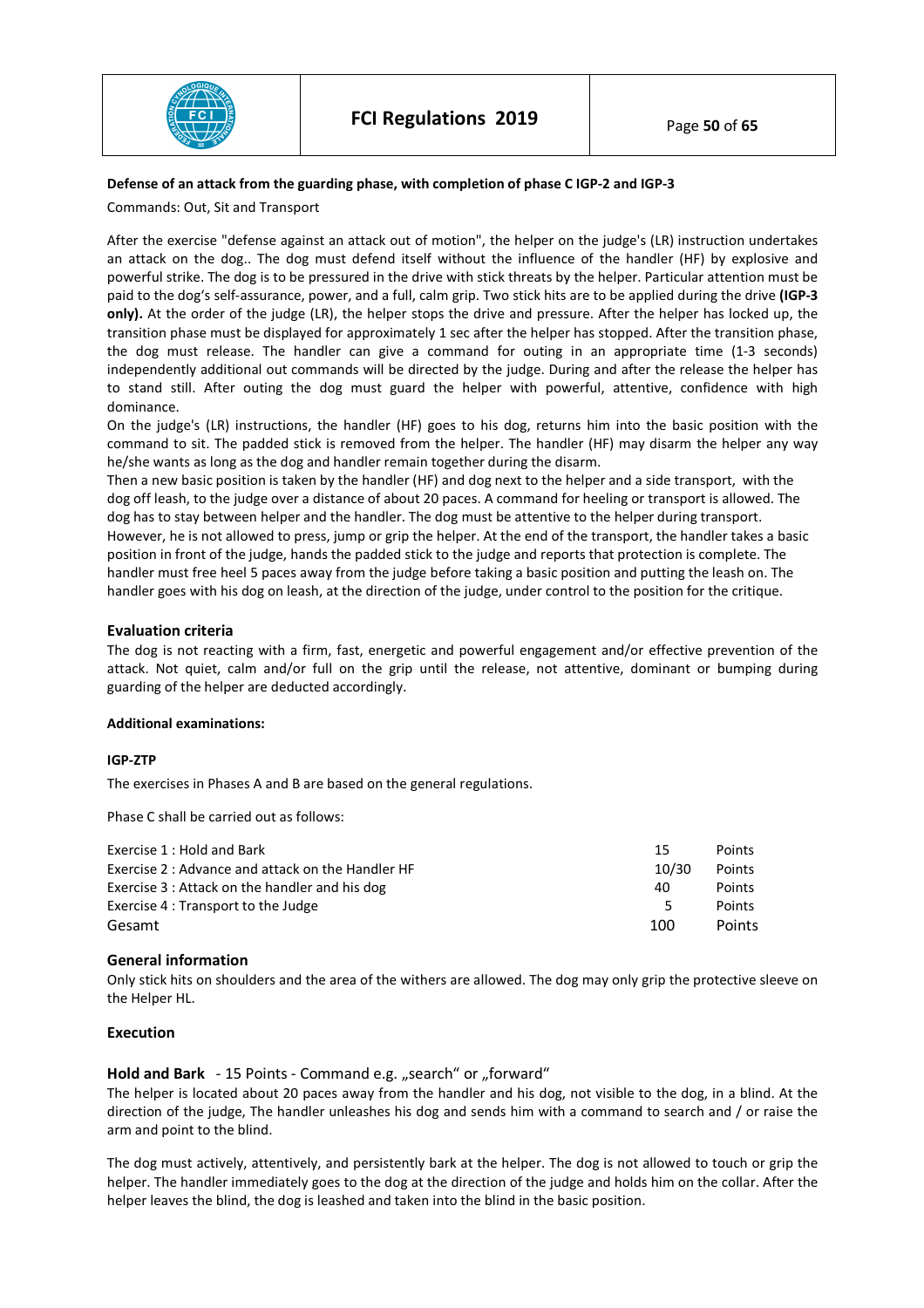

**Heeling and attack on the Handler HF** - Heeling 10 points - attack 30 points - Commands "heel" or "transport", "move" or "forward", "out", "sit"

At the direction of the judge the handler goes to the marked position 30 paces before the blind and removes the dog's leash.The leash is to be put away. At the direction of the judge the handler heels with his dog off leash in the direction of the blind. The dog must heel. At the direction of the judge the helper makes an attack with verbal threats on the handler and dog, when the handler and the dog are 10 paces before the blind. The dog must immediately, confidently and energeticly attack with a full calm confident powerful grip. When the dog is on the sleeve, he receives 2 stick hits from the helper with a padded stick.

During the command for outing, the handler must stand still, without affecting the dog. At the direction of the judge the handler goes directly to the dog in normal gait, and returns him to the basic position with the command to sit.

The dog is held on the collar, but can not be stimulated by the dog handler. At the direction of the judge the helper goes away in a normal pace from the handler and dog. After about 40 paces, the helper turns to the handler and attacks the handler and his dog frontally with yelling and violent threatening movements. On the instructions of the judge, the handler HF will release his dog at a distance of about 30 paces with the command to "go". The dog has to defend the attack without hesitation by energetic and powerful attack. He may only attack the helper's protective sleeve. The dog handler is not allowed to leave his place. At the direction of the judge the helper stops. After the helper stops, the dog must immediately release. The dog handler can give a command to "release" in an appropriate time independently.

During the verbal command to "out" the handler must stand still without influencing the dog. After the release, the dog must remain close to the helper and guard intensely and powerful. At the direction of the judge the handler directly to his dog in a normal pace and returns him to the basic position with the command to sit. The handler puts the leash on his dog.

# **Transport to the Judge (LR)** - 5 Points - Commands HZ "Heel" or "Transport"

Then follows a side transport of the helper to the judge over a distance of about 10 paces. A command HZ "heel" or "transport" is allowed. The dog has to go to the right side of the helper so that the dog is between the helper and the dog handler. The dog must be attentive to the helper during transport. However, he is not allowed to press, jump or grip the helper. At the end of the transport, the handler takes a basic position in front of the judge, and reports that protection is complete.

## **IGP-V**

The IGP-V (Pre-IGP-1 test) has been developed by the Commission for FCI. This test can be used:

1. as prerequisite for admission in the working class.

2. as a prerequisiste for admission to IGP-1, each National organization LAO can decide for themselves whether to require this test in their country.

| Phase A | 100 | Points |
|---------|-----|--------|
| Phase B | 100 | Points |
| Phase C | 100 | Points |
| Total:  | 300 | Points |

#### **Prerequested**

On the day of the examination, the dog must have reached the minimum required age. No exceptions may be made. Prerequisite for the entering is a successful BH / VT according to the national rules of the national organization.

## **Conditions**

| The exercises in Phases A and B are based on the general regulations. |     |        |
|-----------------------------------------------------------------------|-----|--------|
| Phase C shall be carried out as follows:                              |     |        |
| Exercise 1 : Hold and Bark                                            | 15  | Points |
| Exercise 2: Prevention of Attempted Escape                            | 30  | Points |
| Exercise 3: Attack on the Handler HF and his dog                      | 50  | Points |
| Exercise 4 : Transport to the judge LR                                | 5   | Points |
| Total                                                                 | 100 | Points |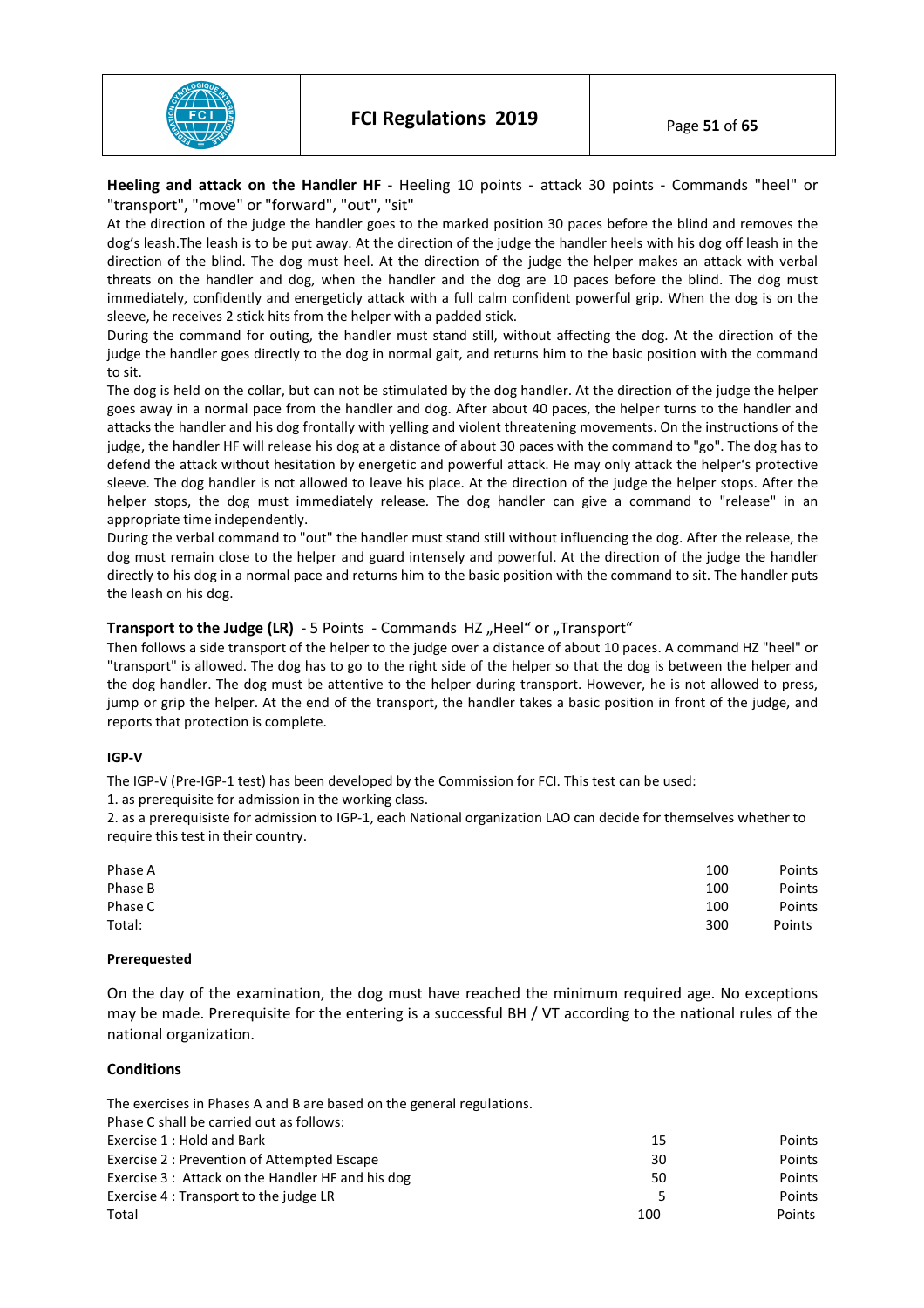

#### **General provisions**

There is no TSB evaluation. The helper uses a padded stick to threaten the dog, but without striking.

## **Hold and Bark - 15 points –** Commands "search"

The helper is located about 20 steps away from the handler and his dog, not visible to the dog, in a blind. At the direction of the judge, The handler unleashes his dog and sends him with a command to search and / or raise the arm and point to the blind. The dog must actively, attentively, and persistently bark at the helper. The dog is not allowed to touch or grip the helper. The handler immediately goes to the dog at the direction of the judge and holds him on the collar.

# **Prevention of Attempted Escape** - 30 Points –Command "out"

While the handler is holding his dog by the collar, the helper steps out of the blind and makes an escape attempt. On the order of the judge, the dog handler releases his dog. The dog must without hesitation try to prevent the attempted escape with high determination, and by a explosive and powerful attack. From the lockup of the helper to the out, the transitional phase is about 1 sec. After a transitional phase, the dog must let go. The handler may give a command to out within an appropriate time.

During the command for the "out" the handler must stand still without influencing the dog. After the release, the dog must remain close to the helper and guard this carefully. At the judge's direction The handler goes directly to his dog and holds him by the collar .

## **Attack on the Handler and his dog** - 50 Points – Commands: "Heel", "Out", "Sit", "Heel or Transport"

The dog is held on the collar, but can not be stimulated by the dog handler. At the direction of the judge the helper goes away in a normal pace from the handler and dog. After about 20 paces, the helper turns to the handler and attacks the handler and his dog frontally with yelling and violent threatening movements. The handler HF will release his dog with the command to "go". The dog has to defend the attack without hesitation by energetic and powerful attack. He may only attack the helper's protective sleeve. The dog handler is not allowed to leave his place. At the direction of the judge the helper stops. After the helper stops, the dog must immediately release. The dog handler can give a command to "release" in an appropriate time independently.

During the command to "out" the handler must stand still without influencing the dog. After the release, the dog must remain close to the helper and guard him attentively. On the judge's direction, the handler goes directly at a normal pace, to his dog And takes him into the basic position with command to sit.

## **Transport to the judge (LR)** - 5 Points - commands as "Heel" or "Transport"

Then follows a side transport of the helper to the judge over a distance of about 10 pacess. A command HZ "heel" or "transport" is allowed. The dog has to go to the right side of the helper so that the dog is between the helper and the dog handler. The dog must be attentive to the helper during transport. However, he is not allowed to press, jump or grip the helper. At the end of the transport, the handler takes a basic position in front of the judge, and reports that protection is complete.

## **Tracking 1 – 3 (FPr 1 – 3)**

The tracking examinations in levels 1 to 3 consist only of the "A" Phase of the coresponding examination Levels of IGP-1 to 3. They can be completed to supplement the trial entries if at least four participants in the divisions BH-VT / IGP or IFH start. It is up to the handler, at which stage his dog is presented.

A training title in the sense of the show requirements, the breeding regulations and the "Breed survey" will not be awarded.

| <b>Maximum Points</b> | Excellent  | Very Good | Good      | Staisfactory | Insufficient |
|-----------------------|------------|-----------|-----------|--------------|--------------|
| 100                   | $100 - 96$ | 95<br>90  | $89 - 80$ | $79-$        | $69 - 0$     |

The tracking examinations do not need to be performed in the order 1 to 3.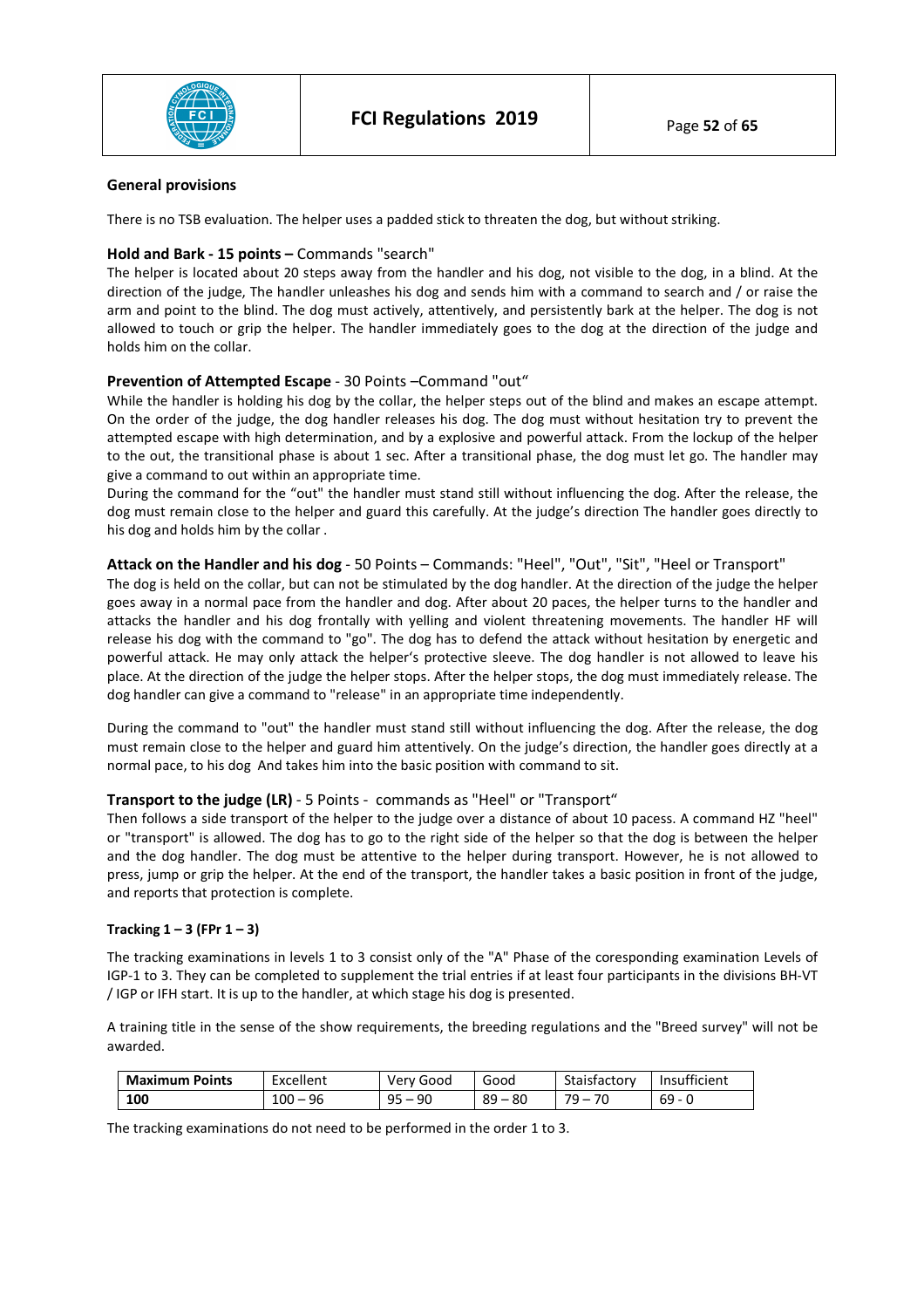

## **Obedience 1 – 3 (UPr 1 – 3)**

The Obedience examinations in levels 1 to 3 consist only of the "B" Phase of the coresponding examination Levels of IGP-1 to 3. They can be completed to supplement the trial entries if at least four participants in the divisions BH-VT / IGP or IFH start. It is up to the handler, at which stage his dog is presented.

A training title in the sense of the show requirements, the breeding regulations and the "Breed survey" will not be awarded.

| <b>Maximum Points</b> | Excellent  | Verv Good    | Good      | Satisfactory | Insufficient |
|-----------------------|------------|--------------|-----------|--------------|--------------|
| 100                   | $100 - 96$ | $95 -$<br>90 | $89 - 80$ | $79-$<br>70  | . - 69       |

The Obedience examinations do not need to be performed in the order 1 to 3.

#### **Protection 1 – 3 (SPr 1 – 3)**

The Protection examinations in levels 1 to 3 consist only of the "C" Phase of the coresponding examination Levels of IGP-1 to 3. They can be completed to supplement the trial entries if at least four participants in the divisions BH-VT / IGP or IFH start. It is up to the handler, at which stage his dog is presented. A training title in the sense of the show requirements, the breeding regulations and the "Breed survey" will not be awarded.

Note: Protection Only Trials (Only Phase C) are **not** permitted.

| <b>Maximum Points</b> | Excellent   | Very Good | Good        | Satisfactory | Insufficient |
|-----------------------|-------------|-----------|-------------|--------------|--------------|
| 100                   | 96<br>100 – | ∩⊏<br>90  | 89<br>$-80$ | 70 –<br>70   | $69 - 0$     |

The Protection examinations do not need to be performed in the order 1 to 3.

#### **Working dog test 1 to 3 (GPr 1-3)**

Maximum Points 200

The GPr 1 - 3 examinations only consist of Phases B and C of the coresponding examination Levels of IGP 1 - 3. Track work is not shown during these examinations.

A training title in the sense of the show requirements, the breeding regulations and the "Breed survey" will not be awarded.

| <b>Maximum</b><br><b>Points</b> | Excellent               | Very Good                              | Good        | satisfactory | $\cdots$<br>Insufficient |
|---------------------------------|-------------------------|----------------------------------------|-------------|--------------|--------------------------|
| 200                             | 10 $\degree$<br>$200 -$ | 180<br>191<br>$\overline{\phantom{0}}$ | מד ו<br>160 | 15G.<br>140  | 139.<br>ᅩココ              |

#### **Article Indication Trial 1 – 3 (StPr 1 – 3)**

#### **1. Test levels for the Article Indication Test**

The requirements are set at different levels and reflect the individual testing levels.

| Level                    | <b>Indication Area</b> | <b>Articles</b>                   | <b>Points</b> | <b>Execution Time</b> |
|--------------------------|------------------------|-----------------------------------|---------------|-----------------------|
|                          |                        | 2 Handler Articles                |               |                       |
| 1                        | $20 \times 30$ m       | Size: $10 \times 3 \times 1$ cm   | 10/10         | 10 minutes            |
|                          |                        | Material = same type permitted    |               |                       |
|                          |                        | 1 article left, 1 article right   |               |                       |
| $\overline{\phantom{a}}$ | $20 \times 40$ m       | 4 Stranger Articles               |               |                       |
|                          |                        | Size: $10 \times 3 \times 1$ cm   | 5/5/5/5       | 12 minutes            |
|                          |                        | Material = different              |               |                       |
|                          |                        | 2 articles left, 2 articles right |               |                       |
| 3                        | $30 \times 50$ m       | 5 Stranger Articles               |               |                       |
|                          |                        | Size: $5 \times 3 \times 1$ cm    | 4/4/4/4/4     | 15 minutes            |
|                          |                        | Material: Different               |               |                       |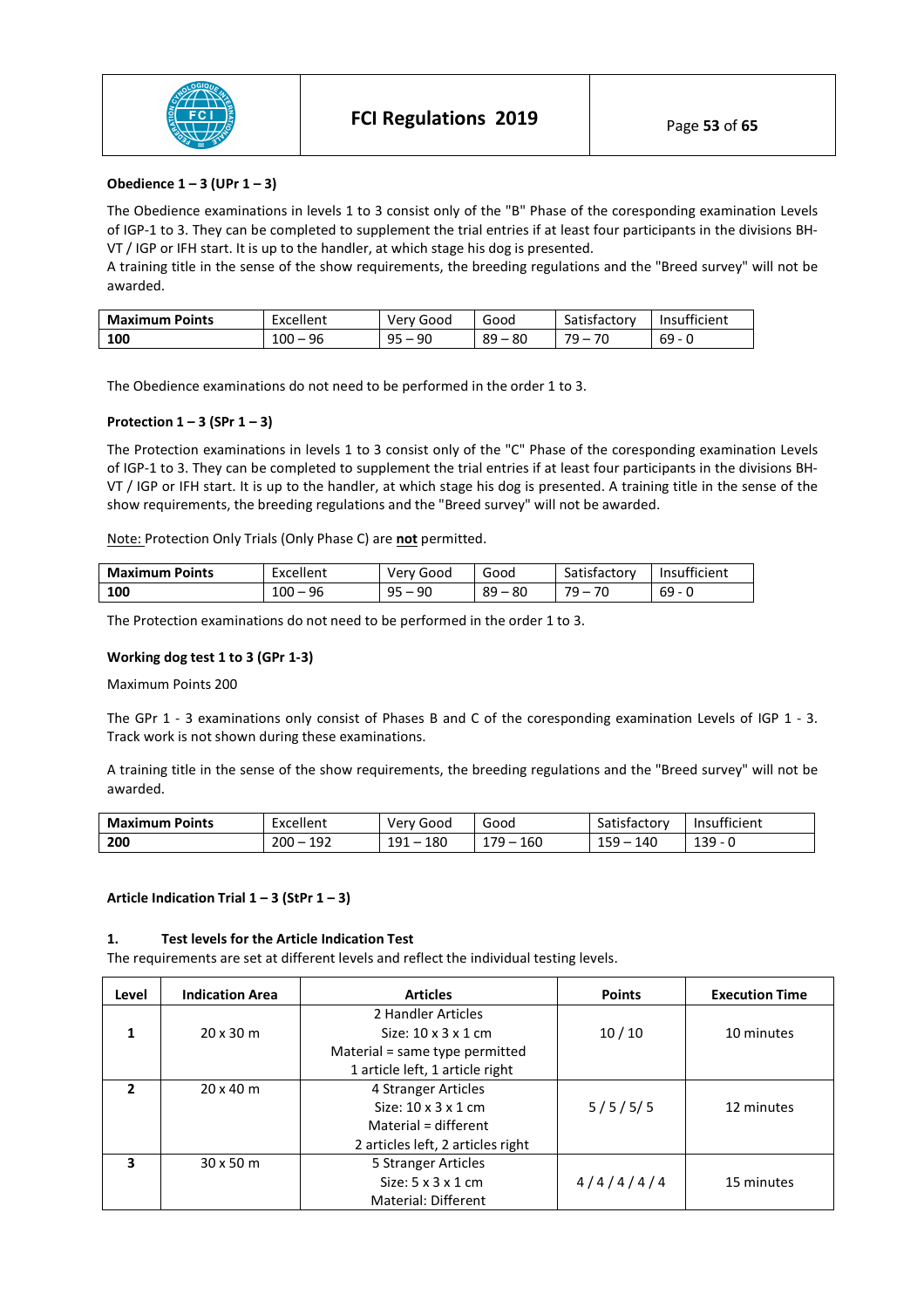

|  |  | $\overline{\phantom{a}}$<br>. |  |  |
|--|--|-------------------------------|--|--|
|--|--|-------------------------------|--|--|

## **2. General Requirements**

In order to take this Examination, the dog must be a minimum of 15 months old and has passed the FCI-BH/VT test or has passed a national BH/VT test.

The handler reports in with his name and his dog's name in a sportsmanlike manner and advises the judge which level of test he is undertaking. Thereafter, he goes with his dog on leash to the designated start position and assumes the basic position.

The dog is taken off leash for the indication work. The handler must keep the leash with him. Any force or punishment is to be avoided.

Slightly going out of the boundaries is not faulty. Spectators are to be a reasonable distance away from the indication field.

## **3. Type of area for the Indication Work:**

Terrain: all natural ground (grass, plowed field, wooded area). Tree stumps are also permitted. (avoid any opportunity for visual indication, so avoid short grass or other similar areas.)

Prior to laying out the articles, the indication area should be crossed by people several times, so that no one track is indicated.

Markings may be placed around the indication area.

#### **4. Articles:**

Material: Wood, leather, artificial leather, textile

Placed articles may not differentiate themselves in color to the terrain and should not be visible.

Handler and dog must remain out of sight while the articles are placed.

There is no waiting time to begin. The dog may begin to search immediately after the articles are placed.

## **5. Deploying the dog to locate**

The imaginary center line and the bordering sides of the indication area will be made known to the handler by the judge.

At the beginning a short preperation of the dog to start working at the imaginary center line of the indication area is permitted.

The handler moves within the imaginary center line. He may only leave this to retrieve the article. Thereafter the dog is restarted from the center line to locate the remaining article(s). Both verbal and visual commands are permitted. The command "lost" may be supported with the "search" command.

Locating the article(s) with a "high Nose" is not faulty. The indication area may be repeatedly searched.

## **6. Behaviour at the articles:**

Articles must be convincingly indicated and may not be touched by the dog. The articles may be indicated by sitting, standing or lying down or in varying styles. A command to indicate is not permitted and leads to the article being evaluated as "not found".

No commands are permitted to get the dog to indicate the articles. If the dog has indicated an article, the handler goes to his dog and shows the judge the article by raising it up, then he returns to the center line and restarts his dog to continue the article indication work.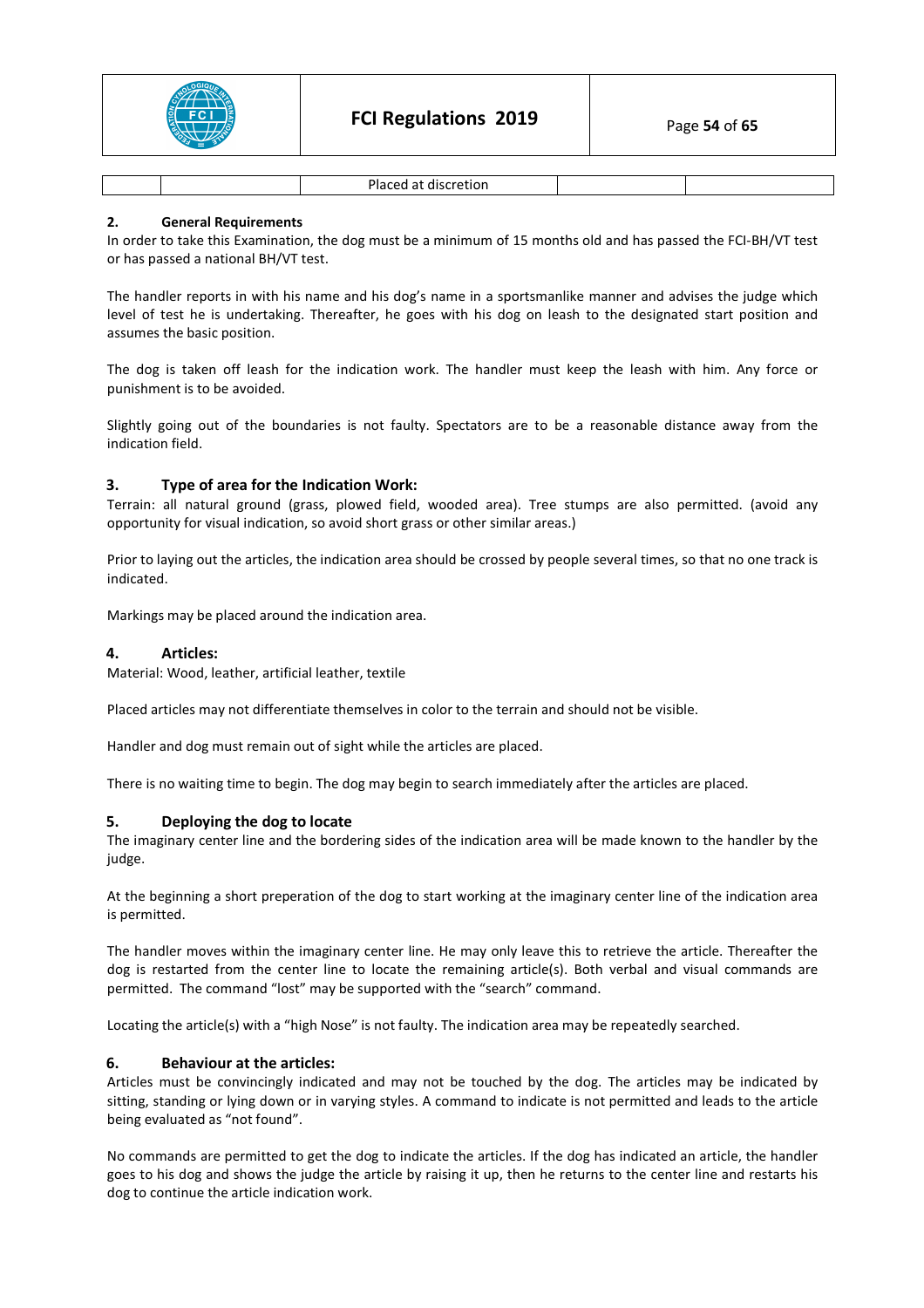

The lying down position for the articles is not stipulated. The located article must however be in the immediate area of the dog's front paws.

The handler always approaches his dog from the side and may not stand in front of the dog. Praising the dog after the article is shown is permitted.

After the dog has located the last article, he is placed on leash. Thereafter, the handler shows the article and reports out to the judge.

## **7. Rating**

The maximum number of points for StPr 1 – 3 is 100 points. A minimum of 70 points must be achieved.

| The evaluation criteria for all 3 levels                        |           |
|-----------------------------------------------------------------|-----------|
| a) the dog's tenacity is                                        | 20 points |
| (Following the instructions/ hand signals of the handler)       |           |
| b) the dog's intensity of work is                               | 20 points |
| (determination and work ethic)                                  |           |
| c) Stamina                                                      | 10 points |
| (Never stopping the detection drive until the article is found) |           |
| d) Behavior of the dog handler                                  | 9 points  |
| (Affecting the dog)                                             |           |
| e) Finding the articles                                         | 41 points |
| (Convincing, confident, steady indication)                      |           |

| <b>Maximum Points</b> | Excellent | Very Good          | Good        | Satisfactory | Insufficient |
|-----------------------|-----------|--------------------|-------------|--------------|--------------|
| 100                   | 96<br>100 | 90<br>۵Ę<br>$\sim$ | 89<br>$-80$ | 70<br>70.    | 69<br>- 0    |

## **8. General Regulations**

The exercise starts with the basic position at the edge of the search field and ends with the dog/handler team checking out to the judge. The articles found by the dog are to be shown.

## **Positive criteria**

Consistent, quiet and fluent working, quick release from the dog handler, immediate response to verbal commands, persistant and purposeful working of the dog, wide side impacts of the dog.

## **Faulty is:**

Picking up an article by the dog. Objects which are displayed with strong handler help are considered not found.  $T_{\rm{max}}$  the article 1 - 3 points deduction  $T_{\rm{max}}$ 

| 1 - 3 points deduction |
|------------------------|
| 2 - 5 points deduction |
| 4 - 8 points deduction |
| 4 - 8 points deduction |
|                        |

The work must be terminated after exceeding the predetermined running time. The points reached to that time are evaluated.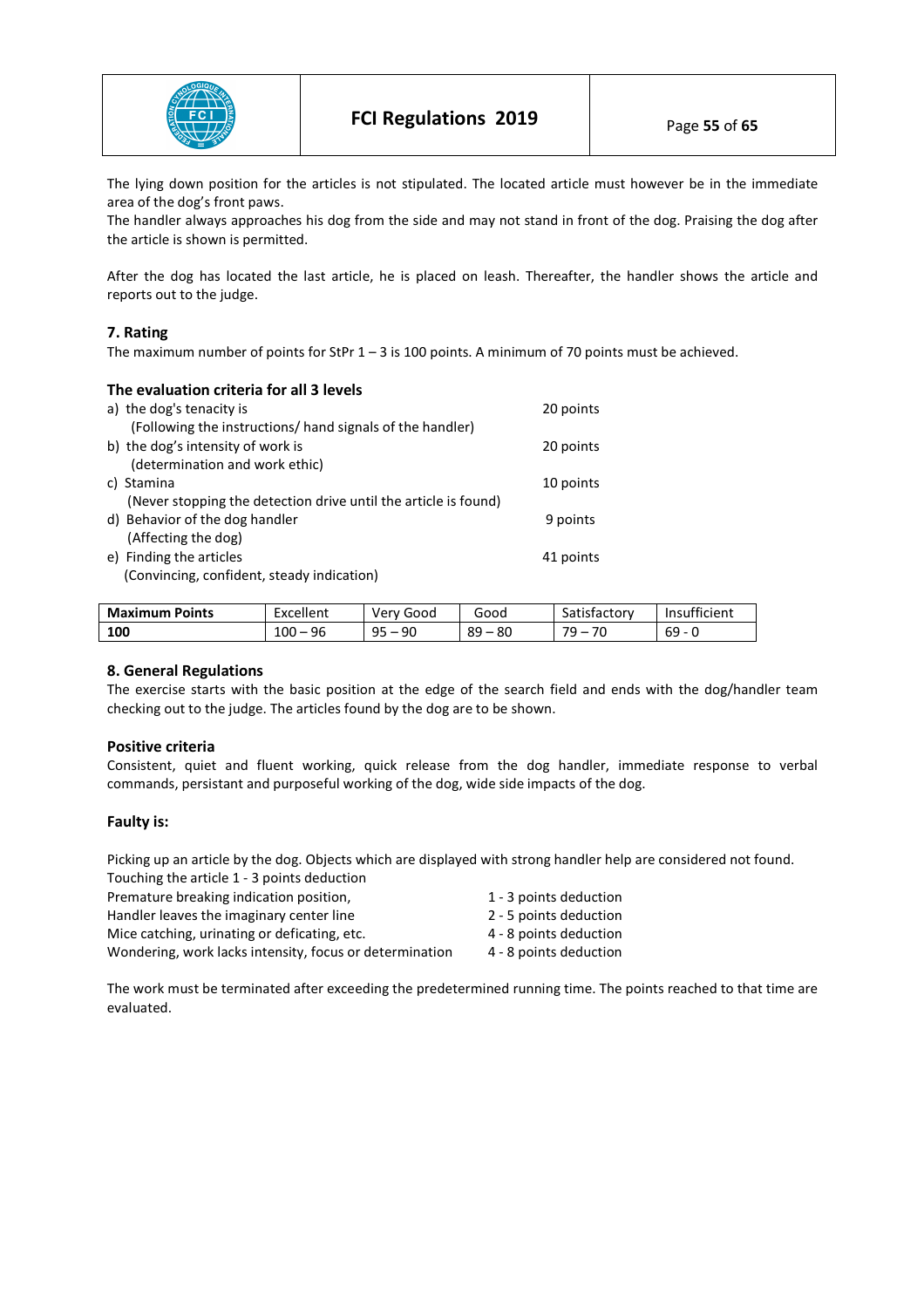

## **Other negative evaluation criteria are:**

Restless behavior when searching, barking, handler help, extensive overshooting of the search area boundaries by the dog.



# **ENDURANCE TEST (IAD)**

## **A. General information**

## **Purpose**

The endurance test is intended to provide proof that the dog is capable of a physical effort, without considerable fatigue shown subsequentltly. The dogs structure and physical condition must be able to hold up throughout the requirements of the entire examination. The examination places increased demands on the body and internal organs, especially the heart and lungs. But also examines other properties, such as temperament and hardness. The effortless management of the performance must be seen as proof of the physical health and the presence of the required drives.

Before the test starts, the identity of the dog must be verified.

The same provisions apply to the event approval as for the other examinations determined by the national organization. The result must be entered in the scorebook, or on the pedigree.

When applying for an event authorization, the organizer accepts the responsibility to carry out the endurance test during the summer months only in the early morning or late afternoon hours. The outside temperature should not exceed 22 degrees Celsius (72 F).

Participation in an endurance test is voluntary. In the course of an endurance test, If the handler or his dog should be injured, neither the organizer nor the judge can be held liable.

## **Admission of dogs**

The minimum required age is 16 months. A maximum of 20 dogs are allowed per day with one judge. If there are more than 20 dogs then a second judge must be used. For safety reasons, each handler is allowed to show only one dog. The dogs must be fully and well trained. Ill, weak, overheated, pregnant or nursing bitches must not be allowed to start. At the beginning of the examination, the handler checks in with the judge. The judge has to be sure the dog is in good shape. Dogs that appear to be tired or unhappy are to be excluded from participation. If a dog shows excessive fatigue symptoms or other impairments during the test, the dog has to terminate in the examination.

All decisions by the judge are not contestable.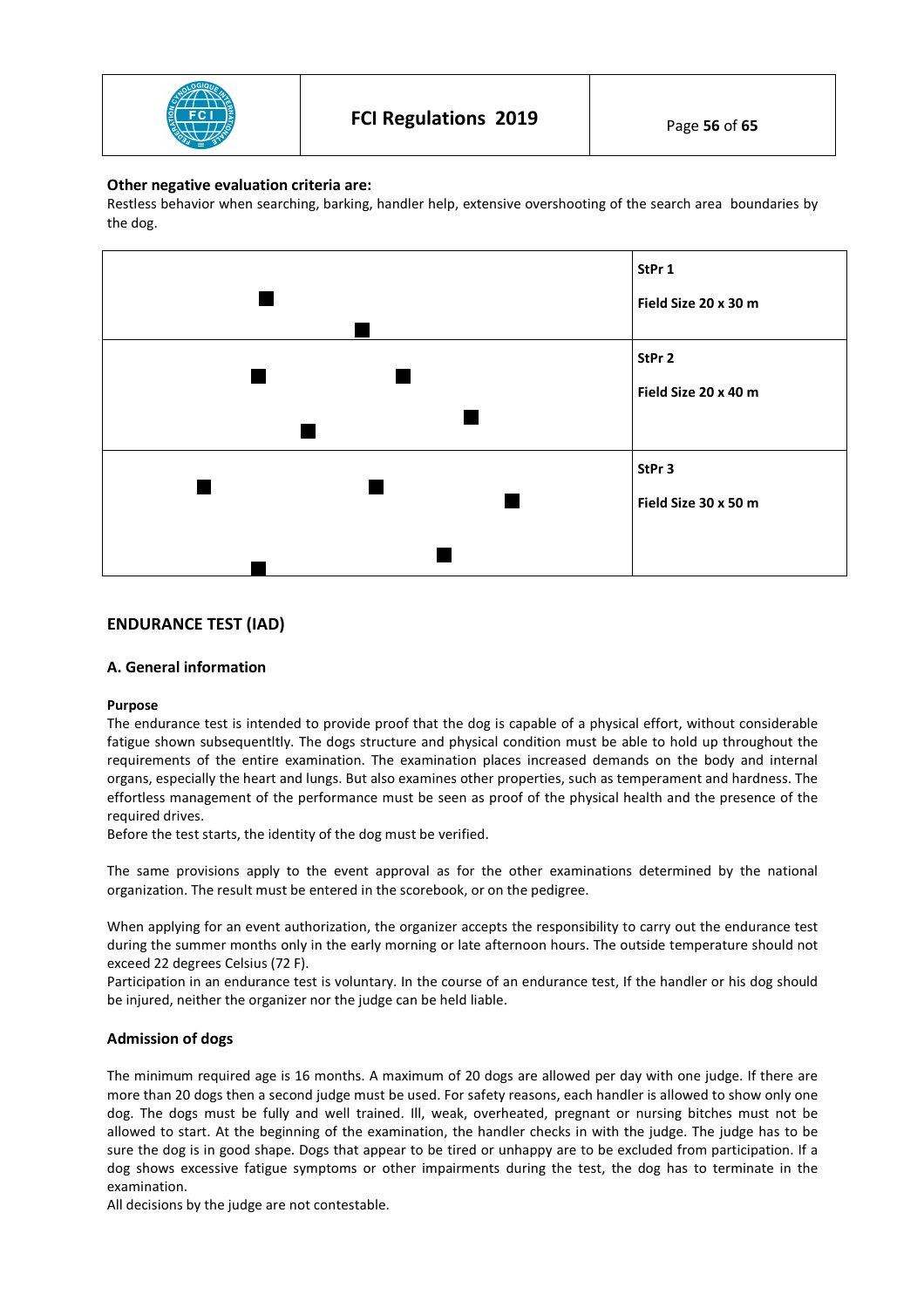

## **Rating**

Points and ratings are not awarded, only "Passed" or "Not passed".

# **Terrain**

The Examination will be held on roads and paths of various possible surfaces. For example: asphalt or unpaved streets, grass or dirt paths.

# **Performance of endurance test:**

The Examination is a distance of 20 kilometers (12.4 Miles) in length at a rate of 12 to 15 kilometers per hour (7.5 to 9.3 MPH).

## **Running exercise**

The handler takes his dog to the starting position for the examination. The dog has to run (according to the traffic regulations) on the right side of the handler in a normal trot beside the bike. Avoid having the dog runto fast. The leash must be kept longer so that the dog has the possibility to adapt to any tempo. Connection devices ("Springer") are allowed. Slight pulling on the leash is not faulty, but the dog should not be constantly dragging and choking himself. After the first 8 km (5 miles), a break of 15 minutes is required. During this time the Judge must watch the dog for any signs of fatigue. Fatigued Dogs Shall be terminated from the examination.

After the break, 7 km (4.5 miles) more are to be covered, then a break of 20 minutes. During this break, the dog is given the opportunity to move freely and without constraint.

Shortly before the return to the final running portion the judge must check the dogs for fatigue or injury to their paws. Fatigued dogs or dogs whose paws are injured must be terminated. After completion of the final running portion, a 15 minute break must be inserted. During the break, the dog must be given the opportunity to move freely and without constraint. The judge must determine whether the dog shows signs of fatigue or injury to the paws.

Judges should accompany the dogs on the bike if possible, if not they should follow in a car. The results must be entered in the scorebook. It is necessary for the Hanldler/dogs to be accompanied by a motor vehicle so that dogs that can not continue, can be loaded into the motor vehicle and transported back to the start.

Dogs that show exceptional signs of fatigue or are unable to withstand the minimum speed of 12 km/h can not pass the examination.

## **Diagrams**

- Track shapes
- Step sequence
- Placement of articles
- Dumbbells
- Marking points
- Jumpers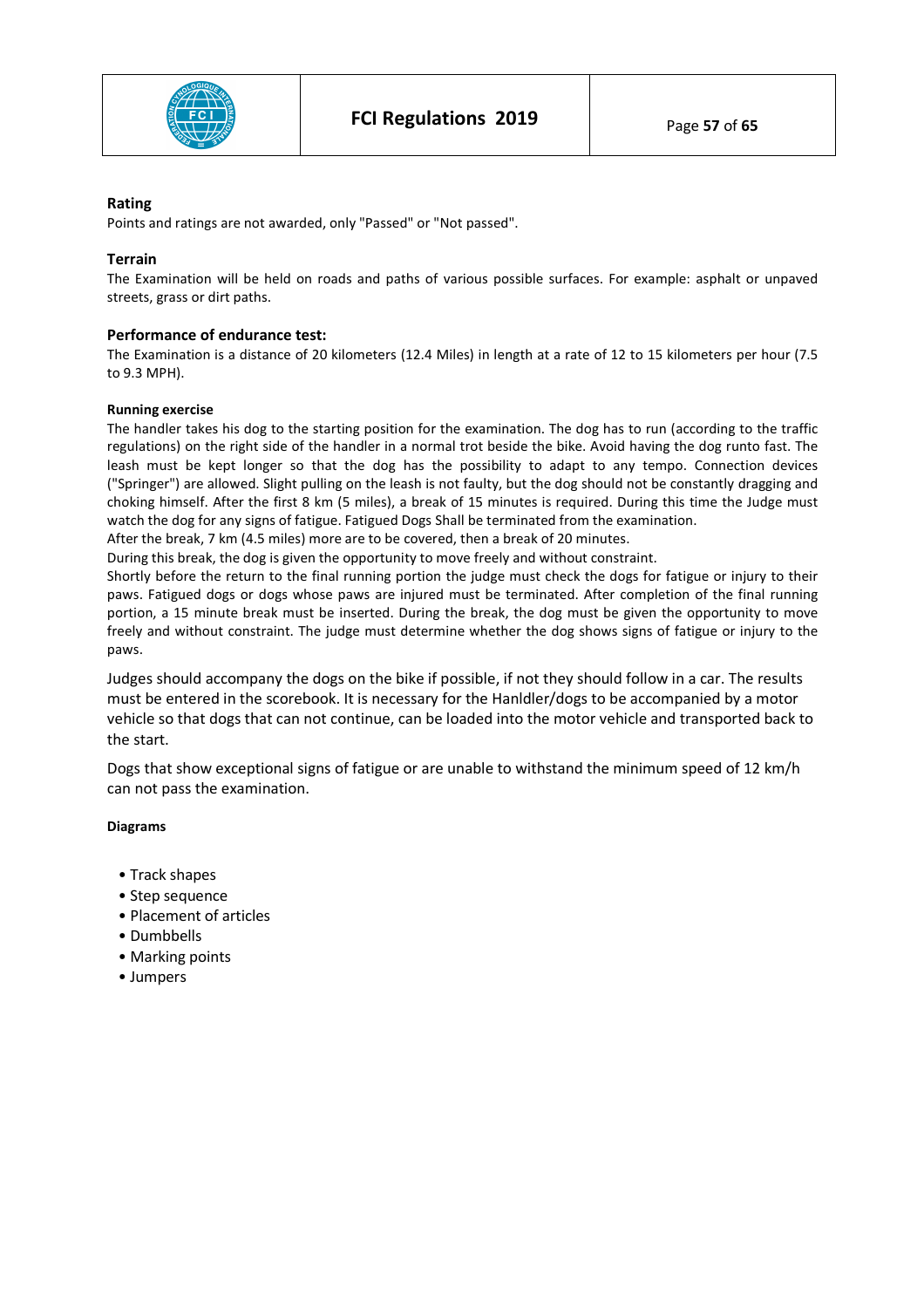

# **Track shapes IGP-1 and IGP-2**

The tracking sketches are examples and can also be placed in mirror image.



# **Track shapes IGP- 3**

The tracking sketches are examplesand can also be placed in mirror image.

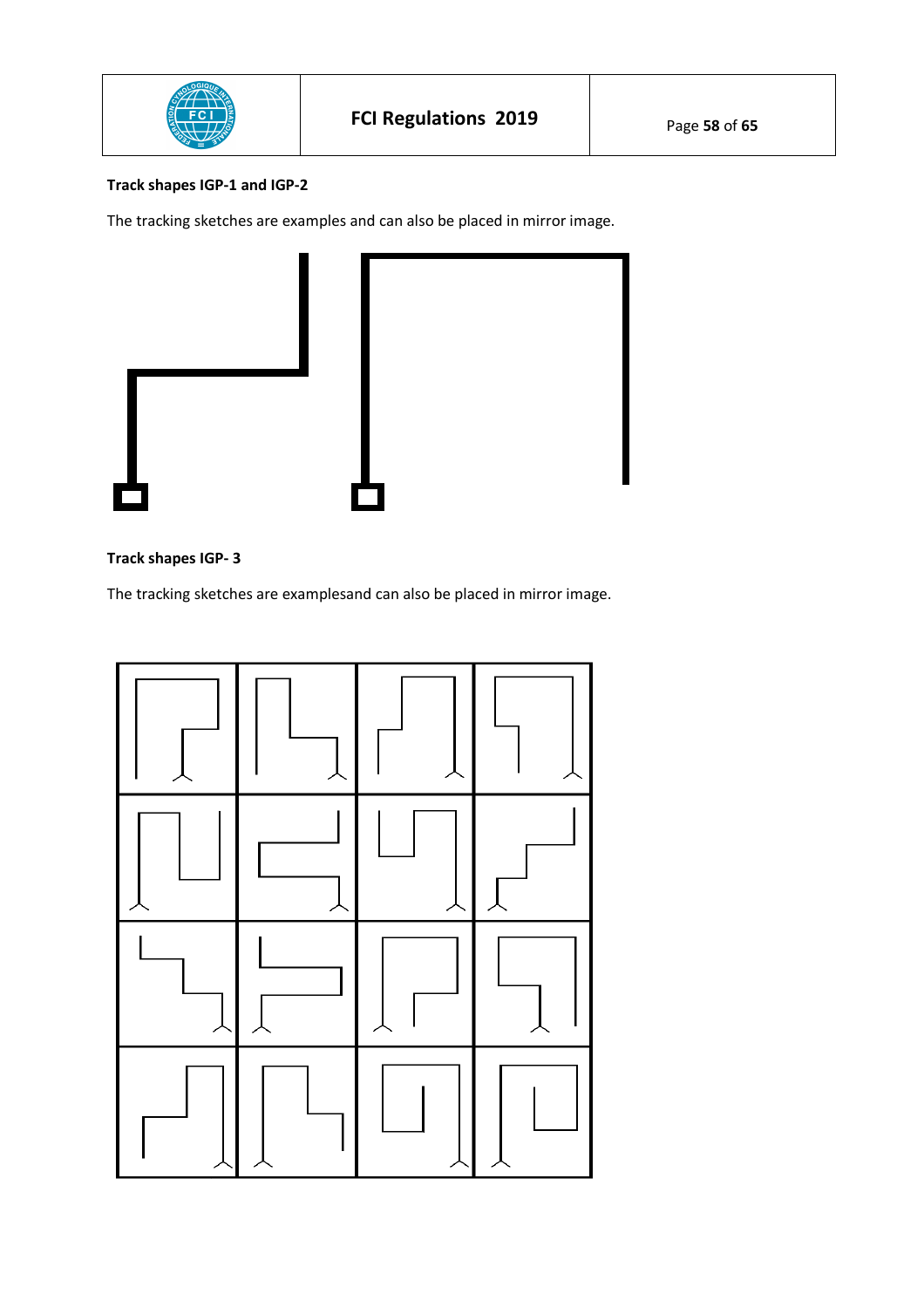

# **IFH-V**

Possible tracks for IFH-V

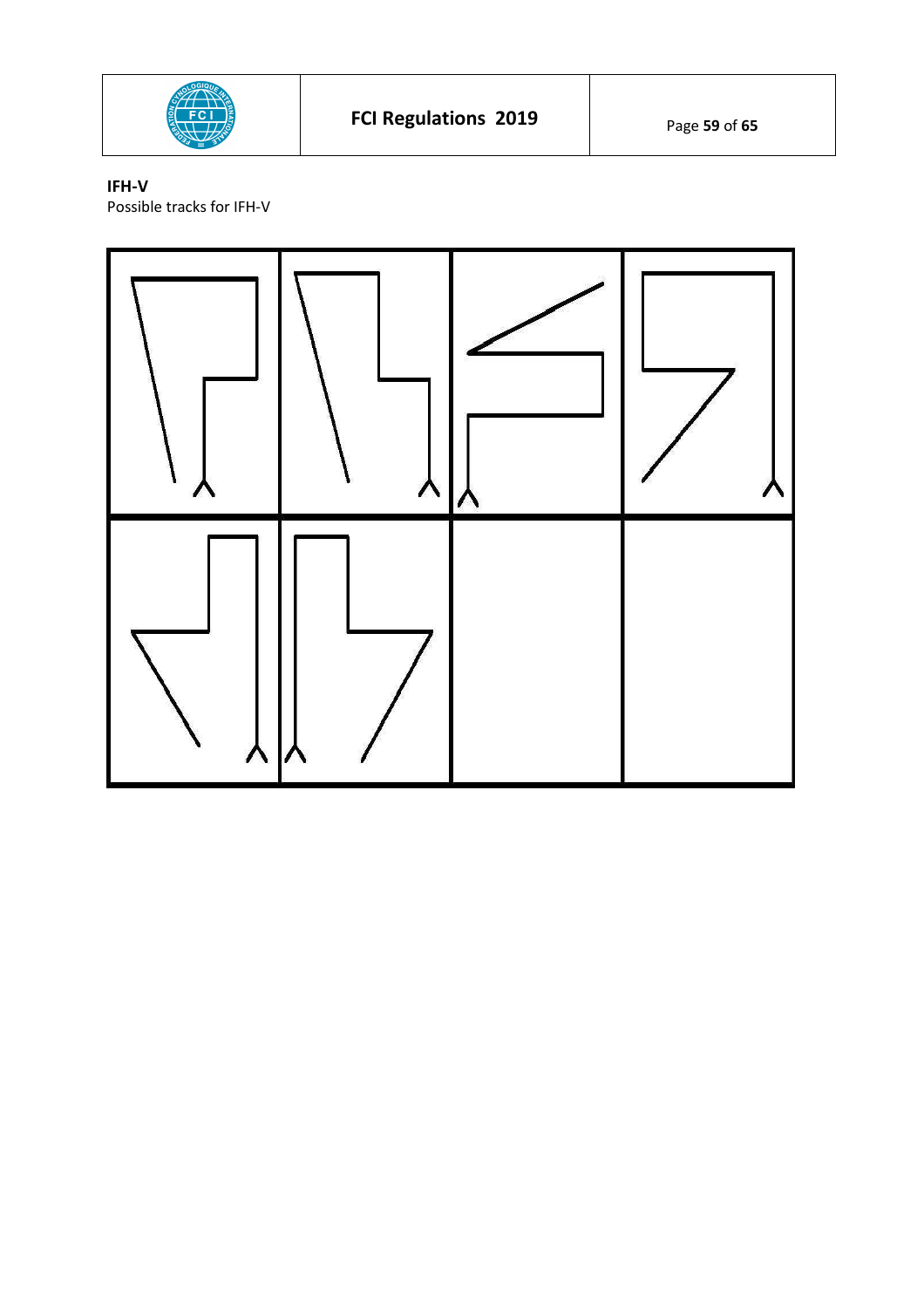![](_page_59_Picture_0.jpeg)

# **FH-1**

![](_page_59_Figure_4.jpeg)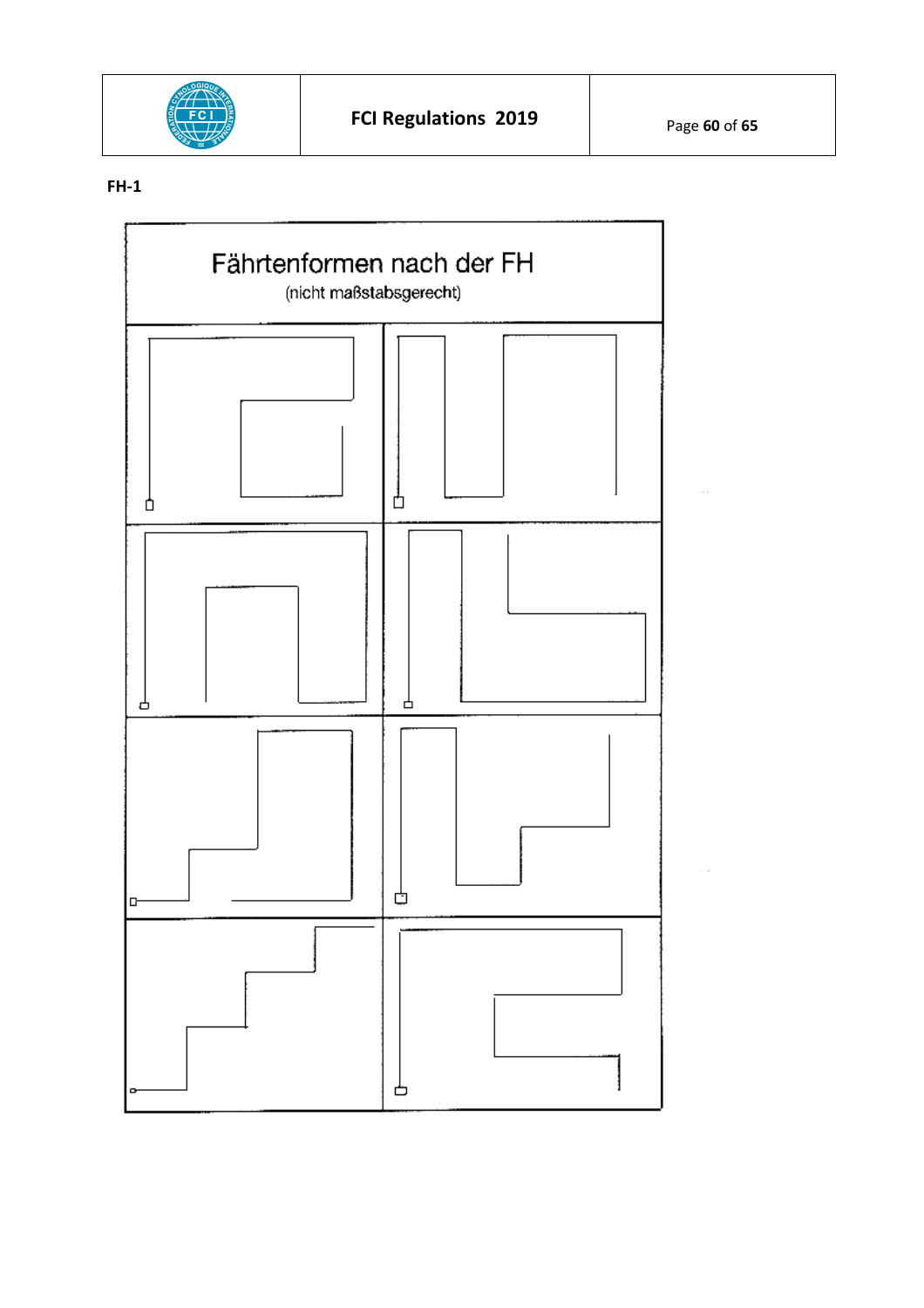![](_page_60_Picture_0.jpeg)

**IFH-2 and IGP-FH**  Possible tracks

![](_page_60_Figure_2.jpeg)

![](_page_60_Figure_3.jpeg)

![](_page_60_Picture_4.jpeg)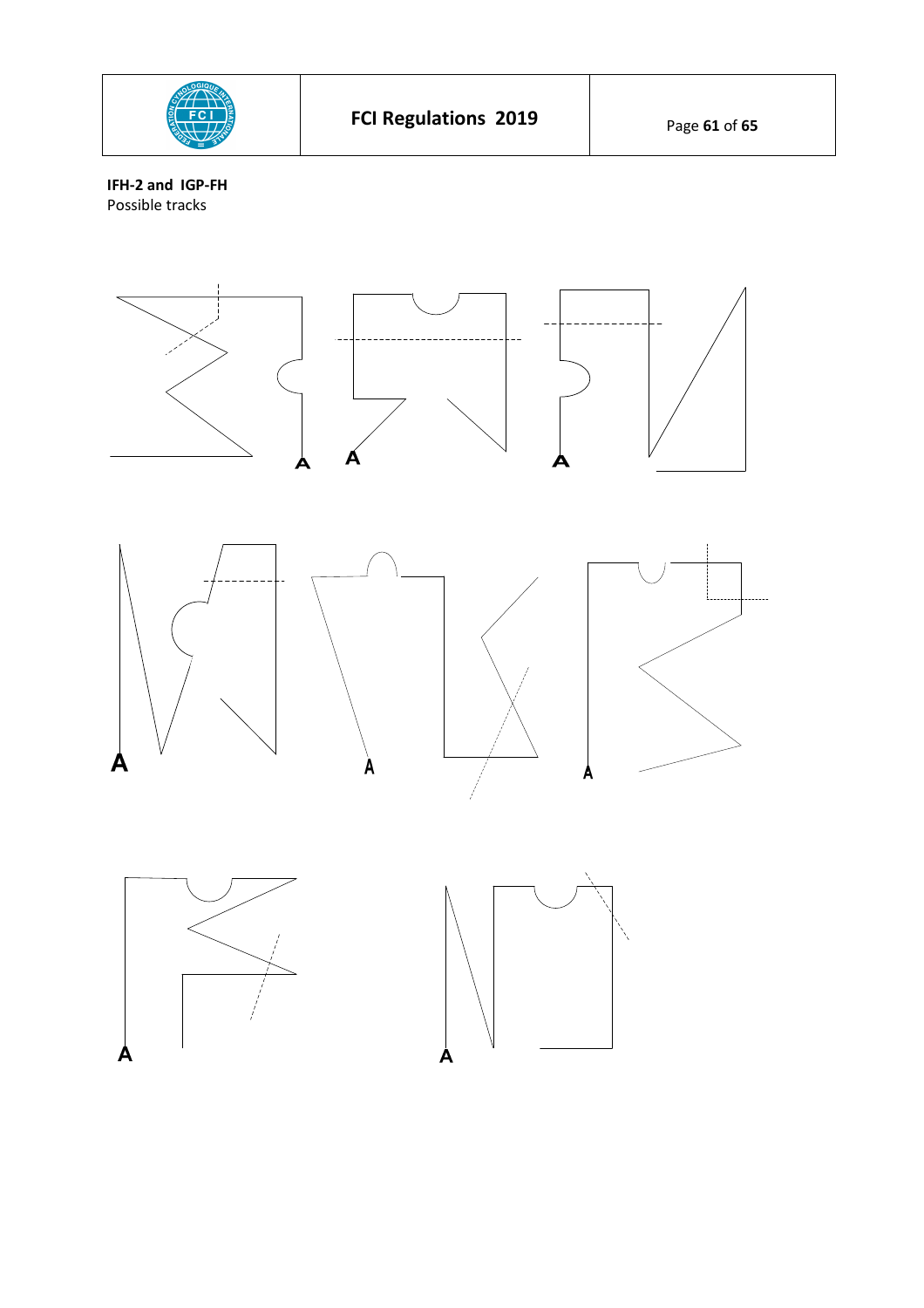![](_page_61_Figure_0.jpeg)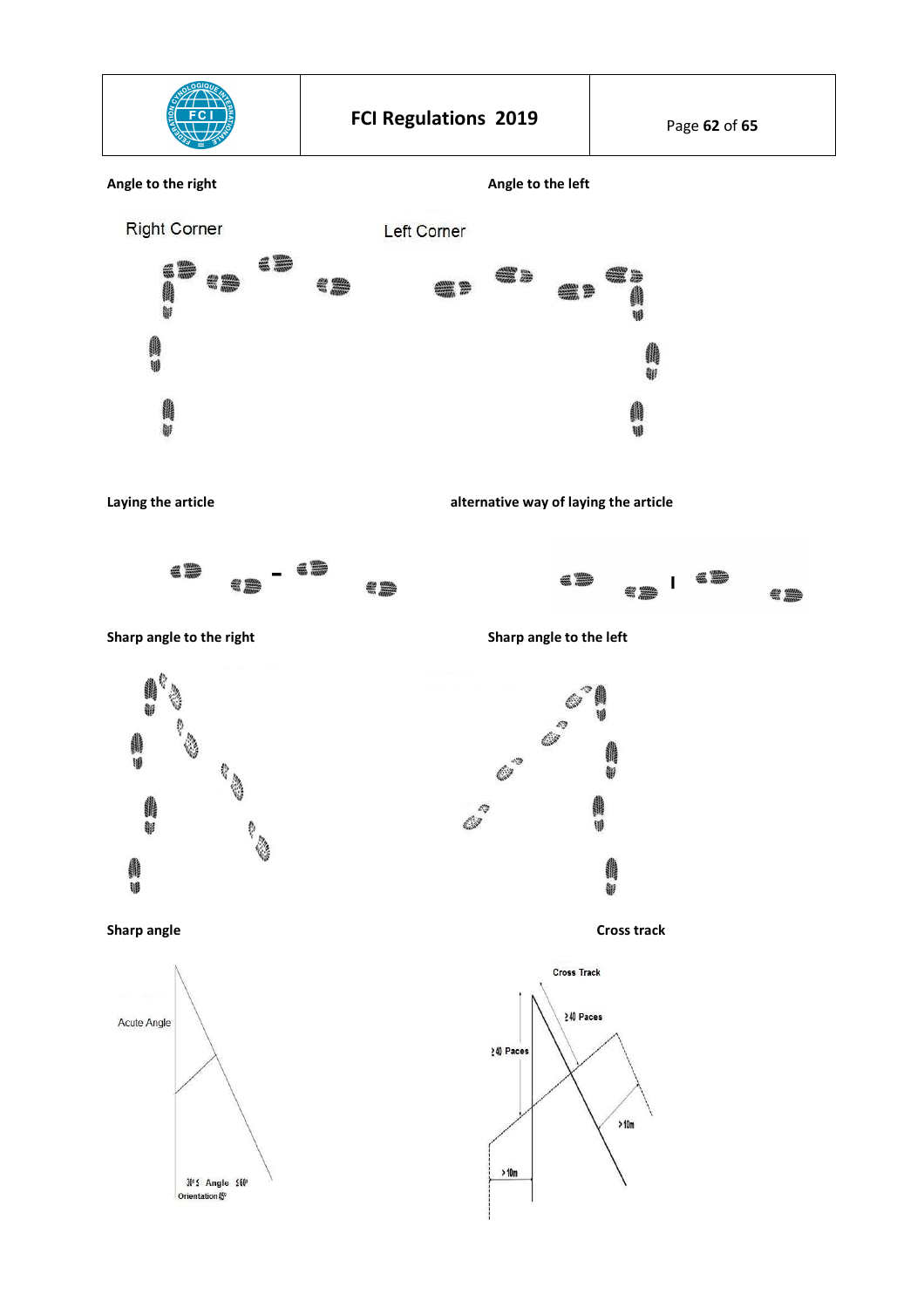![](_page_62_Picture_0.jpeg)

# **Additional information for IGP (international utility dogs regulations)**

## **Blind Search**

![](_page_62_Figure_5.jpeg)

**Setup for Prevention of an Escape** 

![](_page_62_Figure_7.jpeg)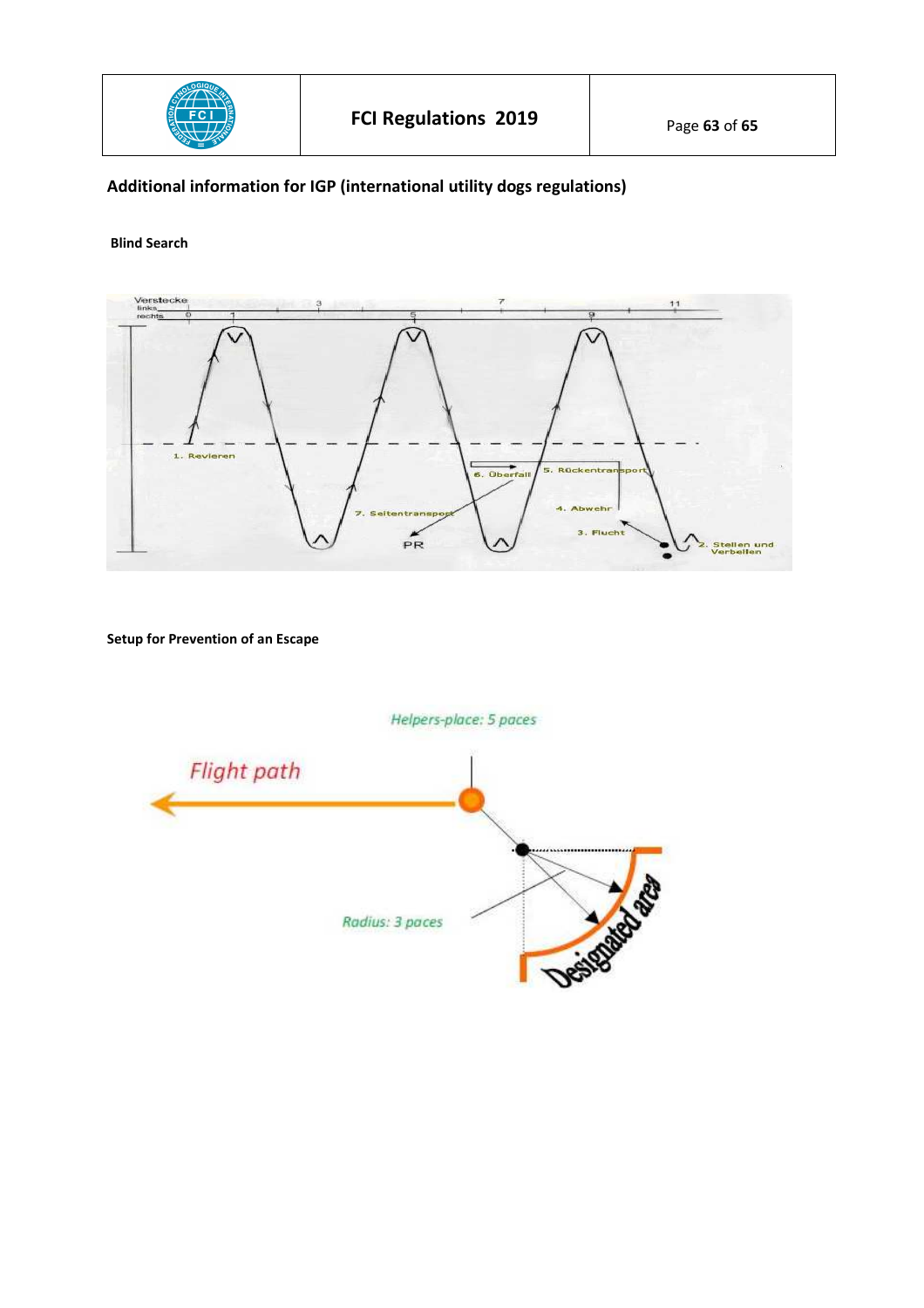![](_page_63_Picture_0.jpeg)

# **Pendel Hurdle**

The fixed part of the hurdle is 79 cm, the upper, free moving part of the hurdle is 20 cm.

![](_page_63_Figure_3.jpeg)

![](_page_63_Picture_4.jpeg)